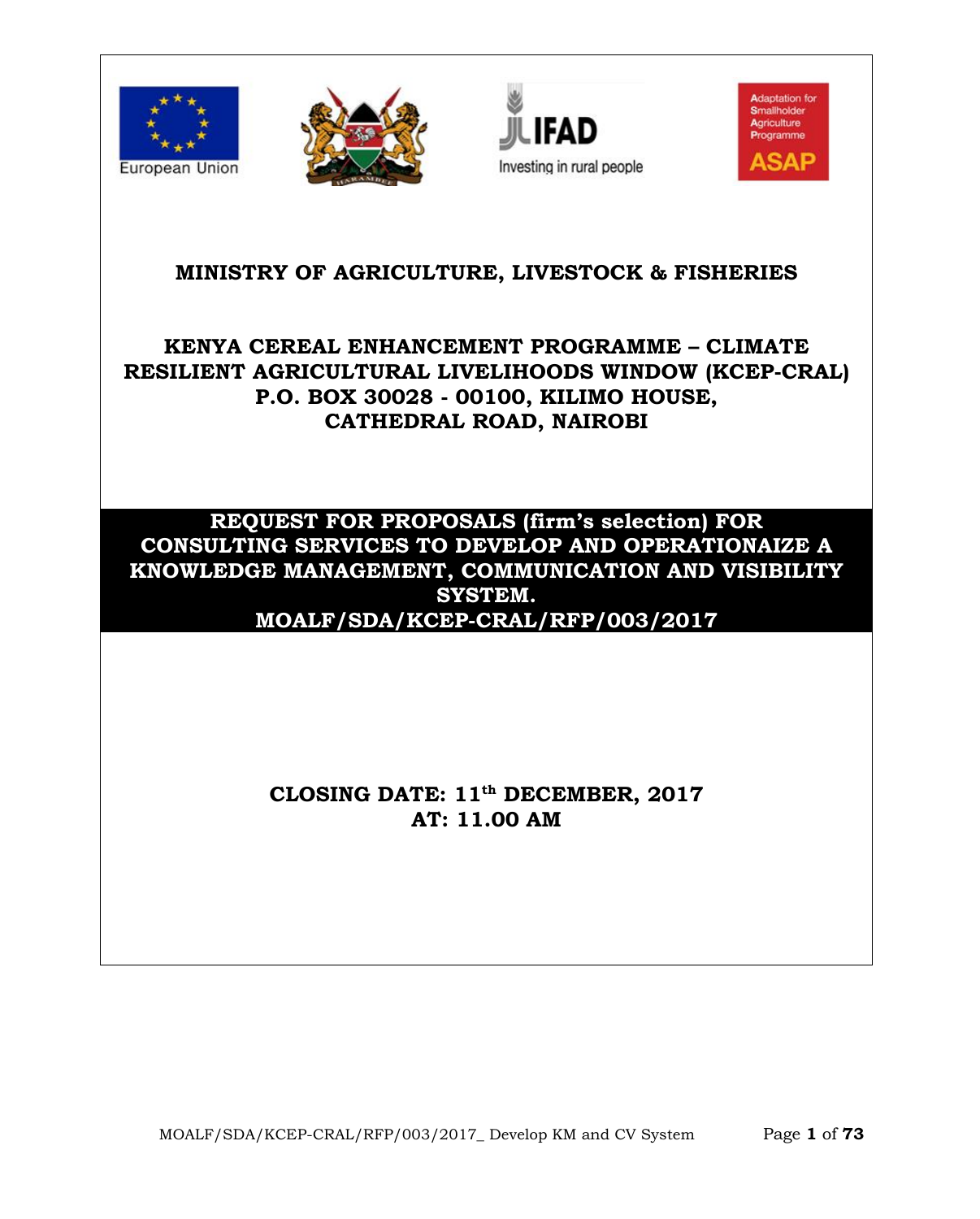## **TABLE OF CONTENTS**

| <b>SECTION I: LETTER OF INVITATION</b>              | Page<br>3 |
|-----------------------------------------------------|-----------|
| <b>SECTION II: INFORMATION TO CONSULTANTS (ITC)</b> | 5.        |
| CRITERIA FOR EVALUATING THE PROPOSALS               | 17        |
| <b>SECTION III: TECHNICAL PROPOSAL</b>              | 20        |
| <b>SECTION IV: FINANCIAL PROPOSALS</b>              | 27        |
| <b>SECTION V: TERMS OF REFERENCE</b>                | 32        |
| <b>SECTION VI: STANDARD FORMS OF CONTRACT</b>       | 44        |
| <b>ANNEXES</b>                                      | 45        |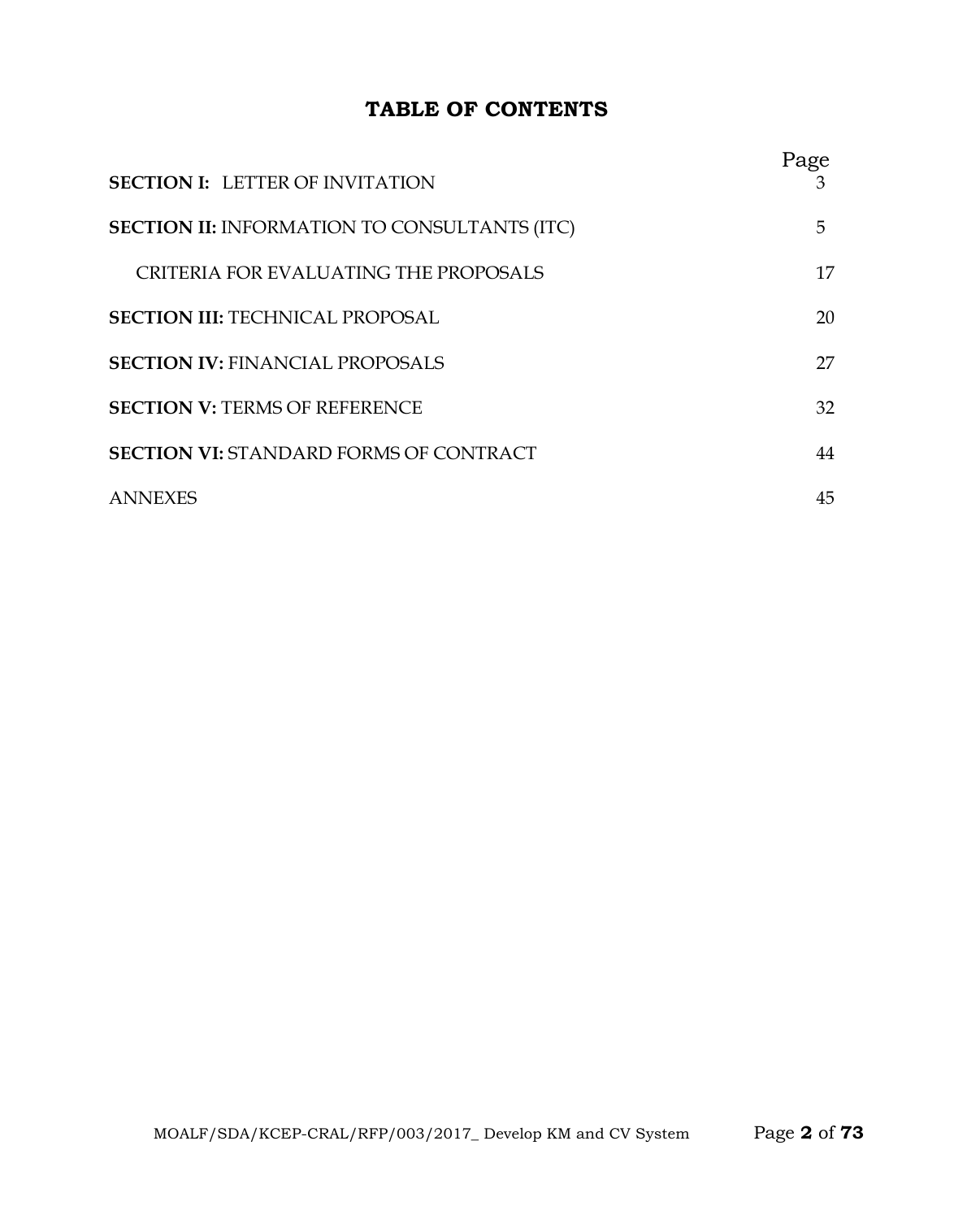## **SECTION I: LETTER OF INVITATION**

Dear Consultant,

**Kenya Cereal Enhancement Programme-Climate Resilient Agricultural Livelihoods Window (KCEP-CRAL) invites proposals from eligible and competent consultancy firms or consortium of firms specializing in Knowledge Management (KM), Communication and Visibility (CV) to submit proposals for the Development and Operationalization of a Knowledge Management, Communication and Visibility System as per the ToR provided.**

Consulting firms may submit their proposals in association with others firms in a consortium arrangement. They are advised to be keen on the information provided under the Appendix to Information to consultants (A.I.T.C.) and the Special conditions of the Contract (S.C.C.).

A firm will be selected under **Quality and Cost-Based Selection** and the procedures described in this RFP.

The **original** and **two copies** of the tender must be delivered to:

**The Principal Secretary, State Department of Agriculture, P.O. Box 30028-00100, Kilimo House, cathedral road, Nairobi Tel: 0770174188**

on or **before 11th December 2017 at 11.00am (EAT**) clearly marked "**REQUEST FOR PROPOSALS FOR CONSULTING SERVICES TO DEVELOP AND OPERATIONALIZE OF A KNOWLEDGE MANAGEMENT, COMMUNICATION AND VISIBILITY SYSTEM FOR KCEP-CRAL PROGRAMME: MOALF/SDA/KCEP-CRAL/PROC/RFP/003/2017** and the envelopes **MUST** be sealed.

Technical proposal will be opened on **11th December** *2017 at 11.150 a.m.* in the presence of the candidates' representatives who choose to attend at the boardroom on 7th floor, Kilimo House

Yours sincerely, **For: KCEP-CRAL PROGRAMME**

## **SENIOR PROGRAMME COORDINATOR**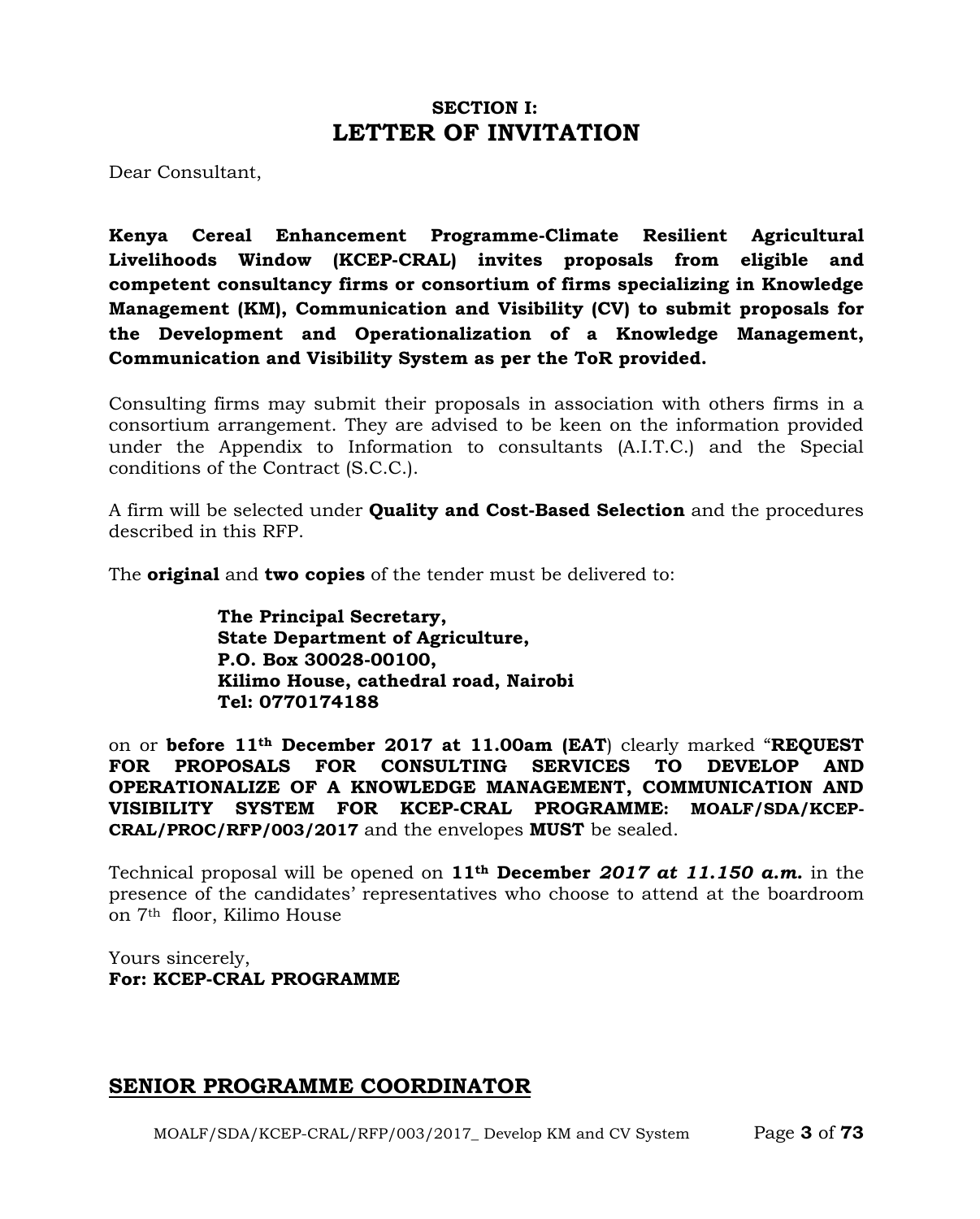- **1.1** Interested bidders may obtain further information from and inspect the tender document in English at the office of KCEP-CRAL procurement office, KALRO-NARL, Waiyaki way, before the tender closing date **from 8.30 am to 4.30 pm on Mondays to Fridays**, except on public holidays.
- **1.2** The document may also be downloaded FREE OF CHARGE from the Ministry's website: **http:/[/www.kilimo.go.ke](http://www.kilimo.go.ke/)** under "**tender''** links or from the National Treasury's IFMIS portal: **http://www.supplier.treasury.go.ke/site/tenders.go/index.php/public/te nders or from<http://www.kcepcral.go.ke/tenders/>** or obtain a hard copy of the tender document from KCEP-CRAL procurement office at KALRO-NARL, Room 6 upon payment to KCEP-CRAL, a non-refundable fee of **KES. 1,000 or**

**12 USD** (through a bankers cheque only) or direct deposit to *Equity Bank: (code: 68); Account NO: 1510263657085; Mayfair branch (code 151); SWIFT CODE: EQBLKENA.*

- **1.3** Bidders who download the document from the above website(s) are required to submit their particulars (name & address of the firm, contact person & their mobile number) to the KCEP CRAL official procurement email address: **(tenders.kcepcralprogramme@gmail.com),** using their official email addresses. All bidders are also advised to *regularly* visit the above Ministry's website, to obtain any additional information/addendum on the tender that may be issued before the closing date.
- **1.4** Complete technical and financial proposals and their copies (one) are to be put in two different envelopes clearly marked "technical proposal" and "financial proposal", and both sealed into one outer envelope, **clearly marked with the tender reference number and title** and be deposited in the MOALF's tender box situated on the ground floor, at the reception, Kilimo house or be addressed and mailed to:

*The Principal Secretary, State Department of Agriculture, Ministry of Agriculture, Livestock & Fisheries, PO Box 30028-00100, Kilimo house, Cathedral road, Nairobi.*

so as to be received on or before **11th December, 2017 at 11.00 A.M.**

- **1.5** Prices quoted should be net inclusive of all taxes and delivery must be in Kenya Shillings and shall remain valid for **120 days from the closing date of the tender.**
- **1.7** Tenders will be opened immediately thereafter in the presence of the bidders or their representatives who choose to attend, at the Ministry's board room.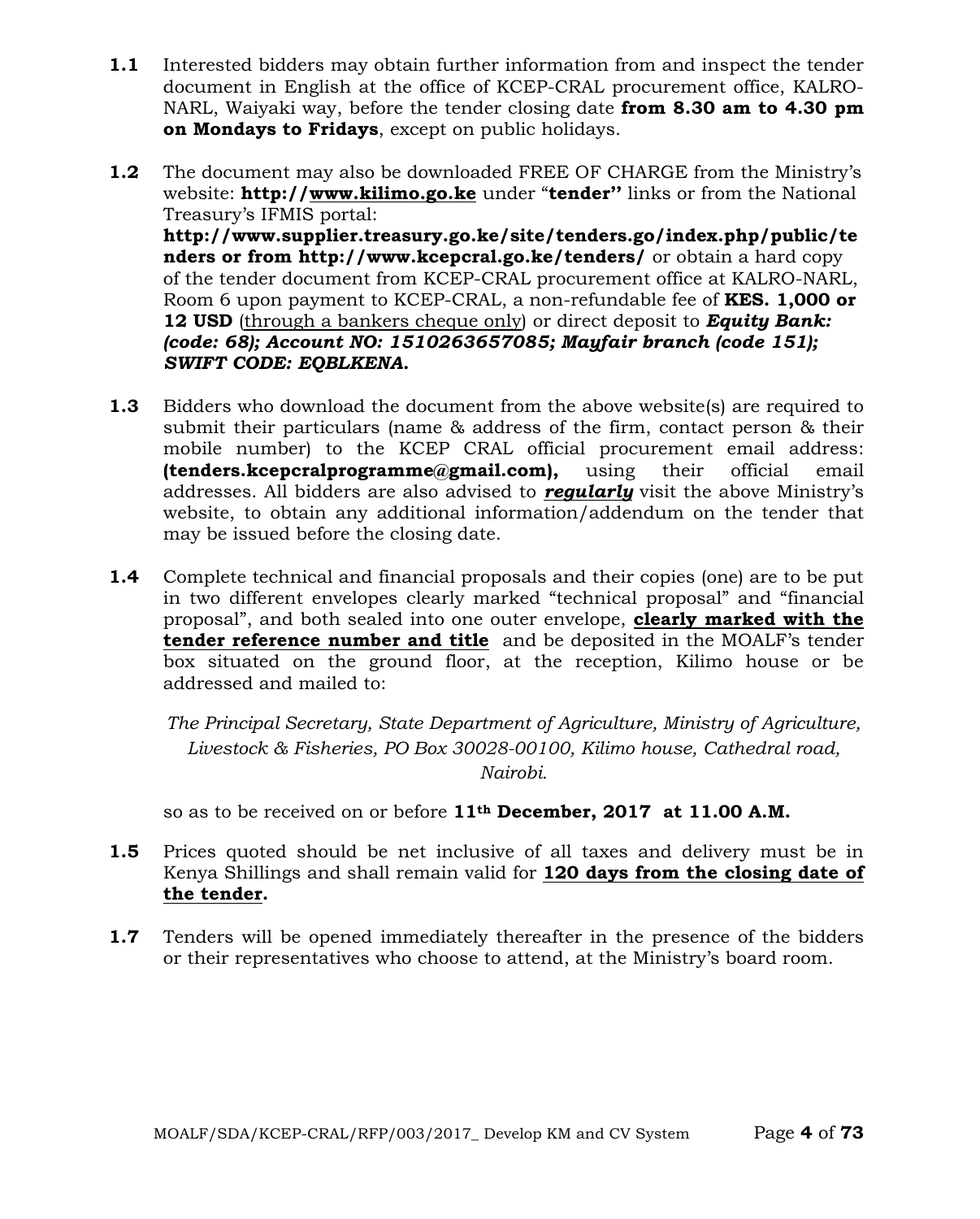### **SECTION II: - INFORMATION TO CONSULTANTS (ITC)**

### **2.1 Introduction**

- 2.1.1 The Client named in the Appendix to "ITC" will select a firm among those invited to submit a proposal, in accordance with the method of selection detailed in the appendix. The method of selection shall be as indicated by the procuring entity in the Appendix.
- 2.1.2 The consultants are invited to submit a separate Technical Proposal and a Financial Proposal, or a Technical Proposal only, as specified in the Appendix "ITC" for consulting services required for the assignment named in the said Appendix. A Technical Proposal only may be submitted in assignments where the Client intends to apply standard conditions of engagement and scales of fees for professional services which are regulated as is the case with Building and Civil Engineering Consulting services. In such a case the highest ranked firm of the technical proposal shall be invited to negotiate a contract on the basis of scale fees. The proposal will be the basis for Contract negotiations and ultimately for a signed Contract with the selected firm.
- 2.1.3 The consultants must familiarize themselves with local conditions and take them into account in preparing their proposals. To obtain firsthand information on the assignment and on the local conditions, consultants are encouraged to liaise with the Client regarding any information that they may require before submitting a proposal and to attend a pre-proposal conference where applicable. Consultants should contact the officials named in the Appendix "ITC" to arrange for any visit or to obtain additional information on the pre-proposal conference. Consultants should ensure that these officials are advised of the visit in adequate time to allow them to make appropriate arrangements.
- 2.1.4 The Procuring entity will provide the inputs specified in the Appendix "ITC", assist the firm in obtaining licenses and permits needed to carry out the services and make available relevant project data and reports.
- 2.1.5 Please note that (i) the costs of preparing the proposal and of negotiating the Contract, including any visit to the Client are not reimbursable as a direct cost of the assignment; and (ii) the Client is not bound to accept any of the proposals submitted.
- 2.1.6 The procuring entity's employees, committee members, board members and their relative (spouse and children) are not eligible to participate.
- 2.1.7 The price to be charged for the tender document shall be Kshs. 1,000/= (USD 12.0).
- 2.1.8 The procuring entity shall allow the tenderer to review the tender document free of charge before purchase.

MOALF/SDA/KCEP-CRAL/RFP/003/2017\_ Develop KM and CV System Page **5** of **73**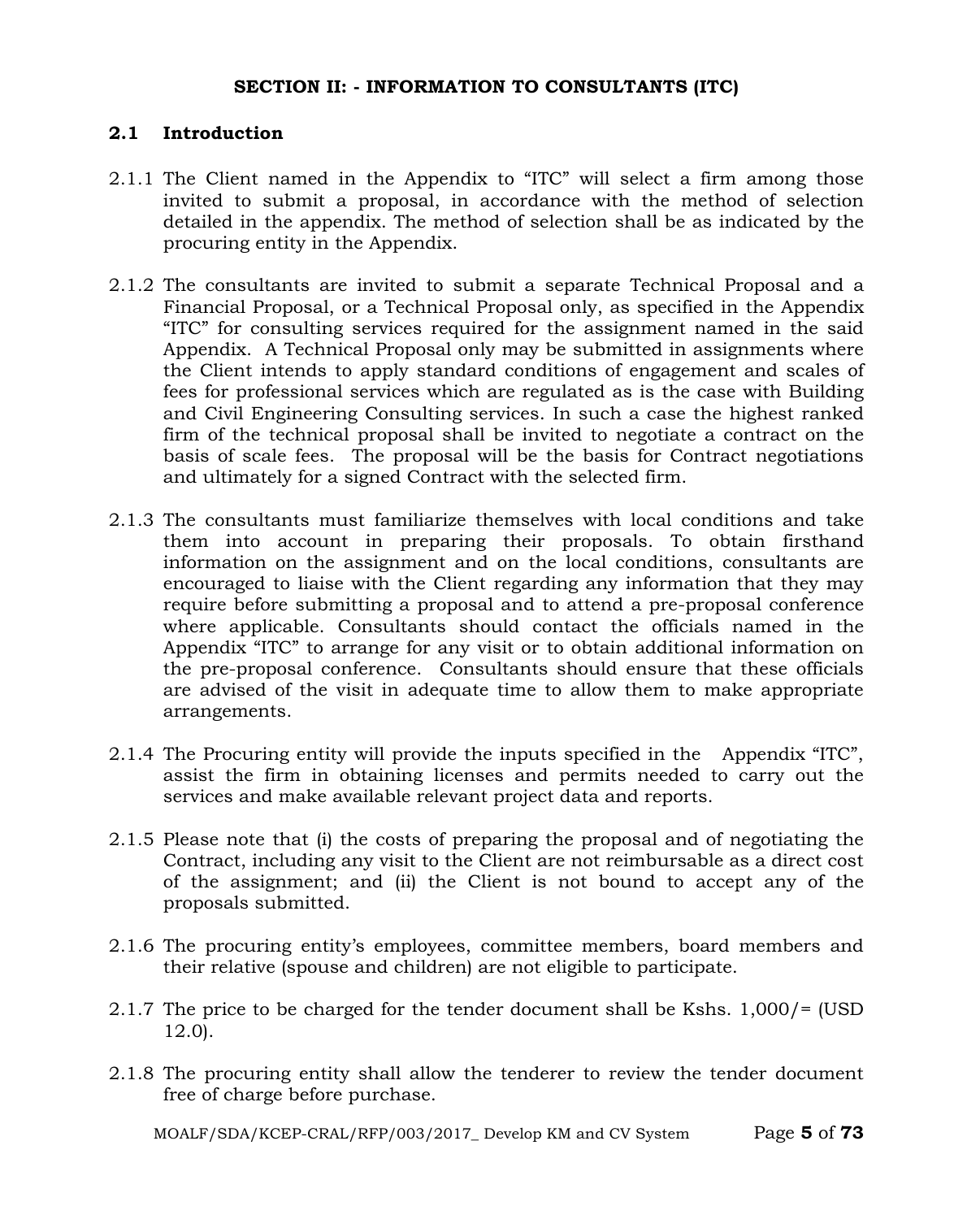## **2.2 Clarification and Amendment of RFP Documents**

- 2.2.1 Consultants may request a clarification of any of the RFP documents only up to seven [7] days before the proposal submission date. Any request for clarification must be sent in writing by paper mail, cable, telex, facsimile or electronic mail to the Client's address indicated in the Appendix "ITC". The Client will respond by cable, telex, facsimile or electronic mail to such requests and will send written copies of the response (including an explanation of the query but without identifying the source of inquiry) to all invited consultants who intend to submit proposals.
- 2.2.2 At any time before the submission of proposals, the Client may for any reason, whether at his own initiative or in response to a clarification requested by an invited firm, amend the RFP. Any amendment shall be issued in writing through addenda. Addenda shall be sent by mail, cable, telex or facsimile to all invited consultants and will be binding on them. The Client may at his discretion extend the deadline for the submission of proposals.

## **2.3 Preparation of Technical Proposal**

- **2.3.1** The Consultants proposal shall be written in English language.
- **2.3.2** In preparing the Technical Proposal, consultants are expected to examine the documents constituting this RFP in detail. Material deficiencies in providing the information requested may result in rejection of a proposal.
- **2.3.3** While preparing the Technical Proposal, consultants must give particular attention to the following:
	- (i) If a firm considers that it does not have all the expertise for the assignment, it may obtain a full range of expertise by associating with individual consultant(s) and/or other firms or entities in a joint venture or sub-consultancy as appropriate. Consultants shall not associate with the other consultants invited for this assignment. Any firms associating in contravention of this requirement shall automatically be disqualified.
	- (ii) For assignments on a staff-time basis, the estimated number of professional staff-time is given in the Appendix. The proposal shall however be based on the number of professional staff-time estimated by the firm.
	- (iii) It is desirable that the majority of the key professional staff proposed be permanent employees of the firm or has an extended and stable working relationship with it.
	- (iv) Proposed professional staff must as a minimum, have the experience indicated in Appendix, preferably working under conditions similar to those prevailing in Kenya.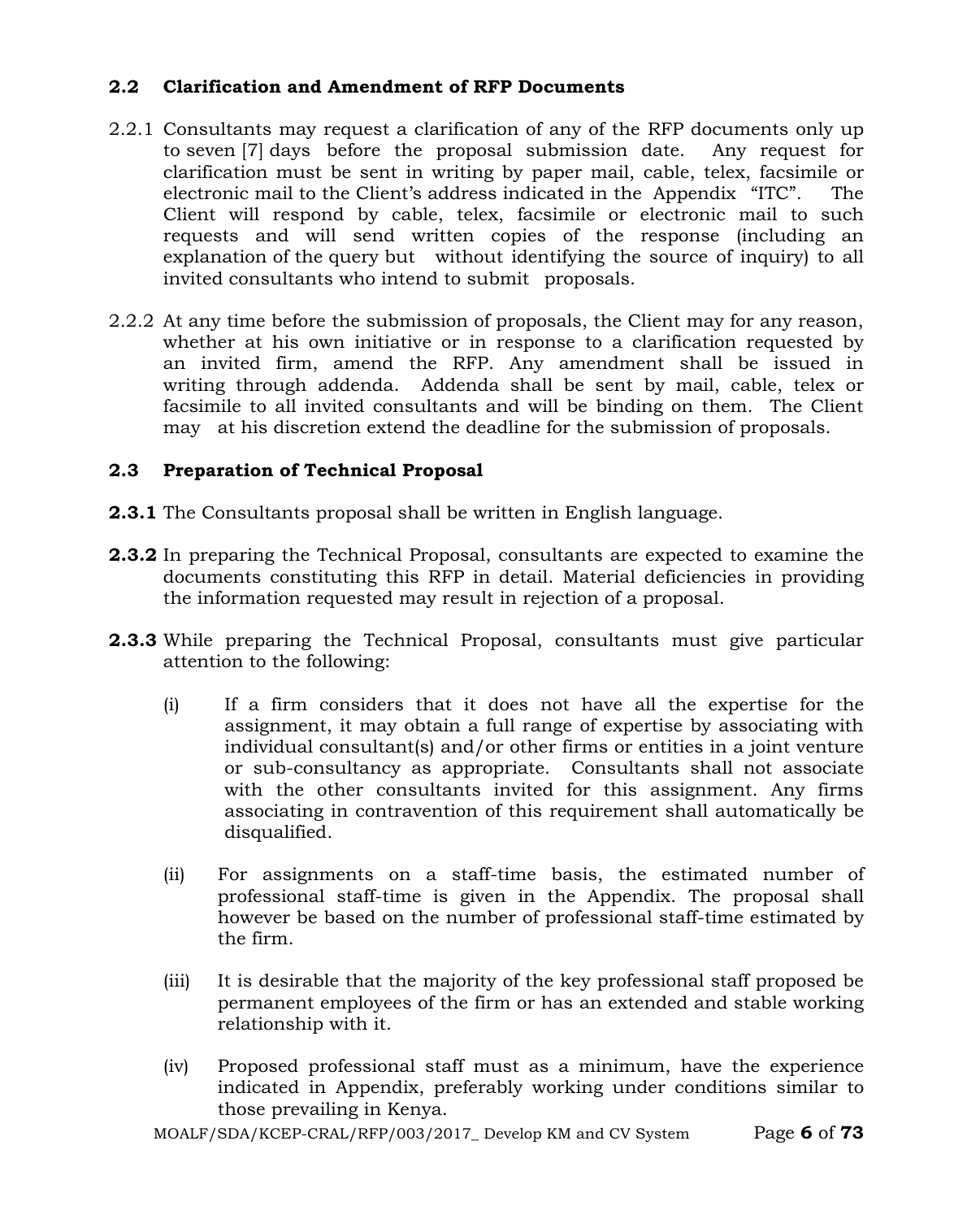- (v) Alternative professional staff shall not be proposed and only one Curriculum Vitae (CV) may be submitted for each position.
- **2.3.4** The Technical Proposal shall provide the following information using the attached Standard Forms;
	- (i) A brief description of the firm's organization and an outline of recent experience on assignments of a similar nature. For each assignment, the outline should indicate *inter alia,* the profiles of the staff proposed, duration of the assignment, contract amount and firm's involvement.
	- (ii) Any comments or suggestions on the Terms of Reference (ToR), a list of services and facilities to be provided by the Client.
	- (iii) A description of the methodology and work plan for performing the assignment.
	- (iv) The list of the proposed staff team by specialty, the tasks that would be assigned to each staff team member and their timing.
	- (v) CVs recently signed by the proposed professional staff and the authorized representative submitting the proposal. Key information should include number of years working for the firm/entity and degree of responsibility held in various assignments during the last ten (10) years.
	- (vi) Estimates of the total staff input (professional and support staff stafftime) needed to carry out the assignment supported by bar chart diagrams showing the time proposed for each professional staff team member.
	- (vii) A detailed description of the proposed methodology, staffing and monitoring of training, if Appendix "A" specifies training as a major component of the assignment.
	- (viii) Any additional information requested in Appendix "A".
- **2.3.5** The Technical Proposal shall not include any financial information.

### **2.4 Preparation of Financial Proposal**

MOALF/SDA/KCEP-CRAL/RFP/003/2017\_ Develop KM and CV System Page **7** of **73** 2.4.1 In preparing the Financial Proposal, consultants are expected to take into account the requirements and conditions outlined in the RFP documents. The Financial Proposal should follow Standard Forms (Section D). It lists all costs associated with the assignment including; (a) remuneration for staff (in the field and at headquarters), and; (b) reimbursable expenses such as subsistence (per diem, housing), transportation (international and local, for mobilization and demobilization), services and equipment (vehicles, office equipment, furniture, and supplies), office rent, insurance, printing of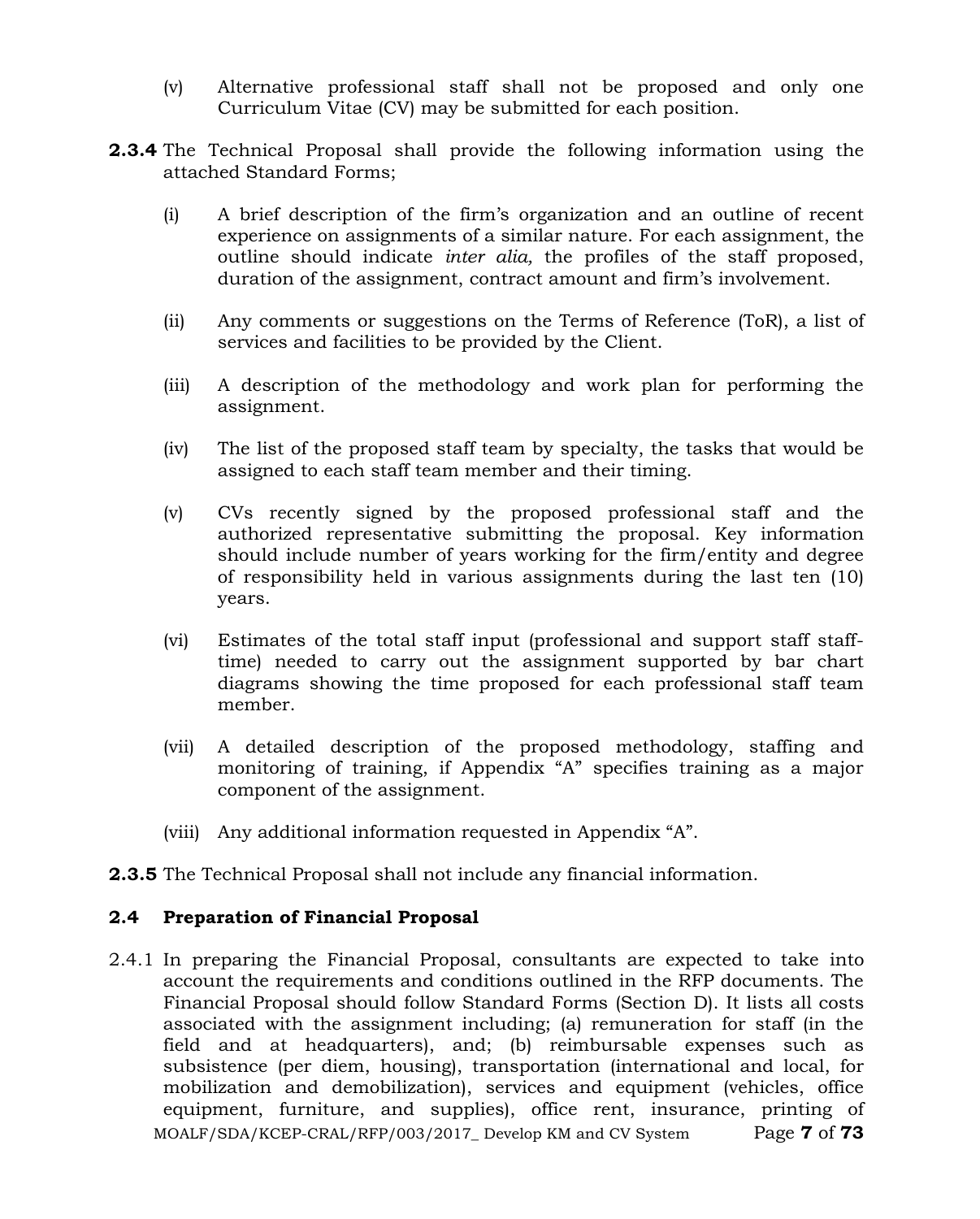documents, surveys, and training, if it is a major component of the assignment. If appropriate, these costs should be broken down by activity.

- 2.4.2 The Financial Proposal should clearly identify as a separate amount, the local taxes, duties, fees, levies and other charges imposed under the law on the consultants, the sub-consultants and their personnel, unless Appendix "A" specifies otherwise.
- 2.4.3 Consultants shall express the price of their services in Kenya Shillings (Ksh).
- 2.4.4 Commissions and gratuities, if any, paid or to be paid by consultants and related to the assignment will be listed in the Financial Proposal submission Form.
- 2.4.5 The Proposal must remain **valid for 120 days from the closing date of the tender**. During this period, the consultant is expected to keep available, at his own cost, the professional staff proposed for the assignment. The Client will make his best effort to complete negotiations within this period. If the Client wishes to extend the validity period of the proposals, the consultants shall agree to the extension.

## **2.5 Submission, Receipt, and Opening of Proposals**

- 2.5.1 The original proposal (Technical Proposal and, if required, Financial Proposal; see section 2.4) shall be prepared in indelible ink. It shall contain no interlineation or overwriting, except as necessary to correct errors made by the firm itself. Any such corrections must be initialed by the persons or person authorized to sign the proposals.
- 2.5.2 For each proposal, the consultants shall prepare the number of copies indicated in Appendix "A". Each Technical Proposal and Financial Proposal shall be marked **"ORIGINAL"** or **"COPY"** as appropriate. If there are any discrepancies between the original and the copies of the proposal, the original shall govern.
- 2.5.3 The original and all copies of the Technical Proposal shall be placed in a sealed envelope clearly marked "**TECHNICAL PROPOSAL**," and the original and all copies of the Financial Proposal in a sealed envelope clearly marked **"FINANCIAL PROPOSAL"** and warning: **"DO NOT OPEN WITH THE TECHNICAL PROPOSAL"**. Both envelopes shall be placed into an outer envelope and sealed. This outer envelope shall bear the submission address and other information indicated in the Appendix "ITC" and be clearly marked, **"DO NOT OPEN, EXCEPT IN PRESENCE OF THE OPENING COMMITTEE."**
- 2.5.4 The completed Technical and Financial Proposals must be delivered at the submission address on or before the time and date stated in the Appendix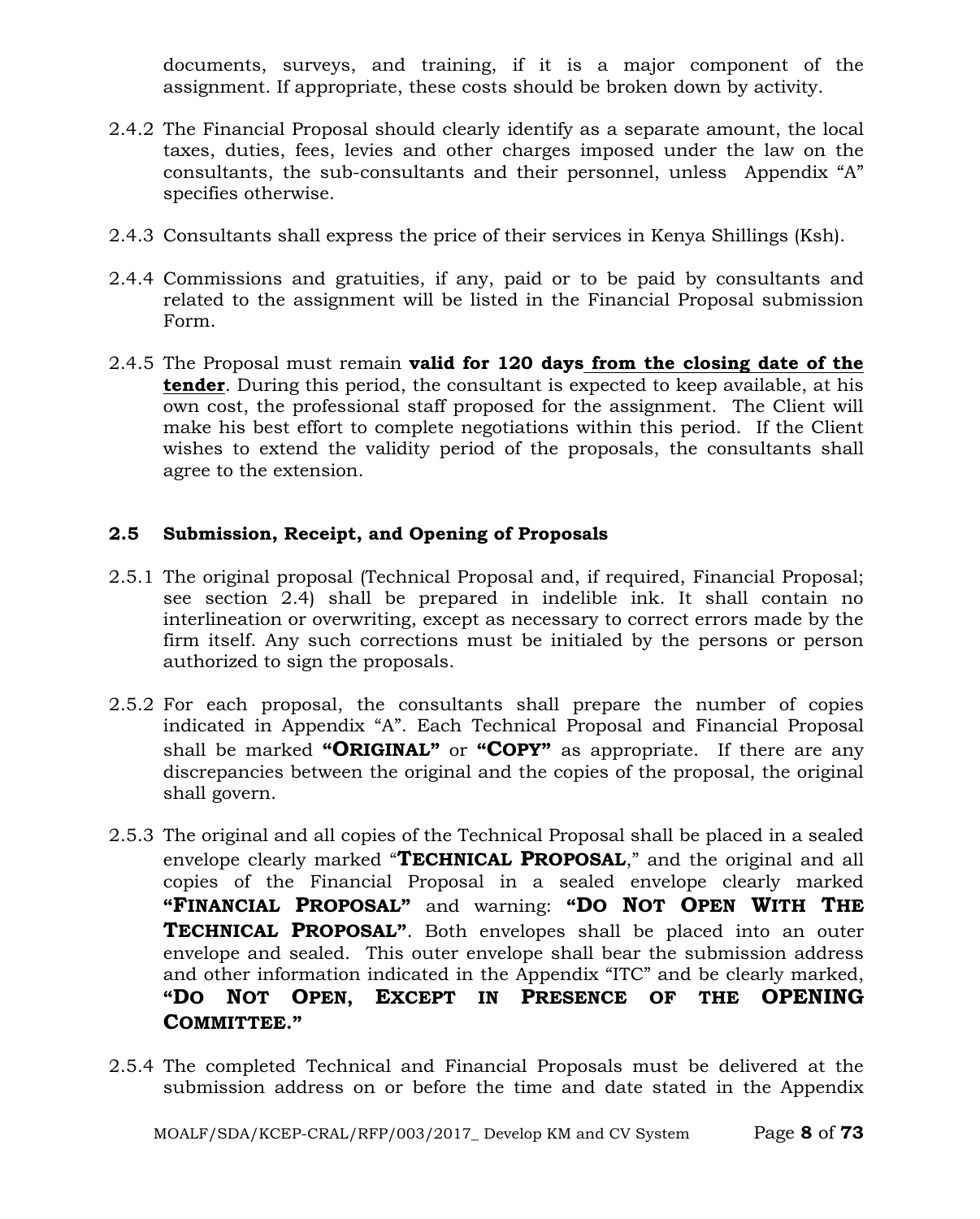"ITC". Any proposal received after the closing date and time for submission of proposals shall be returned to the respective consultant unopened.

2.5.5 After the deadline for submission of proposals, the Technical Proposal shall be opened immediately by the opening committee. The Financial Proposal shall remain sealed and deposited at a secured place and under a responsible office of the client department up to the time for public opening of financial proposals.

### **2.6 Proposal Evaluation General**

- 2.6.1 From the time the bids are opened to the time the Contract is awarded, if any consultant wishes to contact the Client on any matter related to his proposal, he should do so in writing at the address indicated in the Appendix "ITC". Any effort by the firm to influence the Client in the proposal evaluation, proposal comparison or Contract award decisions may result in the rejection of the consultant's proposal.
- 2.6.2 Evaluators of Technical Proposals shall have no access to the Financial Proposals until the technical evaluation is concluded.
- 2.6.3 Any effort by a tenderer to influence Kenya Cereal Enhancement Programme-Climate Resilient Agricultural Livelihoods Window (KCEP-CRAL) in its decisions on tender evaluation, tender comparison, or contract award shall result in the rejection of the Tenderer's tender.

### **2.7 Evaluation of Technical Proposal**

2.7.1 The evaluation committee appointed by the Client shall evaluate the proposals on the basis of their responsiveness to the Terms of Reference, applying the evaluation criteria as follows;

|          |                                           | <b>Points</b> |
|----------|-------------------------------------------|---------------|
| $\rm(i)$ | Specific experience of the consultant     |               |
|          | related to the assignment                 | $(5-10)$      |
| (iii)    | Adequacy of the proposed work plan and    |               |
|          | methodology in responding to the terms    |               |
|          | of reference                              | (20-40)       |
| (iii)    | Qualifications and competence of          |               |
|          | the key staff for the assignment          | (30-40)       |
| (iv)     | Suitability to the transfer of Technology |               |
|          | Programme (Training)                      | '0-10)        |
|          |                                           |               |
|          | <b>Total Points</b>                       |               |
|          |                                           |               |

Each responsive proposal will be given a technical score (St). A proposal shall be rejected at this stage if it does not respond to important aspects of the Terms of Reference or if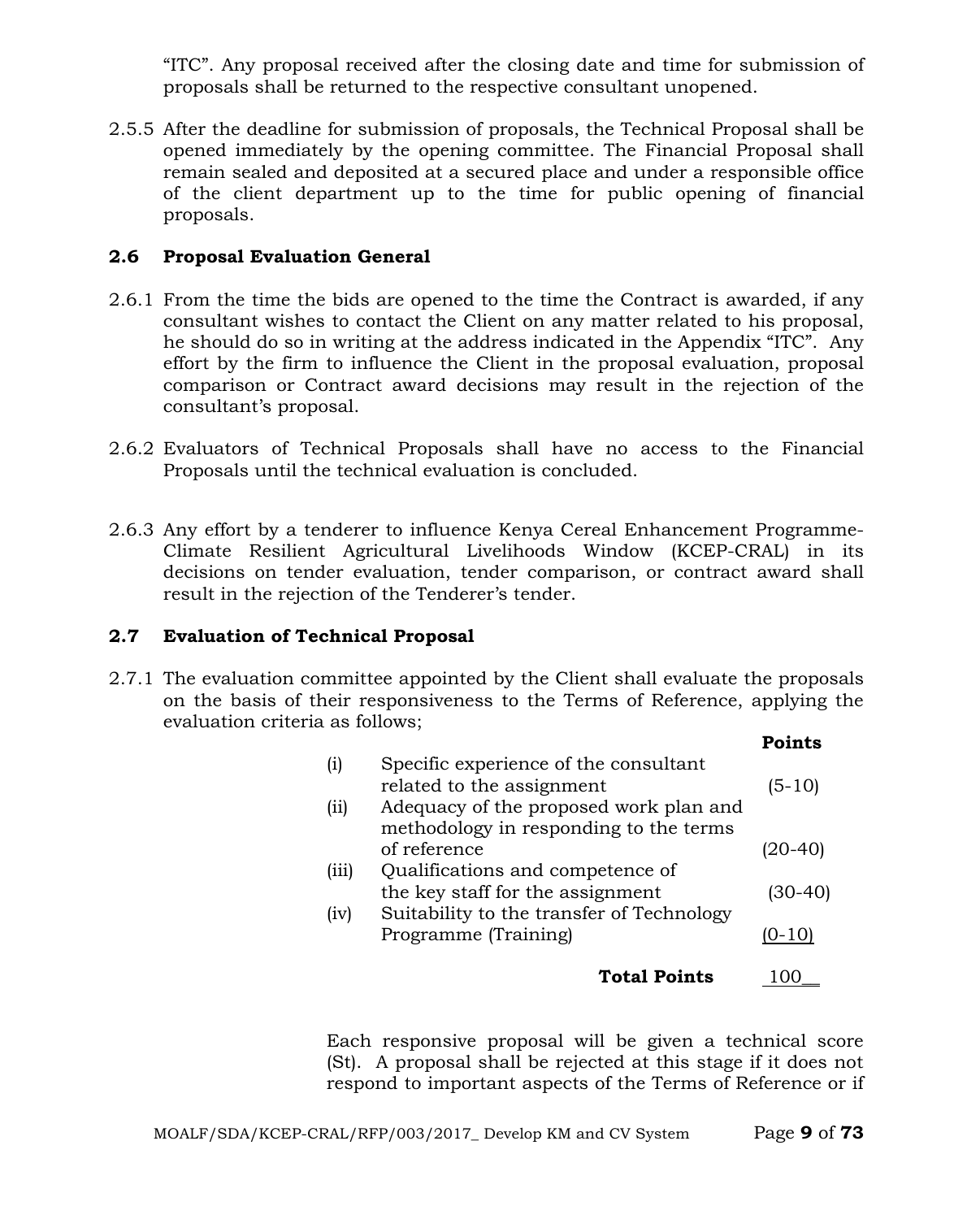it fails to achieve the minimum technical score indicated in the Appendix "ITC".

## **2.8 Public Opening and Evaluation of Financial Proposal**

- 2.8.1 After Technical Proposal evaluation, the Client shall notify those consultants whose proposals did not meet the minimum qualifying mark or were considered non-responsive to the RFP and Terms of Reference, indicating that their Financial Proposals will be returned unopened after completing the selection process. The Client shall simultaneously notify the consultants who have secured the minimum qualifying mark, indicating the date and time set for opening the Financial Proposals and stating that the opening ceremony is open to those consultants who choose to attend. The opening date shall not be sooner than seven (7) days after the notification date. The notification may be sent by registered letter, cable, telex, facsimile or electronic mail.
- 2.8.2 The Financial Proposals shall be opened publicly in the presence of the consultants' representatives who choose to attend. The name of the consultant, the technical scores and the proposed prices shall be read aloud and recorded when the Financial Proposals are opened. The Client shall prepare minutes of the public opening.
- 2.8.3 The evaluation committee will determine whether the financial proposals are complete (i.e. whether the consultant has costed all the items of the corresponding Technical Proposal and correct any computational errors. The cost of any un priced items shall be assumed to be included in other costs in the proposal. In all cases, the total price of the Financial Proposal as submitted shall prevail.
- 2.8.4 While comparing proposal prices between local and foreign firms participating in a selection process in financial evaluation of Proposals, firms incorporated in Kenya where indigenous Kenyans own 51% or more of the share capital shall be allowed a 10% preferential bias in proposal prices. However, there shall be no such preference in the technical evaluation of the tenders. Proof of local incorporation and citizenship shall be required before the provisions of this sub-clause are applied. Details of such proof shall be attached by the Consultant in the financial proposal.

2.8.5 The formulae for determining the Financial Score (Sf) shall, unless an alternative formulae is indicated in the Appendix "ITC", be as follows:-  $S_f = 100 \times \frac{F_m}{F}$  where Sf is the financial score; Fm is the lowest priced financial proposal and F is the price of the proposal under consideration. Proposals will be ranked according to their combined technical *(St)* and financial *(Sf)* scores using the weights  $(T=$ the weight given to the Technical Proposal:  $P =$  the weight given to the Financial Proposal;  $T + p = I$  indicated in the Appendix. The combined technical and financial score, S, is calculated as follows: - *S = St* x *T* 

MOALF/SDA/KCEP-CRAL/RFP/003/2017\_ Develop KM and CV System Page **10** of **73**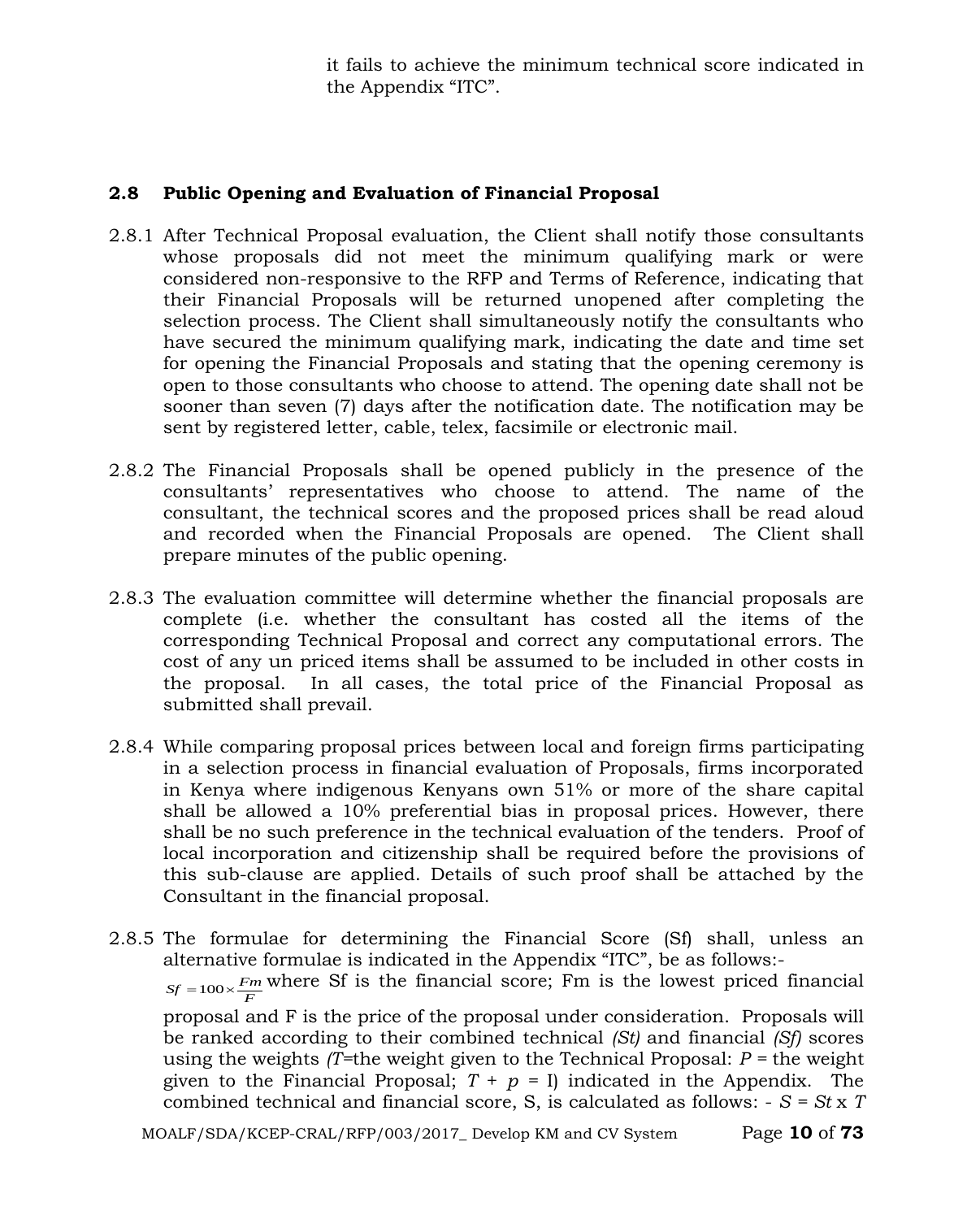% + *Sf* x *P* %. The firm achieving the highest combined technical and financial score will be invited for negotiations.

- 2.8.6 The tender evaluation committee shall evaluate the tender within a maximum 30 days from the date of opening the tender.
- 2.8.7 Contract price variations shall not be allowed for contracts not exceeding one year (12 months).
- 2.8.8 Where contract price variation is allowed, the variation shall not exceed 15% of the original contract price.
- 2.8.9 Price variation requests shall be processed by the procuring entity within 30 days of receiving the request.

## **2.9 Negotiations**

- 2.9.1 Negotiations will be held at the same address as "address to send information to the Client" indicated in the Appendix "ITC". The aim is to reach agreement on all points and sign a contract.
- 2.9.2 Negotiations will include a discussion of the Technical Proposal, the proposed methodology (work plan), staffing and any suggestions made by the firm to improve the Terms of Reference. The Client and firm will then work out final Terms of Reference, staffing and bar charts indicating activities, staff periods in the field and in the head office, staff-months, logistics and reporting. The agreed work plan and final Terms of Reference will then be incorporated in the "Description of Services" and form part of the Contract. Special attention will be paid to getting the most of what the firm can offer within the available budget and to clearly defining the inputs required from the Client to ensure satisfactory implementation of the assignment.
- 2.9.3 Unless there are exceptional reasons, the financial negotiations will not involve the remuneration rates for staff (no breakdown of fees).
- 2.9.4 Having selected the firm on the basis of, among other things, an evaluation of proposed key professional staff, the Client expects to negotiate a contract on the basis of the experts named in the proposal. Before contract negotiations, the Client will require assurances that the experts will be actually available. The Client will not consider substitutions during contract negotiations unless both parties agree that undue delay in the selection process makes such substitution unavoidable or that such changes are critical to meet the objectives of the assignment. If this is not the case and if it is established that key staff were offered in the proposal without confirming their availability, the firm may be disqualified.
- 2.9.5 The negotiations will conclude with a review of the draft form of the Contract. To complete negotiations, the Client and the selected firm will initial the agreed Contract. If negotiations fail, the Client will invite the firm whose proposal received the second highest score to negotiate a contract.

MOALF/SDA/KCEP-CRAL/RFP/003/2017\_ Develop KM and CV System Page **11** of **73**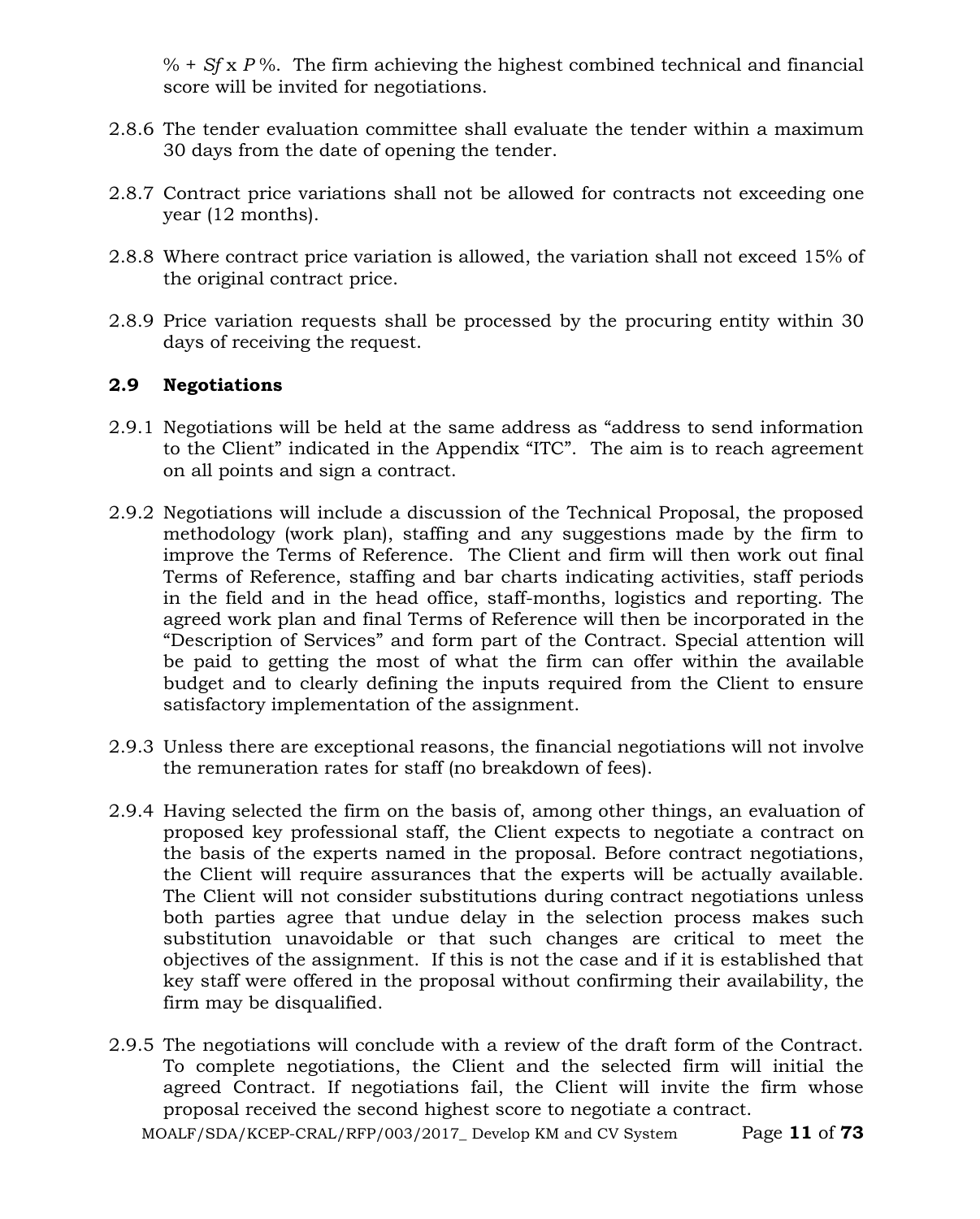2.9.6 The procuring entity shall appoint a team for the purpose of the negotiations.

### **2.10 Award of Contract**

- 2.10.1 The Contract will be awarded following negotiations. After negotiations are completed, the Client will promptly notify other consultants on the shortlist that they were unsuccessful and return the Financial Proposals without opening of those consultants who did not pass the technical evaluation.
- 2.10.2 The selected firm is expected to commence the assignment on the date and at the location specified in Appendix "A".
- 2.10.3 The parties to the contract shall have it signed within 30 days from the date of notification of contract award unless there is an administrative review request.
- 2.10.4 The procuring entity may at any time, prior to notification of tender award terminate or cancel procurement proceedings without entering into contract and shall not be liable to any person for the termination.
- 2.10.5 The procuring entity shall give prompt notice with 14 (Fourteen) day of the termination to the tenderers and such notice shall contain reasons for termination.
- 2.10.6 To qualify for contract awards, the tenderer shall have the following:
	- (a) Necessary qualifications, capability experience, services, equipment and facilities to provide what is being procured.
	- (b) Legal capacity to enter into a contract for procurement
	- (c) Shall not be insolvent, in receivership, bankrupt or in the process of being wound up and is not the subject of legal proceedings relating to the foregoing.
	- (d) Shall not be debarred from participating in public procurement.
	- (e) Shall have fulfilled tax obligations.
	- (f) The firm has not been convicted of corrupt or fraudulent practices.

### **2.11. Confidentiality**

2.11.1 Information relating to evaluation of proposals and recommendations concerning awards shall not be disclosed to the consultants who submitted the proposals or to other persons not officially concerned with the process, until the winning firm has been notified that it has been awarded the Contract.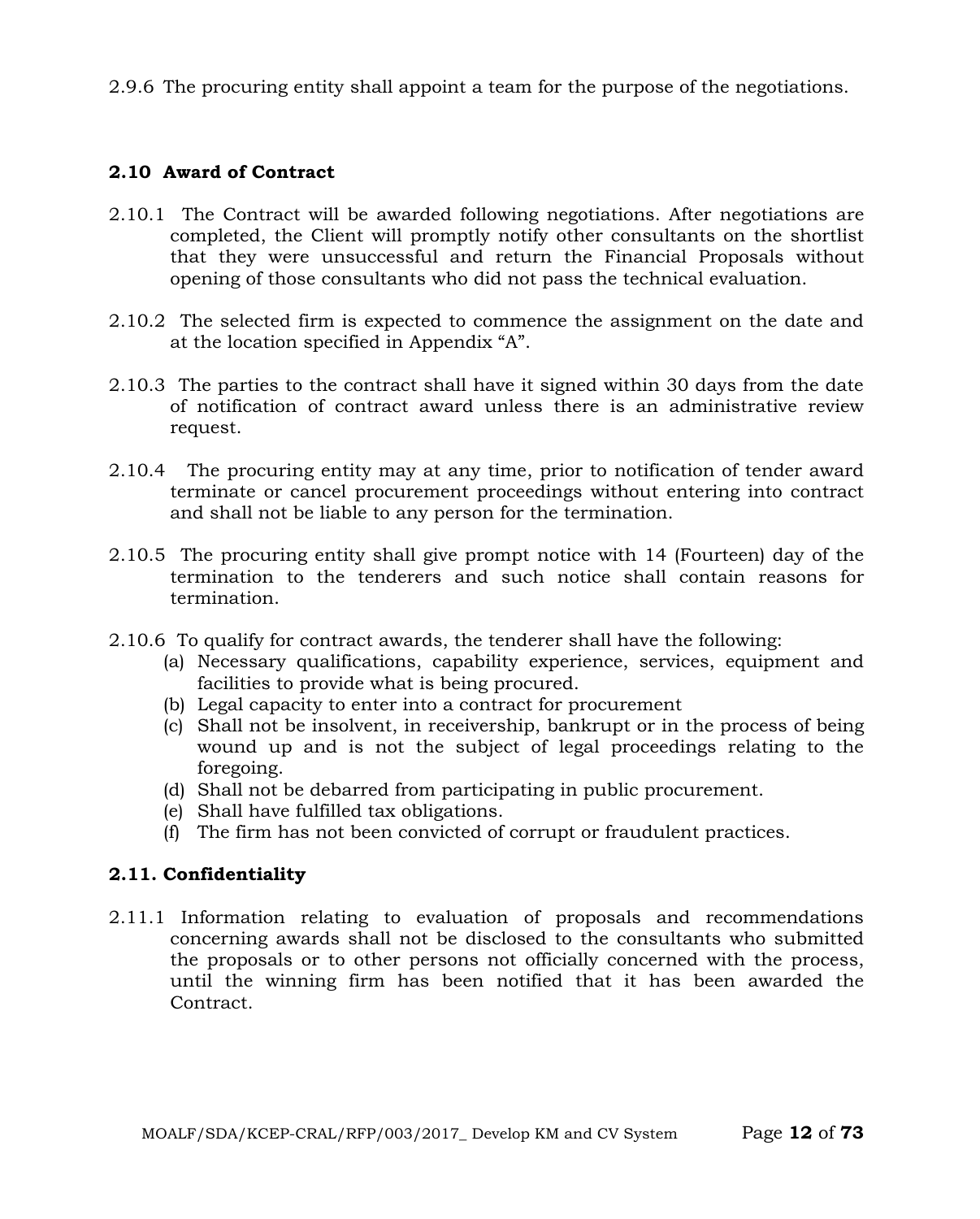## **2.12 Corrupt or fraudulent practices**

- 2.12.1 The procuring entity requires that the consultants observe the highest standards of ethics during the selection and award of the consultancy contract and also during the performance of the assignment. The tenderer shall sign a declaration that he has not and will not be involved in corrupt or fraudulent practices.
- 2.12.2 The procuring entity will reject a proposal for award if it determines that the consultant recommended for award has engaged in corrupt or fraudulent practices in competing for the contract in question.
- 2.12.3 Further, a consultant who is found to have indulged in corrupt or fraudulent practices risks being debarred from participating in public procurement in Kenya.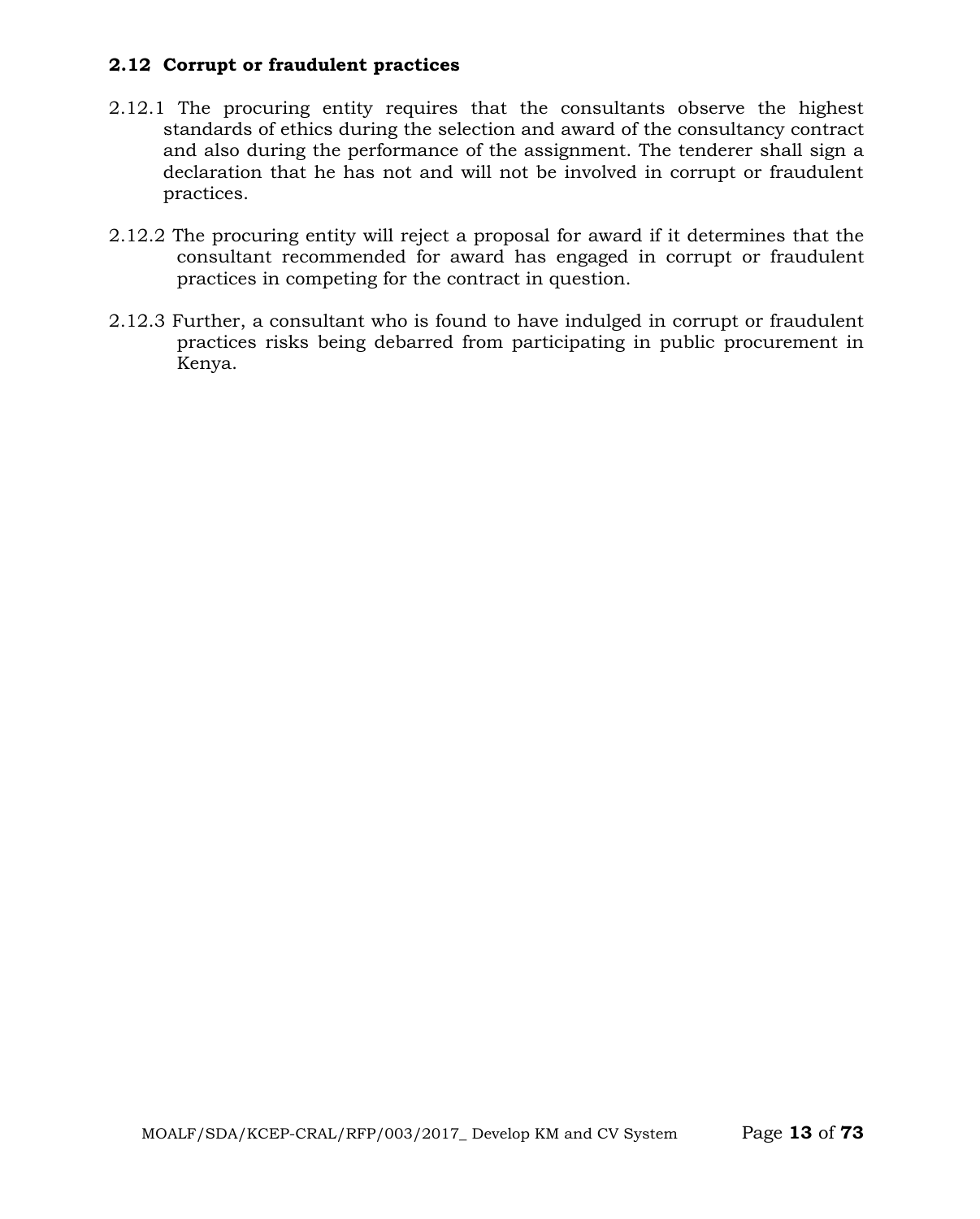## **Appendix to information to consultants**

### **Clause Reference**

- 2.1 The name of the Client is: **Kenya Cereal Enhancement Programme – Climate Resilient Agricultural Livelihoods Window (KCEP-CRAL)**
- 2.1.1 The method of selection is: **Quality and Cost-Based Selection (QCBS).**
- 2.1.2 Technical and Financial Proposals are requested: **YES**

The name, objectives, and description of the assignment is: **to Undertake the Development and Operationalization of a Knowledge Management, Communication and Visibility System.**

With the main objectives being to:

1. Improve the Programme performance and results through enhanced learning, knowledge sharing, communication and visibility; and using communication strategically and

2. Systematically to reach and engage different stakeholders, key implementing partners and county staff to fulfill programme goals and objectives

2.1.3 A pre-proposal conference will be held: **NO.**

 The name(s), address (es) and telephone numbers of the Client's official(s) are: **The Senior Programme Coordinator, KCEP-CRAL, MOALF, SDA, P.O. Box 30028-00100, Kilimo House, Cathedral Road, Nairobi. [Tel:0770](tel:0770) 174 188.email address:tenders.kcepcralprogramme@gmail.com**

- 2.1.4 The Client will provide the following inputs**:**
	- Access to all publicly available information & documentation required by the Consultant(s).
- 2.3.3 (ii) The estimated number of professional staff months required for the assignment is: **FIVE**
	- (iv) The minimum required experience of proposed **three** professional staff  $is:$

MOALF/SDA/KCEP-CRAL/RFP/003/2017\_ Develop KM and CV System Page **14** of **73** Must have a minimum of 10 years of proven extensive knowledge and experience in developing and operationalizing knowledge management, communication and visibility strategies/systems, as well as experience in providing on-job training to key stakeholders in the use of such system; background in Donor (e.g. EU, IFAD, World Bank, etc) KM, Communication and Visibility requirements, tools, approaches, systems, etc. The other two should have a minimum of 10 years' experience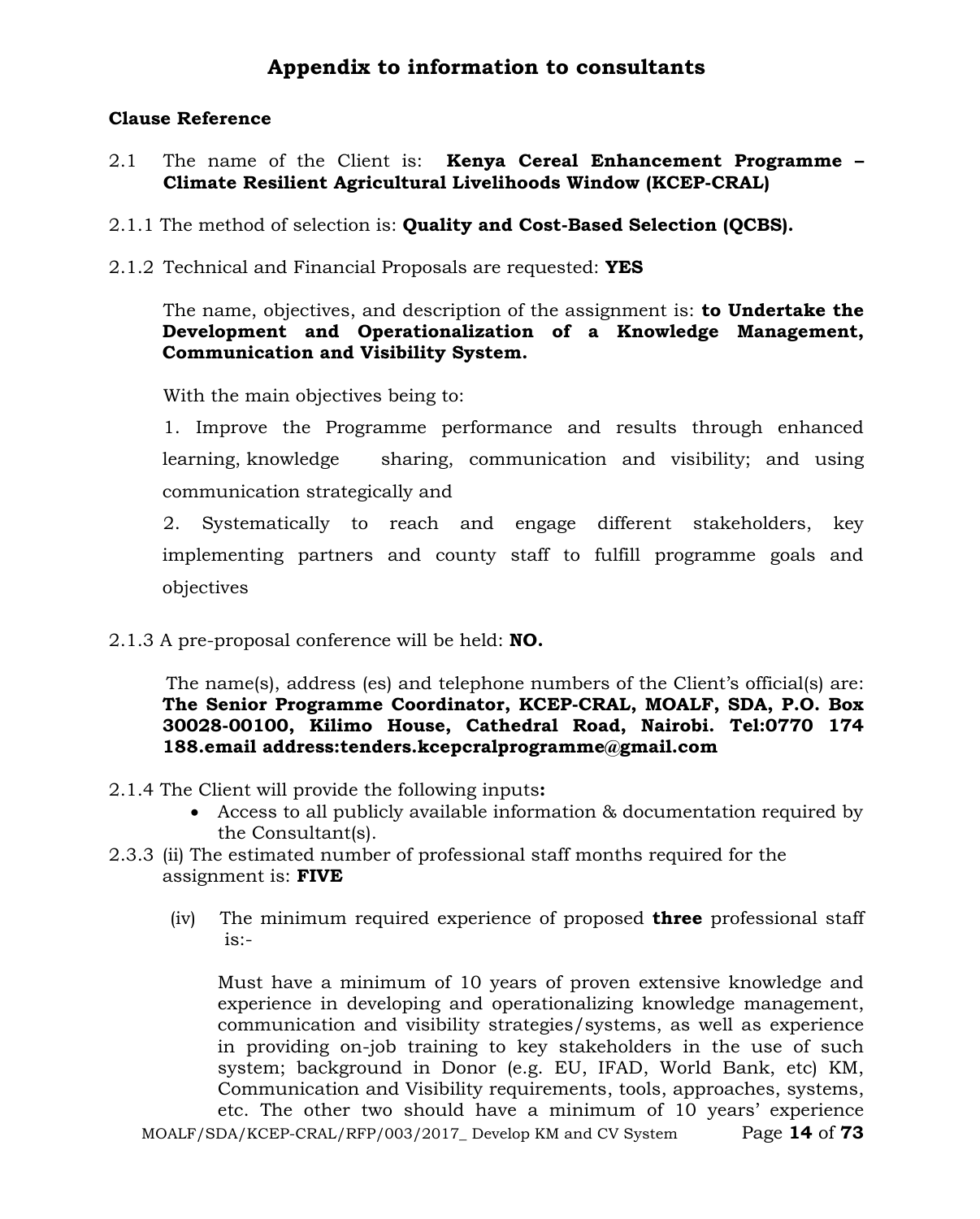communication and media experience, and/or visibility, branding, experience in system designs and advanced knowledge and skills in IT and advocacy.

Training is a specific component of this assignment: **YES**

(viii) Additional information in the Technical Proposal includes: **Refer to TOR provided and ToRs provided.**

## 2.5.2 Consultants must submit an original and: **two copies of both the technical and financial proposals.**

## 2.5.3 **Taxes**

a) "Taxes" means all present and future taxes, levies, duties, charges, assessments, deductions or withholdings whatsoever, including any interest thereon, and any penalties and fines with respect thereto, wherever imposed, levied, collected, or withheld pursuant to any

regulation having the force of law and "Taxation" shall be construed accordingly.

## **b) Local Taxation**

i). Nothing in the Contract shall relieve the Contractor and/or his Sub-Contractors from their responsibility to pay any taxes, statutory contributions and levies that may be levied on them in Kenya in respect of the Contract. The Contract Price shall include all applicable taxes and shall not be adjusted for any of these taxes.

ii). The Contractor shall be deemed to be familiar with the tax laws in the Employer's Country and satisfied themselves with the requirements for all taxes, statutory contributions and duties to which they may be subjected during the term of the Contract**.**

iii.) In instances where discussions are held between the Employer and the Contractor regarding tax matters, this shall not be deemed to constitute competent advice and hence does not absolve the Contractor of their responsibility in relation to due diligence on the tax issue as per 2.5.3 above.

### **c) Tax Deduction**

i). If the Employer is required to make a tax deduction by Law, then the deduction shall be made from payments due to the Contractor and paid directly to the Kenya Revenue Authority. The Employer shall upon remitting the tax to Kenya Revenue Authority furnish the Contractor with the relevant tax deduction certificates**.**

MOALF/SDA/KCEP-CRAL/RFP/003/2017\_ Develop KM and CV System Page **15** of **73** ii). Where the Contractor is paid directly by the Financiers and the Employer is not able to deduct tax, then the Contractor will be required to pay the tax deduction to Kenya Revenue Authority in the name of the Employer and furnish the Employer with an original receipt thereof as evidence of such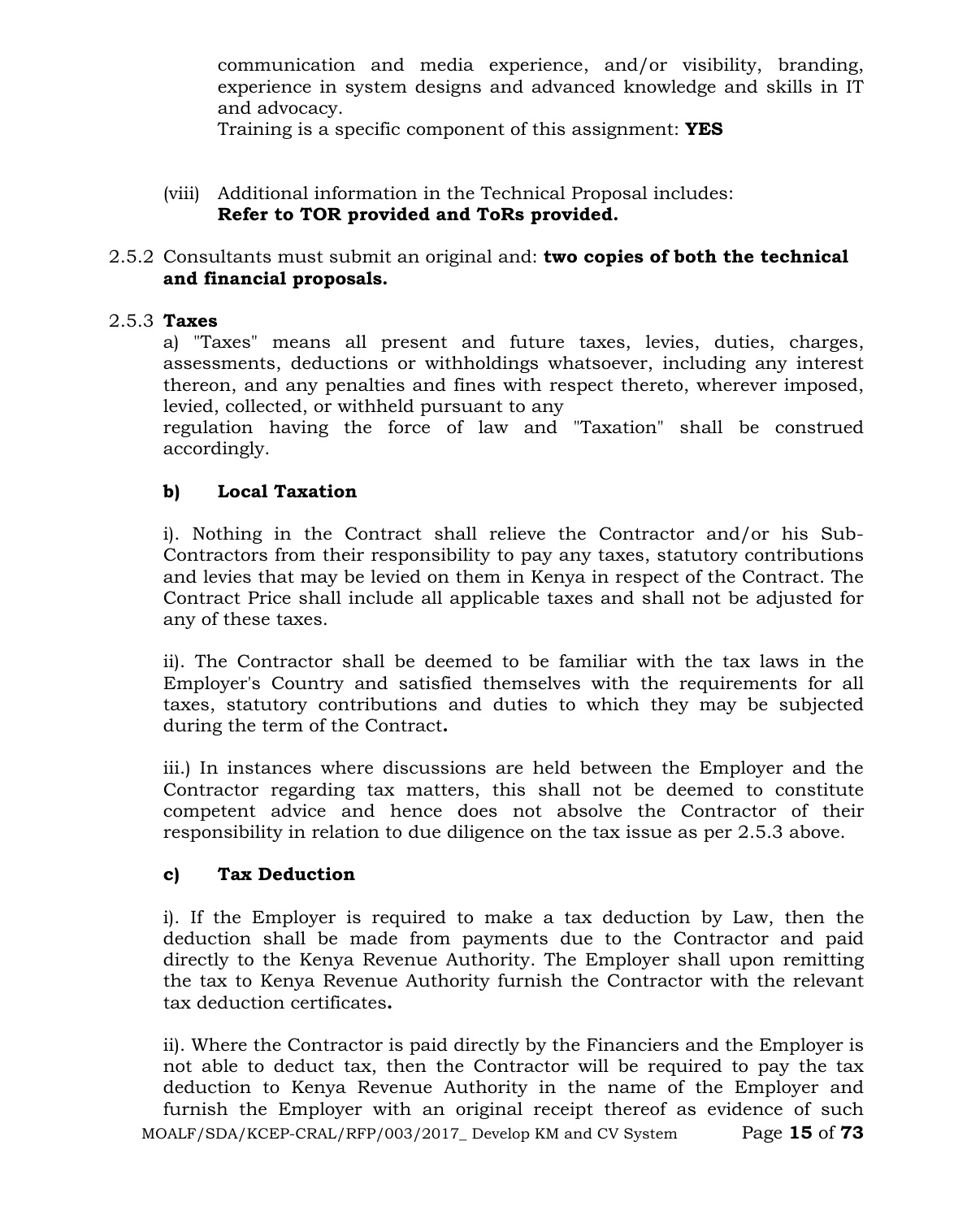payment. In absence of the said evidence, the Employer will not process any subsequent payments to the Contractor.

### **d) Tax Indemnity**

- i) The Contractor shall indemnify and hold the Employer harmless from and against any and all liabilities, which the Employer may incur for any reason of failure by the Contractor to comply with any tax laws arising from the execution of the Contract whether during the term of the Contract or after its expiry.
- ii) The Contractor warrants to pay the Employer (within fourteen (14) days of demand by the Employer), an amount equal to the loss, liability or cost which the Employer determines has been (directly or indirectly) suffered by the Employer for or on account of the Contractor's Tax liability arising from the Contract.
- iii) Where the amount in 2.5.3.d (ii) above remains unpaid after the end of the fourteen (14) days moratorium, the Employer shall be entitled to compensation for financing charges
- 2.5.4 Proposals must be submitted no later than **11th December** *2017 at 11.00 a.m***.**
- 2.5.6 The address to send information to the Client is:

**Senior Programme Coordinator KCEP-CRAL Programme KALRO-NARL KABETE Grounds. P.O BOX 30028-00100 Nairobi. Waiyaki Way email:tenders.kcepcralprogramme@gmail.com**

- 2.5.6 The minimum technical score required to pass **will be 70%.**
- 2.5.7 The whole evaluation will be completed **within 30 days from the date of opening of tenders**
- 2.5.8 There may be some **negotiations with the recommended consultant firm upon completion of evaluation.**
- 2.5.9 **The assignment is expected to commence upon execution of the contract and holding of the inception meeting at KCEP-CRAL Boardroom.**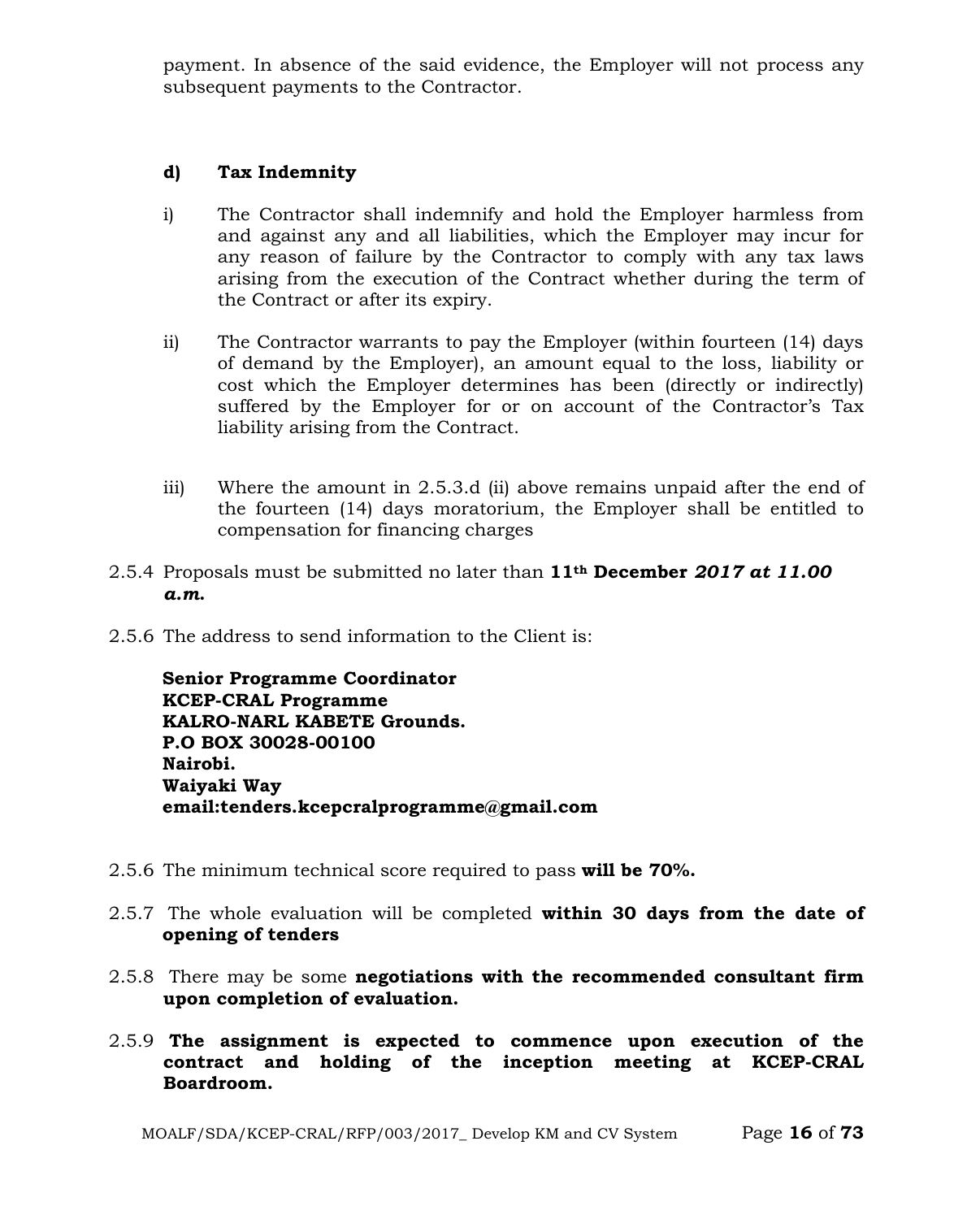#### **CRITERIA FOR EVALUATING THE PROPOSALS**

## **(A) PRELIMINARY EVALUATION/MANDATORY REQUIREMENTS (YES/NO)**

| #                       | <b>Mandatory Requirement</b>                                         | Submitted Yes/ No |
|-------------------------|----------------------------------------------------------------------|-------------------|
| $\mathbf{1}$            | $_{\mathrm{of}}$<br>Certificate<br>Valid                             |                   |
|                         | registration/incorporation.                                          |                   |
|                         |                                                                      |                   |
| $\overline{\mathbf{2}}$ | Valid tax compliance certificate (2017-                              |                   |
|                         | 2018).                                                               |                   |
| $\overline{3}$          | Audited and certified financial statements                           |                   |
|                         | for the last three years. Must be Signed                             |                   |
|                         | and Stamped by Directors                                             |                   |
|                         |                                                                      |                   |
| $\overline{\textbf{4}}$ | Company profile<br>the<br>business<br>using                          |                   |
|                         | questionnaire provided should be duly                                |                   |
|                         | filled, stamped and signed                                           |                   |
| 5                       | Duly filled and signed form of technical                             |                   |
|                         | proposal in the format provided                                      |                   |
| <u>6</u>                | A separate sealed and labeled envelope                               |                   |
|                         | containing the "financial proposal".                                 |                   |
|                         |                                                                      |                   |
| $\mathbf Z$             | A completely filled, Signed and stamped                              |                   |
|                         | mandatory business questionnaire                                     |                   |
| 8                       | Duly filled and signed declaration<br>of                             |                   |
|                         | debarment in the provided format                                     |                   |
| $\overline{9}$          | Duly serialized, paginated bid document                              |                   |
|                         | including a referenced Table of contents                             |                   |
|                         | for all the attachments in the bid                                   |                   |
|                         | document                                                             |                   |
|                         |                                                                      |                   |
| 10                      | Submission of the Required Number of Copies                          |                   |
| 11                      | One Original and Two Copies<br>Duly filled and signed Manufacturer's |                   |
|                         | Authorization Form or Certificate of Agency                          |                   |
|                         | /Dealership/ Authorised Partner where                                |                   |
|                         | applicable of the System / Software Proposed.                        |                   |

## *Note: Bidders Meeting all requirements i.e, YES in all shall be responsive and proceed to the second stage of Evaluation, Technical Evaluation.*

*Those that shall be non-responsive shall not proceed to the next stage of Evaluation.*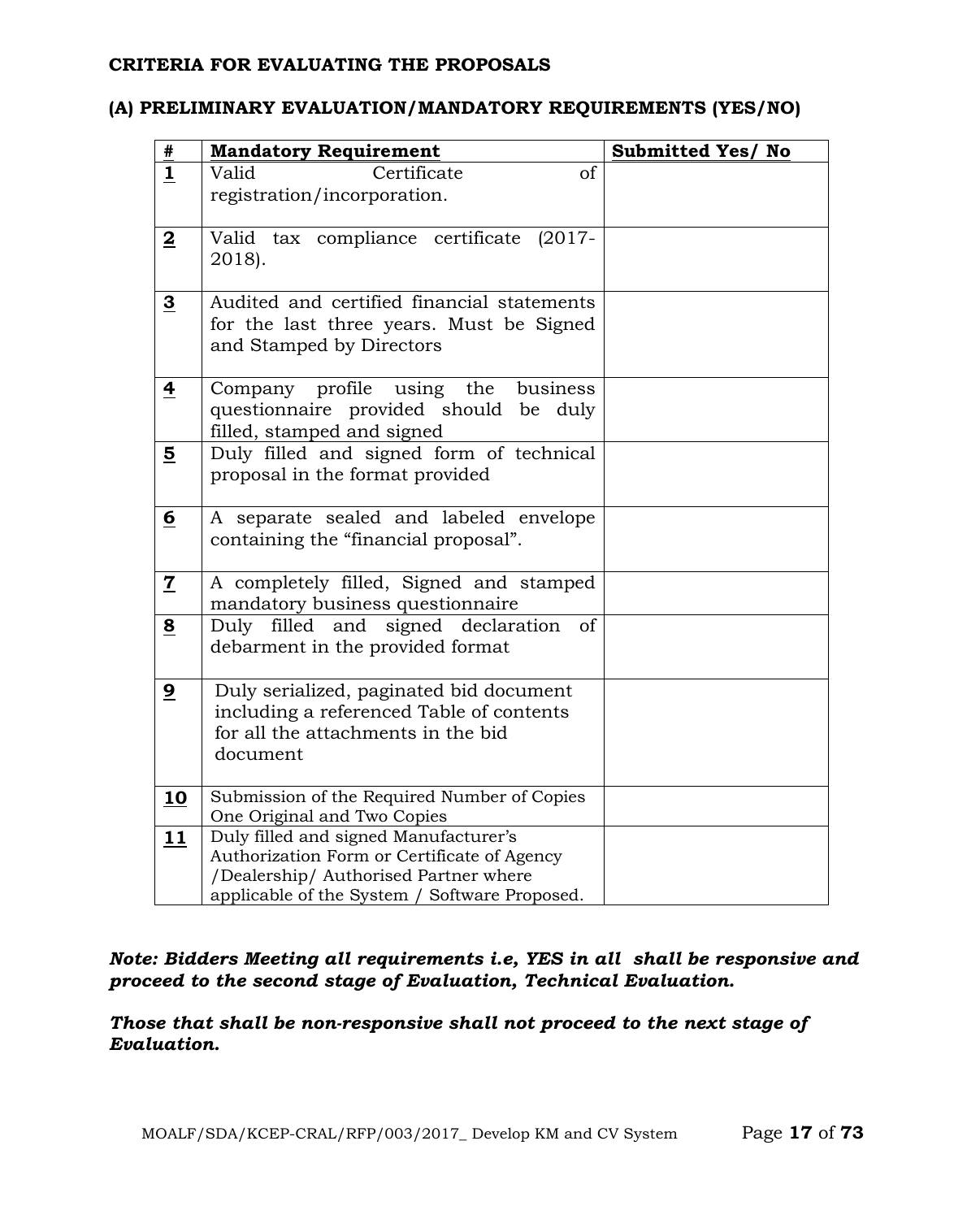## **(B) TECHNICAL EVALUATION CRITERIA:**

#### **NO. CRITERIA MAX SCORE POINTS SYSTEM(marks) SCORES AWARDED 1. Experience of the consultancy firm related to the assignment: 25 a** Minimum of 10 year experience in undertaking designing/developing and operationalizing of Knowledge Management, Communication and Visibility Strategies/System for recognized institutions and specifically in agricultural and rural development related systems. 10  $\vert$  5- 9 years – 5 points. Above 10 years – 10 points. **b** Minimum of 10 year eexperience in Communication aspects in international organizations such as UN (e.g IFAD and Donors (e,g. EU, World Bank, etc), involving multiple sub-projects, multiple donors, contractors and agencies and specifically aspects of EU Communication requirements 8  $\vert$  5-9 years – 5 points. Above 10 years – 8 points. **c** Minimum of 10 year eexperience in undertaking assignments on Visibility, advocacy and Branding aspects in international organizations such as UN (e.g. IFAD) and Donors (e.g EU, World Bank) involving multiple sub-projects, multiple donors, contractors and agencies and specifically aspects of EU visibility requirements  $7 \qquad 5-9 \text{ years} - 5 \text{ points}.$ Above 10 years – 7 points. **2. Approach and methodology 40 a e** Proposed Approaches, Processes and Instruments to carry out the development and operationalization of the Strategies/System. 15 Maximum 15 points. Maximum points of 5 marks for sound approach, Process and Instrument – max. 5 points and ability to demonstrate how to operationalize/evidence of previously works – max 5 points

## *Part (i) - Qualifications/experience/work plan/methodology/training*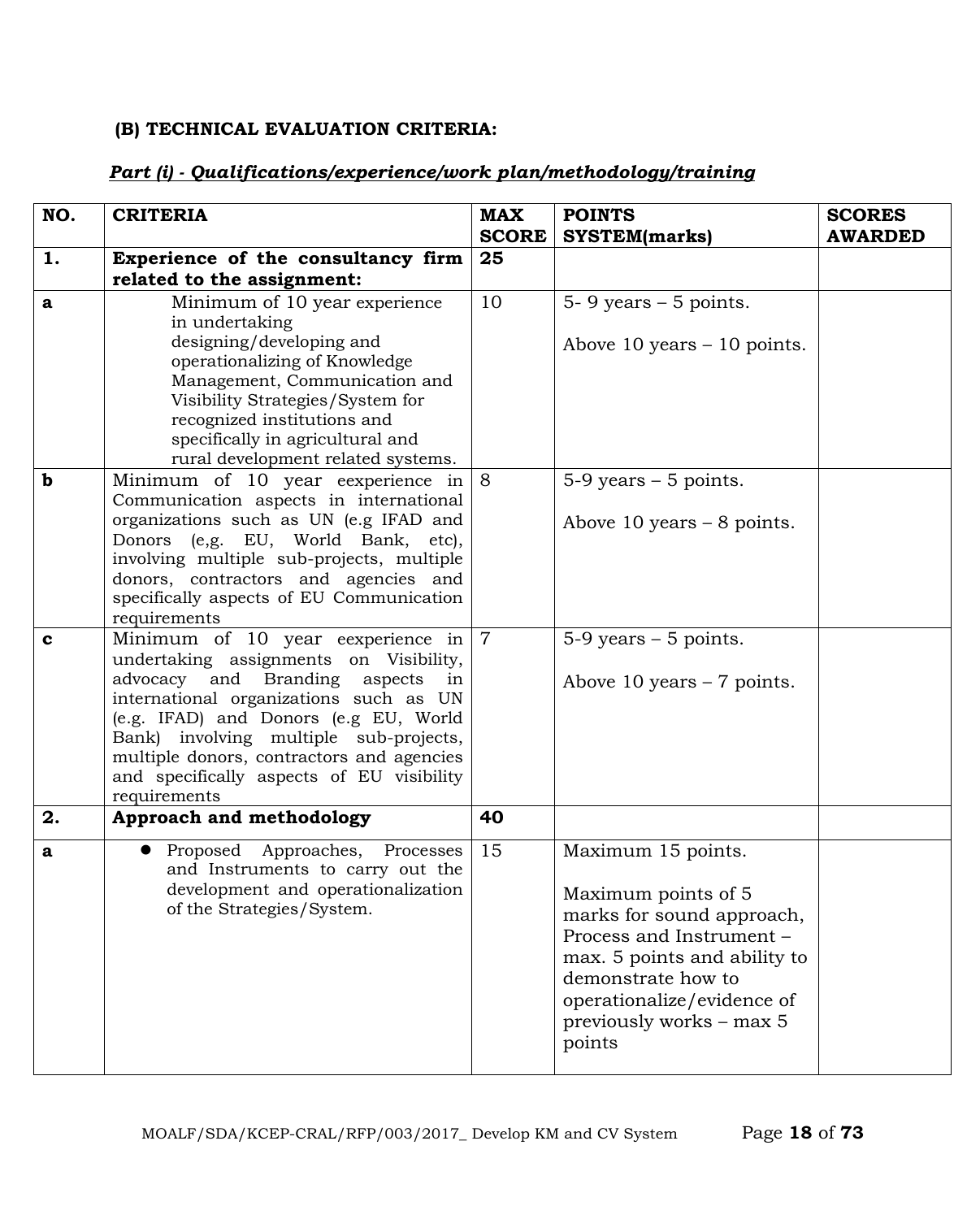| NO.         | <b>CRITERIA</b>                                                                                                                                                                                                                                                                                                                                                                                                                                                                                                                                                                                                                                  | <b>MAX</b>      | <b>POINTS</b>                                                                                                                                                                                                                                                                                                                                                                                                                                                                  | <b>SCORES</b>  |
|-------------|--------------------------------------------------------------------------------------------------------------------------------------------------------------------------------------------------------------------------------------------------------------------------------------------------------------------------------------------------------------------------------------------------------------------------------------------------------------------------------------------------------------------------------------------------------------------------------------------------------------------------------------------------|-----------------|--------------------------------------------------------------------------------------------------------------------------------------------------------------------------------------------------------------------------------------------------------------------------------------------------------------------------------------------------------------------------------------------------------------------------------------------------------------------------------|----------------|
|             |                                                                                                                                                                                                                                                                                                                                                                                                                                                                                                                                                                                                                                                  | <b>SCORE</b>    | <b>SYSTEM(marks)</b>                                                                                                                                                                                                                                                                                                                                                                                                                                                           | <b>AWARDED</b> |
| $\mathbf b$ | Adequacy of the response to the<br>scope of work/understanding of the<br>ToR, including the<br>degree<br>of<br>innovativeness, compatibility, user-<br>friendliness, security enhancement.                                                                                                                                                                                                                                                                                                                                                                                                                                                       | 20              | Maximum 20 points<br>Demonstration of the<br>understanding of the ToR<br>and scope-Max. 10 points<br>Innovativeness to achieve<br>the task $-$ max. 5 points<br>Ability to demonstrated<br>how the final product will<br>be linked with other<br>existing<br>systems/compatibility/easy<br>to use and secure system -<br>max 5 points                                                                                                                                          |                |
| $\mathbf c$ | Proposed work plan to carry out the<br>robust<br>task<br>and<br>KM<br>and<br>Communication<br>Visibility<br>and<br>system.                                                                                                                                                                                                                                                                                                                                                                                                                                                                                                                       | $5\overline{)}$ | Maximum 5points                                                                                                                                                                                                                                                                                                                                                                                                                                                                |                |
| 3.          | Qualifications & competence of key<br>staff.                                                                                                                                                                                                                                                                                                                                                                                                                                                                                                                                                                                                     | 35              |                                                                                                                                                                                                                                                                                                                                                                                                                                                                                |                |
| $\mathbf a$ | • The lead consultant should have<br>a minimum of a Master's degree<br>in IT and Computer Sciences,<br>Agricultural/Rural Development,<br>Natural<br>Resource/Climate<br>change Information, Economics<br>or any other relevant areas.<br>Must have a minimum of<br>-10<br>designing<br>of<br>and<br>years<br>implementing<br>Knowledge<br>Management<br>and<br>Strategy<br>Systems, Communication<br>and<br>Visibility Strategies,<br>A<br>background/knowledge/experien<br>ce in Donors' (e.g. IFAD, EU,<br>etc) Knowledge<br>World Bank,<br>Management,<br>Communication<br>Visibility<br>and<br>Approaches/Framework<br>and<br>requirements. | 10              | Master's degree, 10 years'<br>experience<br>and<br>ten<br>successful<br>studies<br>$\overline{\phantom{0}}$<br>- 6<br>points, above 10 years'<br>experience and above ten<br>successful surveys - 10<br>points.<br>Certified<br>Copies<br>of the<br>Certificates<br>shall<br>be<br>required.<br>NOTE:<br>Evidence<br>of<br>successful completion of the<br>work<br>will<br><i>previous</i><br>be<br>required. Evidence of<br>the<br>Certificates<br>shall<br>also<br>required. |                |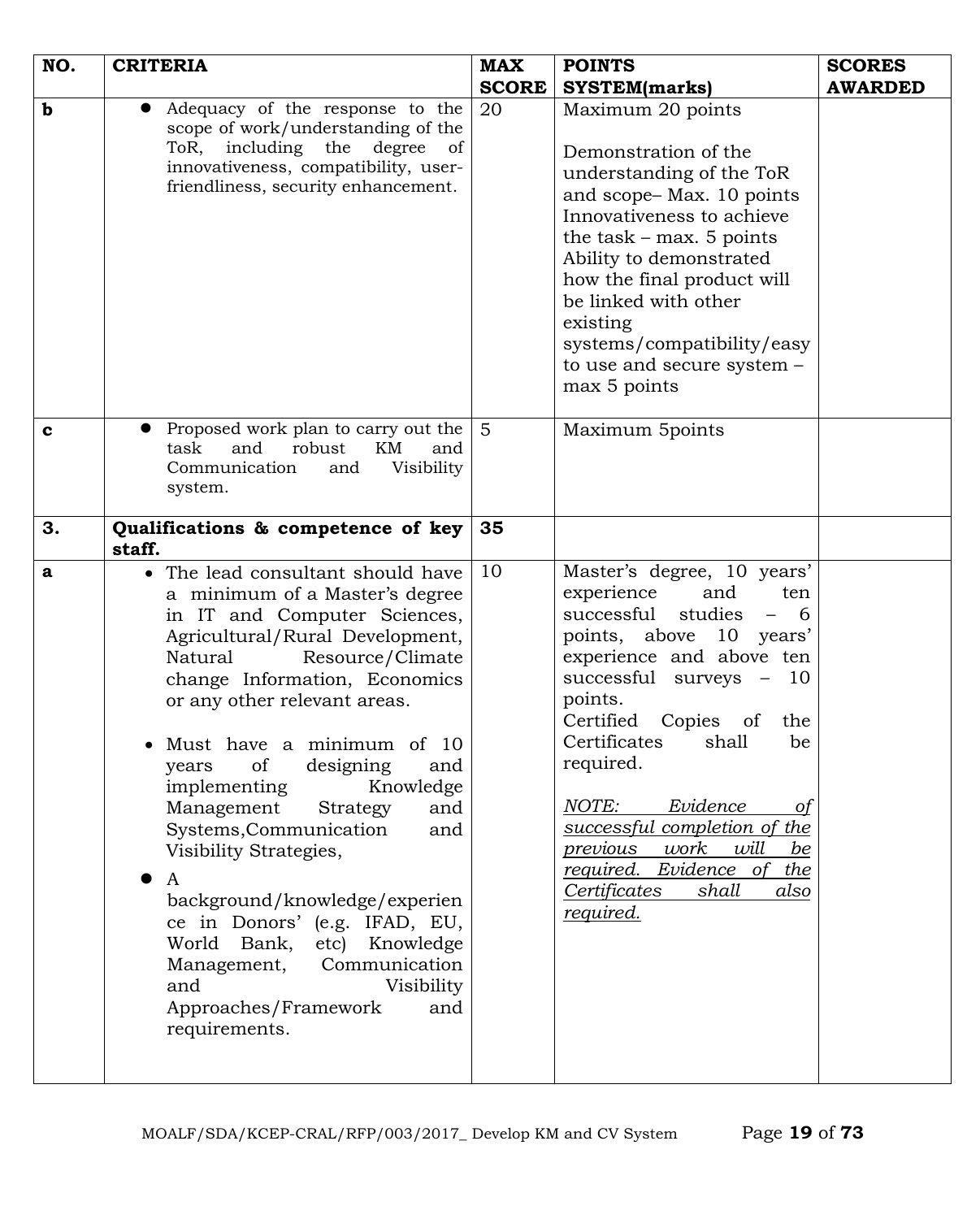| NO.         | <b>CRITERIA</b>                                                                                                                                                                                                                           | <b>MAX</b>   | <b>POINTS</b>                                                                                                                                                                                                                   | <b>SCORES</b>  |
|-------------|-------------------------------------------------------------------------------------------------------------------------------------------------------------------------------------------------------------------------------------------|--------------|---------------------------------------------------------------------------------------------------------------------------------------------------------------------------------------------------------------------------------|----------------|
|             |                                                                                                                                                                                                                                           | <b>SCORE</b> | <b>SYSTEM(marks)</b>                                                                                                                                                                                                            | <b>AWARDED</b> |
| $\mathbf b$ | • At least 2 professionally qualified<br>experienced team<br>&<br><sub>of</sub><br>consultants, with a Minimum<br>Master's degree and not less<br>than 10 years experiences in<br>Knowledge Management,<br>Communication and Visibility   | 10           | Master's degree, 10 years'<br>experience and at least two<br>consultants $-6$ points,<br>above 10 years' experience<br>and more than two<br>consultants $-10$ points<br>NB:-Attach certified degree<br>certificates as evidence |                |
| C           | • Demonstrate that each of the $15$<br>three consultants proposed to<br>the assignment have the right<br>mix of skills for their respective<br>responsibility to complete the<br>assignment within the desired<br>period of THREE months. |              | Maximum of five points for<br>each consultant.                                                                                                                                                                                  |                |
|             | <b>TOTAL MARKS</b>                                                                                                                                                                                                                        | 100          |                                                                                                                                                                                                                                 |                |

### **NOTE: THE PASSMARK FOR THE ABOVE TECHNICAL EVALUATION IS 70%.**

Total Score shall be =0.7\*Tech Score

Only Bidders who shall attain 70% and above shall proceed for Financial Evaluation.

### **(C) Financial Evaluation**

After the technical evaluation is completed the consultants who have submitted proposals shall be informed of the results, the technical points assigned to each consultant and shall notify those consultants whose proposals did not meet the minimum qualifying mark or were considered non-responsive to the RFP and TOR that their financial proposals will be returned unopened after the signature of the contract.

The consultants that have secured the minimum qualifying mark, shall be notified the date, time, and place set for opening the financial proposals.

The opening date shall be defined allowing sufficient time for consultants to make arrangements to attend the opening of the financial proposals. The financial proposals shall be opened publicly in the presence of representatives of the consultants who choose to.

The name of the consultant, the technical points, and the proposed prices shall be read aloud and recorded when the financial proposals are opened.

The financial score shall be weighted as follows: Fin Score=Lowest bid Price/ Proposal Bid Price\*30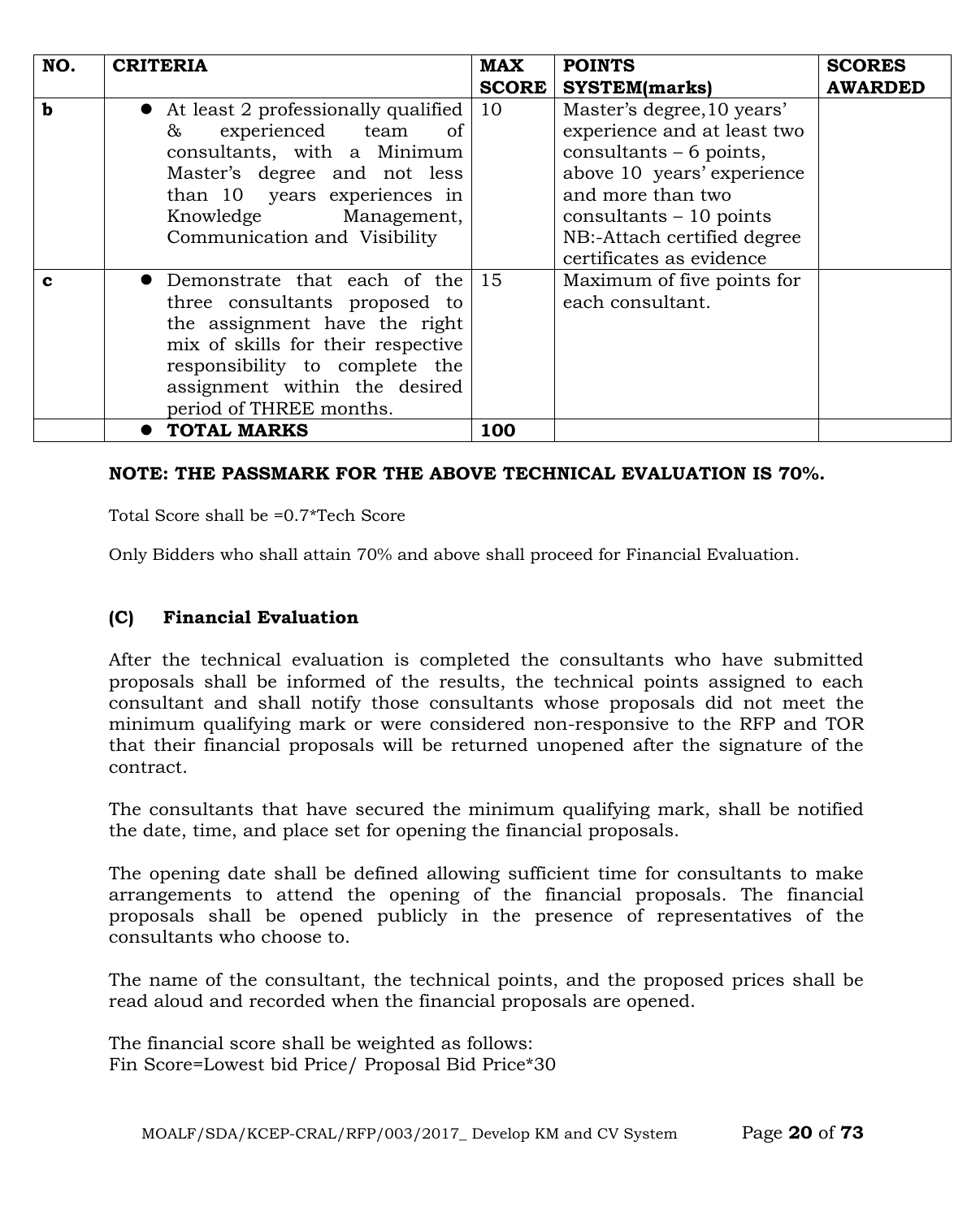## **(D) Combined Score**

The total score shall be obtained by weighting the technical Scores and Financial scores and adding them. The total score formulae is: Total Score=a\*TechScore+b\*FinScore

Where a and b are the ratio whose combined Value shall be Total Score=0.7\*TechScore+0.3\*Fin Score

## **(E) Award Criteria**

The successful proposal shall be the responsive proposal with the highest Combined score, in accordance with the procedures and criteria set out, the scores assigned to the technical and financial proposals under clause (b) and (c).

## **(F) Negotiations**

The bidder offering the highest evaluated combined Score shall be recommended for award, upon successful negotiations.

If negotiations fail to yield positive results, KCEP-CRAL shall negotiate with the second evaluated ranked bidder based on the scores of both the technical and financial evaluation.

The accounting officer may negotiate with the person who submitted the successful proposal and may request and permit changes, subject to section 128 of the PPAD ACT 2015.

If the negotiations with the person who submitted the successful proposal do not result in a contract, KCEP-CRAL may negotiate with the second person who submitted the proposal that would have been successful.

A procuring entity shall not enter into any negotiations pursuant to section 128 of the Act, until:-

(a) the accounting officer has approved the successful proposal in line with section 127 of the Act; and

(b) the accounting officer has notified the successful and unsuccessful bidders pursuant to section 126 (4) of the Act.

Pursuant to Section 130 of the PPAD ACT 2015, the firm who enters into a contract resulting from this procurement by a request for proposals shall not enter into any other subsequent contract for the procurement of goods, services or works related to that original contract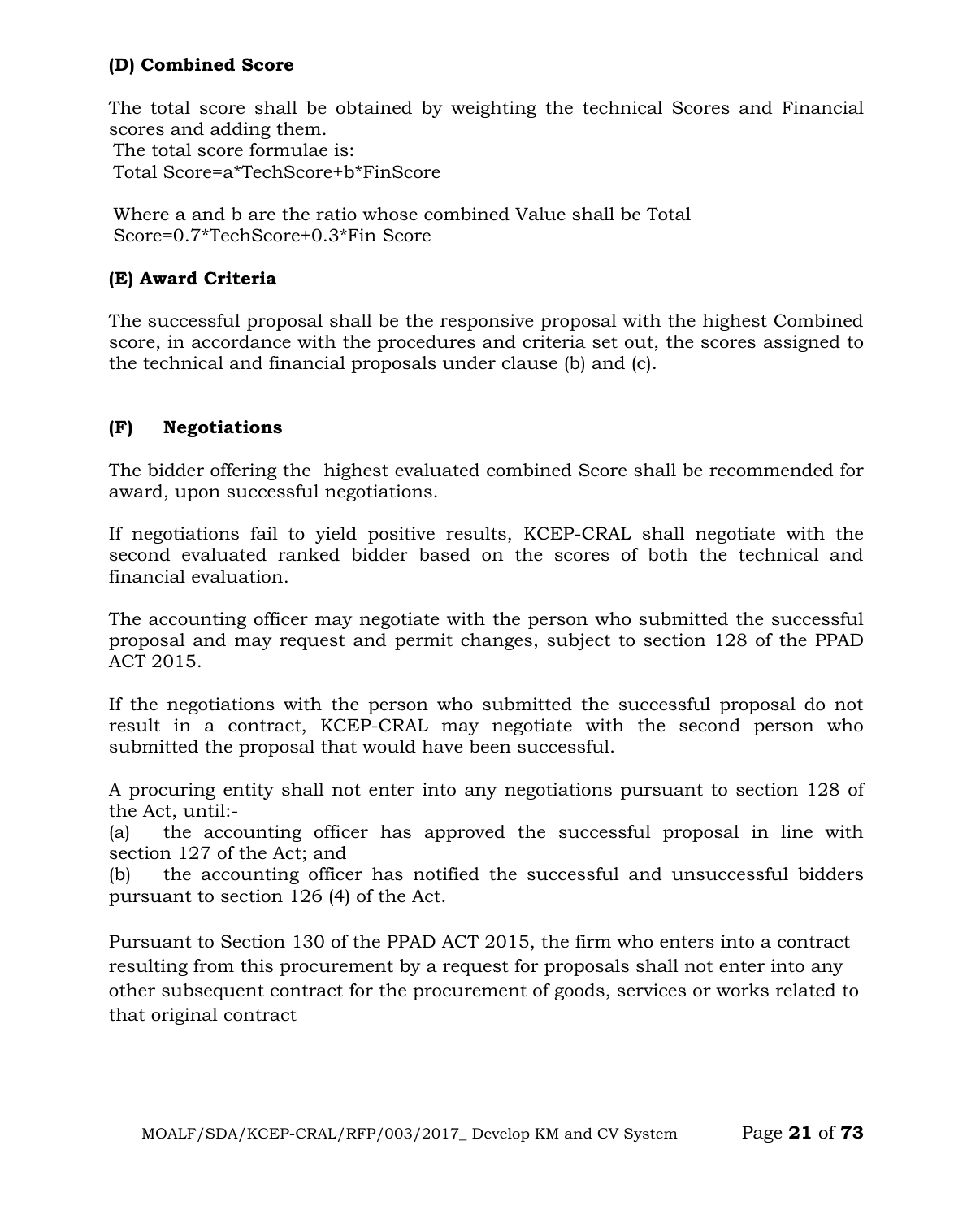#### **SECTION III: TECHNICAL PROPOSAL**

## **1. TECHNICAL PROPOSAL SUBMISSION FORM**

[\_\_\_\_\_\_\_\_\_\_\_\_\_\_\_ *Date*]

To: \_\_\_\_\_\_\_\_\_\_\_\_\_\_\_\_\_\_\_\_\_\_ [*Name and address of Client)*

Ladies/Gentlemen:

We, the undersigned, offer to provide the consulting services for

Title of consulting services in accordance with your<br>Request for Proposal dated [*Datel and our Proposal. We are ERequest for Proposal.* We are hereby submitting our Proposal, which includes this Technical Proposal, [and a Financial Proposal sealed under a separate envelope-*where applicable*].

We agree to abide by this Tender for a period of  $[number]$  and  $q$  days from the date fixed for tender opening of the Instructions to tenderers, and it shall remain binding upon us and may be accepted at any time before the expiration of that period.

We understand you are not bound to accept any Proposal that you receive.

We remain,

Yours sincerely,

| [Authorized Signature]:       |
|-------------------------------|
| [Name and Title of Signatory] |
| [Name of Firm]                |
| <i>[Address:]</i>             |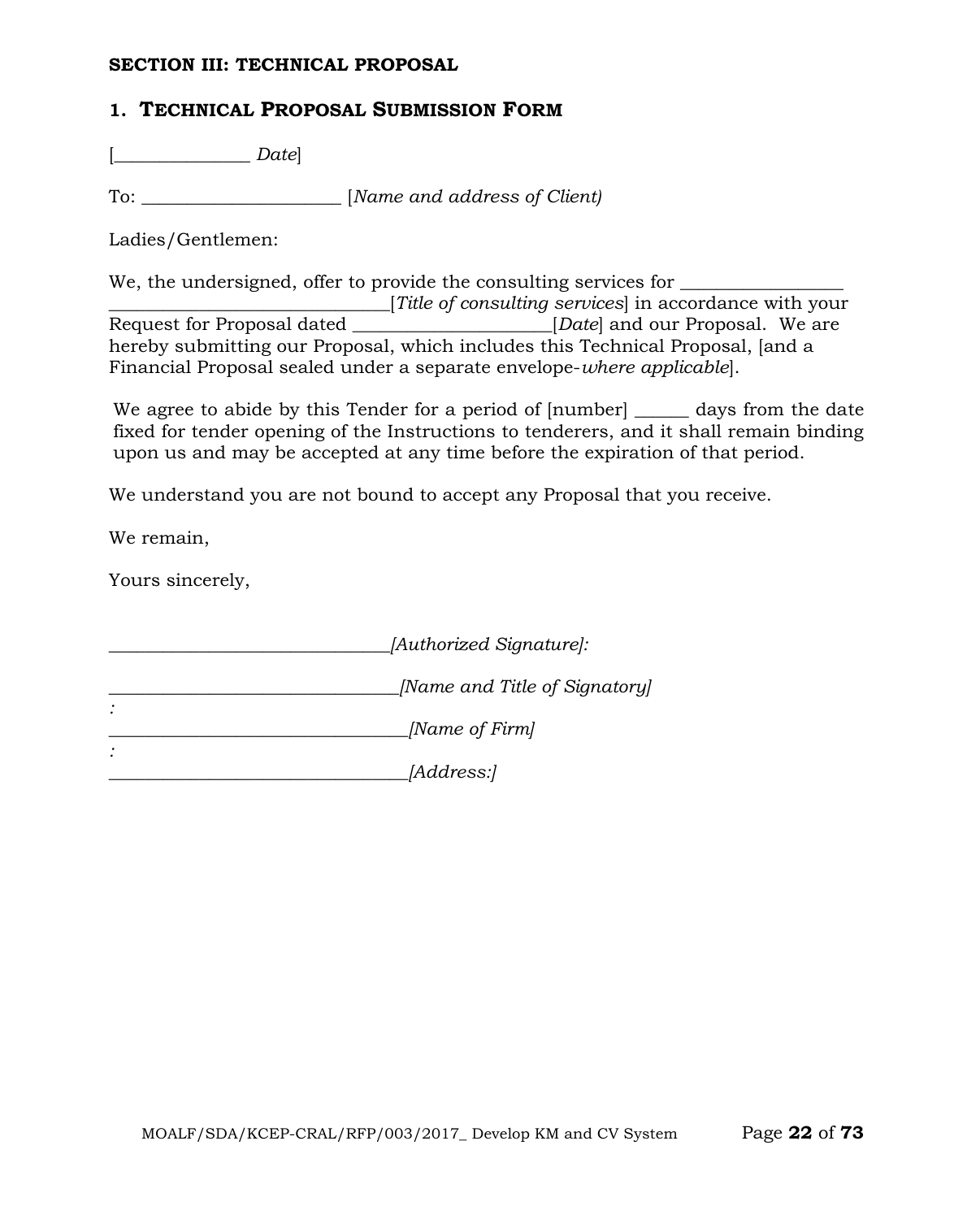## **2. FIRM'S REFERENCES**

### **Relevant Services Carried Out in the Last Five Years That Best Illustrate Qualifications**

Using the format below, provide information on each assignment for which your firm either individually, as a corporate entity or in association, was legally contracted.

| <b>Assignment Name:</b>                                                                 | Country                             |  |
|-----------------------------------------------------------------------------------------|-------------------------------------|--|
|                                                                                         |                                     |  |
|                                                                                         |                                     |  |
| Location within Country:                                                                | Professional Staff provided by      |  |
| Your                                                                                    |                                     |  |
|                                                                                         |                                     |  |
|                                                                                         | Firm/Entity(profiles):              |  |
| Name of Client:                                                                         | Clients contact person for the      |  |
| assignment.                                                                             |                                     |  |
|                                                                                         |                                     |  |
| Address:                                                                                |                                     |  |
|                                                                                         | No of Staff-Months; Duration        |  |
| of                                                                                      |                                     |  |
|                                                                                         | Assignment:                         |  |
| Start Date (Month/Year): Completion Date                                                | Value of Services (Kshs)<br>Approx. |  |
| (Month/Year):                                                                           |                                     |  |
|                                                                                         |                                     |  |
| Name of Associated Consultants. If any:                                                 |                                     |  |
|                                                                                         | No of Months of Professional        |  |
|                                                                                         | Staff provided by Associated        |  |
| Consultants:                                                                            |                                     |  |
| Name of Senior Staff (Project Director/Coordinator, Team Leader) Involved and Functions |                                     |  |
| Performed:                                                                              |                                     |  |
|                                                                                         |                                     |  |
| Narrative Description of project:                                                       |                                     |  |
|                                                                                         |                                     |  |
|                                                                                         |                                     |  |
| Description of Actual Services Provided by Your Staff:                                  |                                     |  |
|                                                                                         |                                     |  |
|                                                                                         |                                     |  |

Name and title of signatory; \_\_\_\_\_\_\_\_\_\_\_\_\_\_\_\_\_\_\_\_\_\_\_\_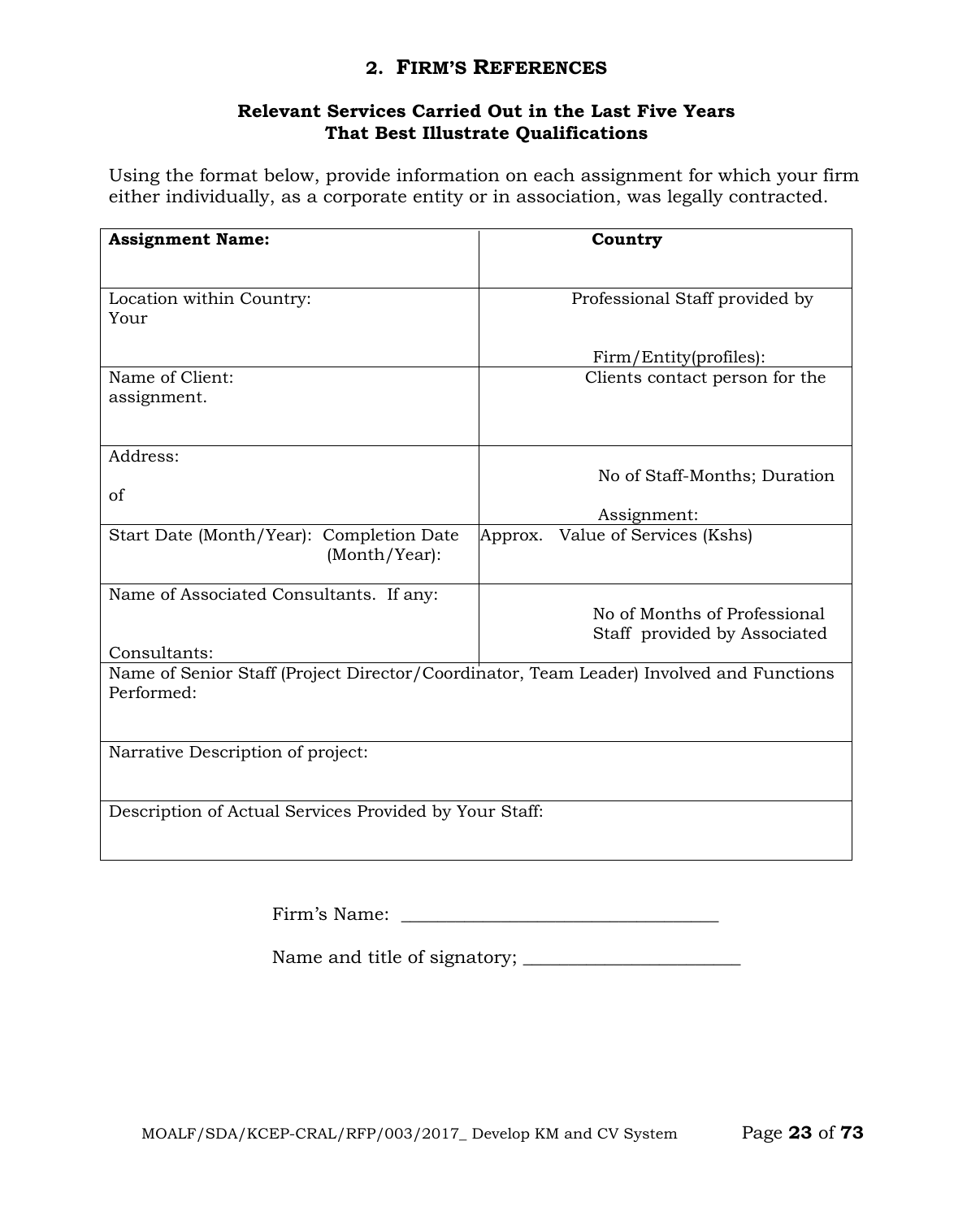## **3. COMMENTS AND SUGGESTIONS OF CONSULTANTS ON THE TERMS OF REFERENCE AND ON DATA, SERVICES AND FACILITIES TO BE PROVIDED BY THE CLIENT**

On the Terms of Reference:

| 1.                                                                 |
|--------------------------------------------------------------------|
| 2.                                                                 |
| 3.                                                                 |
| 4.                                                                 |
| 5.                                                                 |
| On the data, services and facilities to be provided by the Client: |
| 1.                                                                 |
| 2.                                                                 |
| 3.                                                                 |
| 4.                                                                 |
| 5.                                                                 |

## **4. DESCRIPTION OF THE METHODOLOGY AND WORK PLAN FOR PERFORMING THE ASSIGNMENT**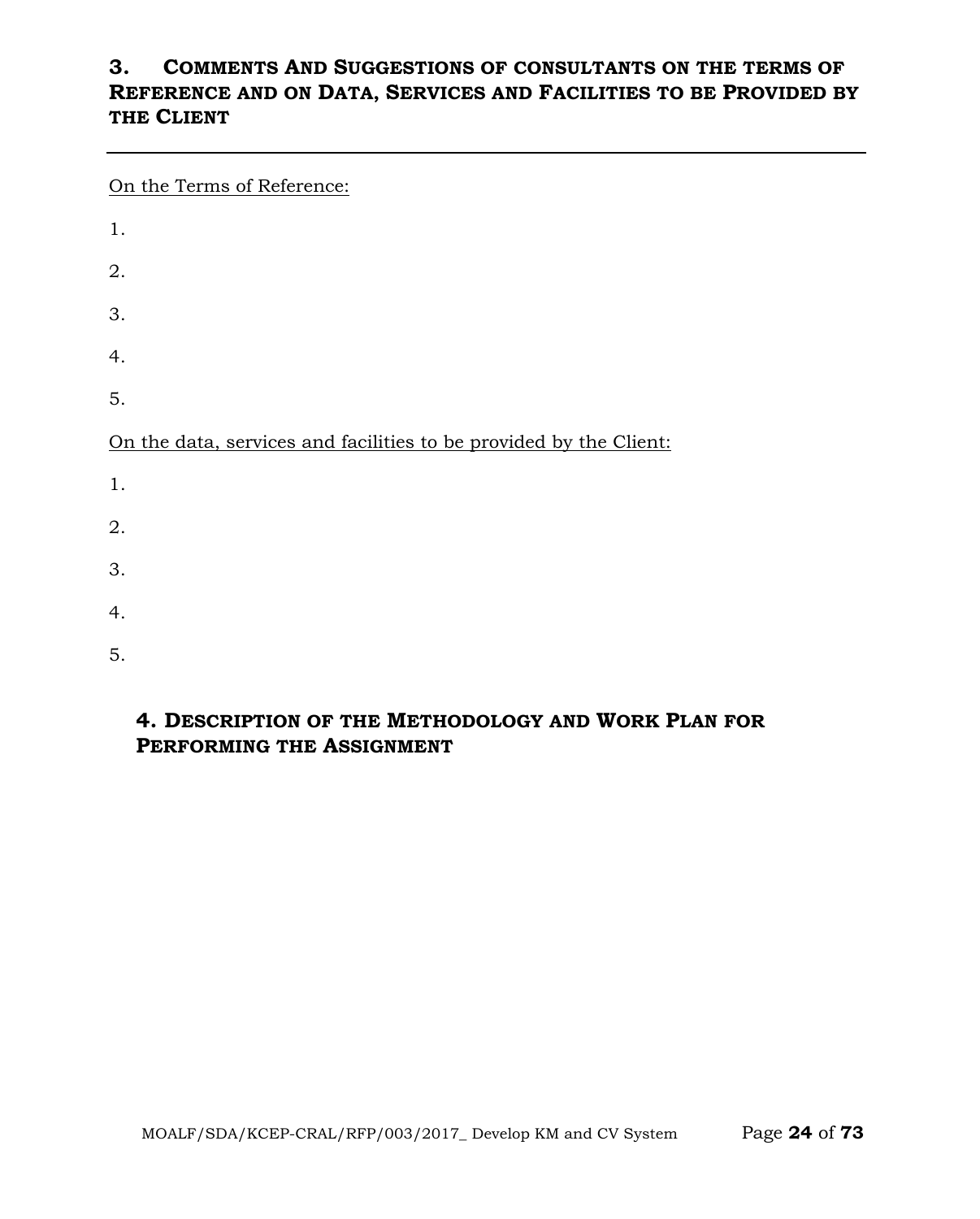## **5. TEAM COMPOSITION AND TASK ASSIGNMENTS**

## **1. Technical/Managerial Staff**

| <b>Name</b> | Position | <b>Task</b> |
|-------------|----------|-------------|
|             |          |             |
|             |          |             |
|             |          |             |
|             |          |             |
|             |          |             |
|             |          |             |

## **2. Support Staff**

| <b>Name</b> | Position | <b>Task</b> |
|-------------|----------|-------------|
|             |          |             |
|             |          |             |
|             |          |             |
|             |          |             |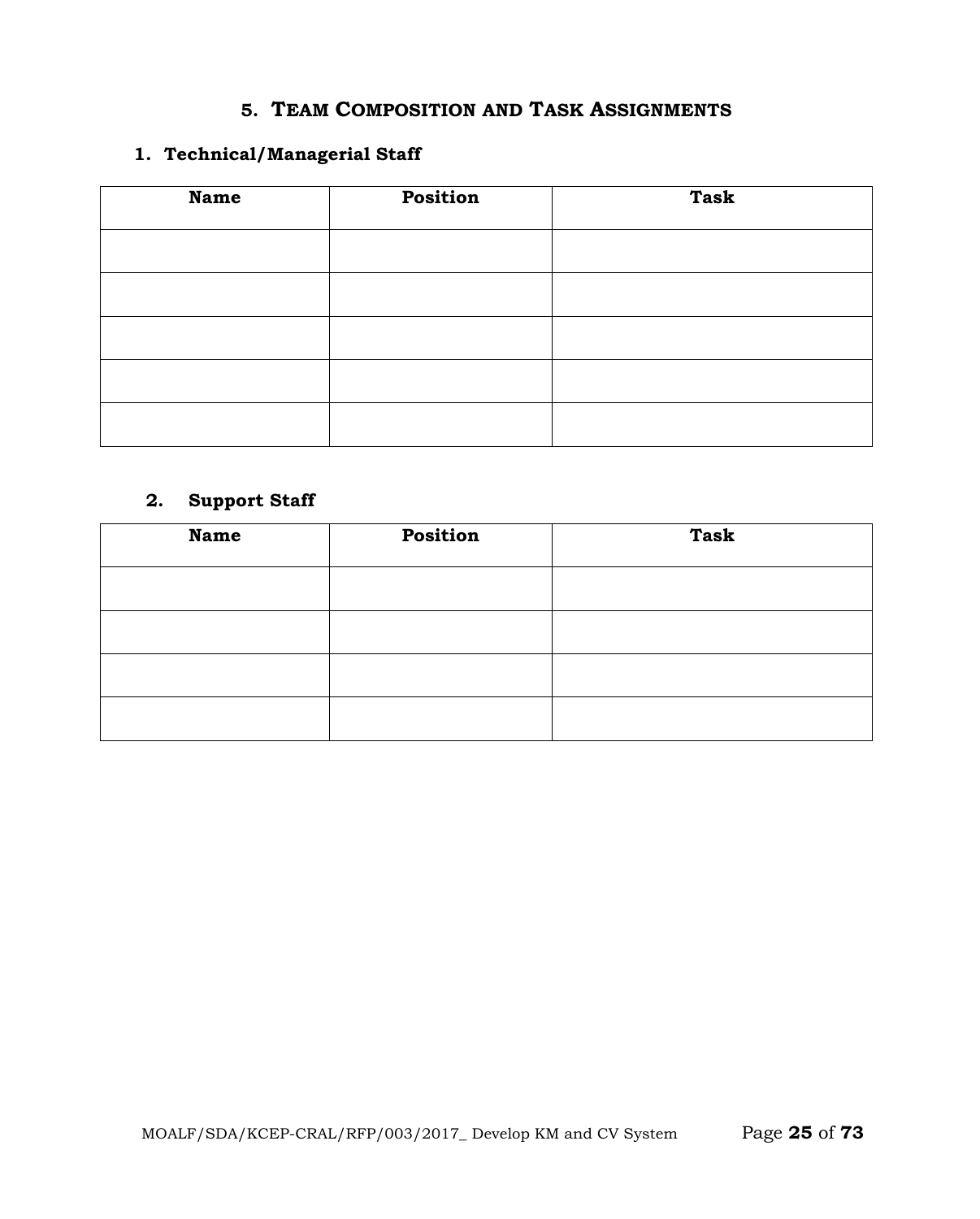## **6. FORMAT OF CURRICULUM VITAE (CV) FOR PROPOSED PROFESSIONAL STAFF**

#### **Key Qualifications:**

*[Give an outline of staff member's experience and training most pertinent to tasks on assignment. Describe degree of responsibility held by staff member on relevant previous assignments and give dates and locations].*

#### **Education:**

*[Summarize college/university and other specialized education of staff member, giving names of schools, dates attended and degree[s] obtained.]*

#### **Employment Record:**

*[Starting with present position, list in reverse order every employment held. List all positions held by staff member since graduation, giving dates, names of employing organizations, titles of positions held, and locations of assignments.]*

#### **Certification:**

I, the undersigned, certify that these data correctly describe me, my qualifications, and my experience.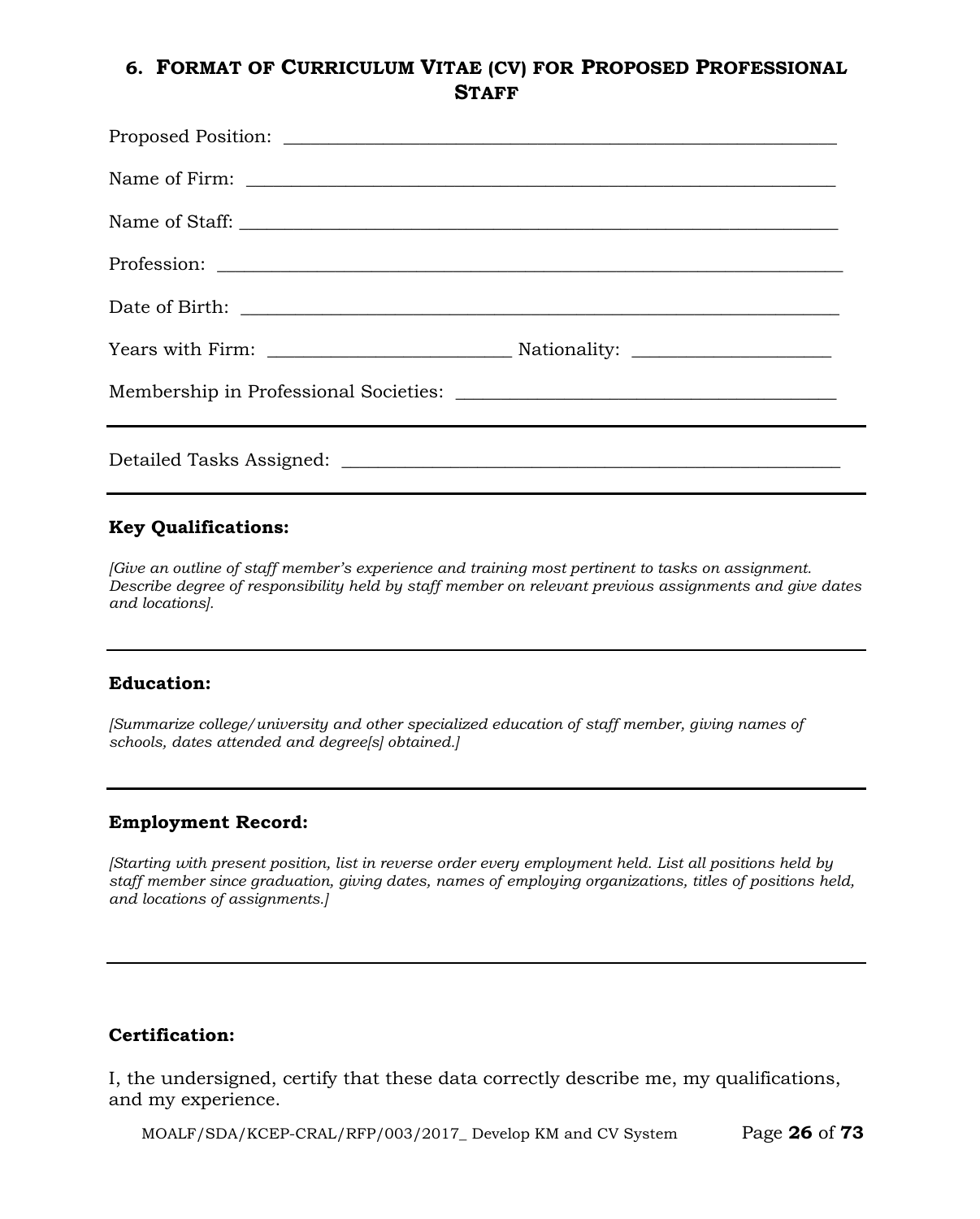|                                                      | Date: |  |
|------------------------------------------------------|-------|--|
| [Signature of staff member]                          |       |  |
| [Signature of authorized representative of the firm] |       |  |
| Full name of staff member:                           |       |  |
| Full name of authorized representative:              |       |  |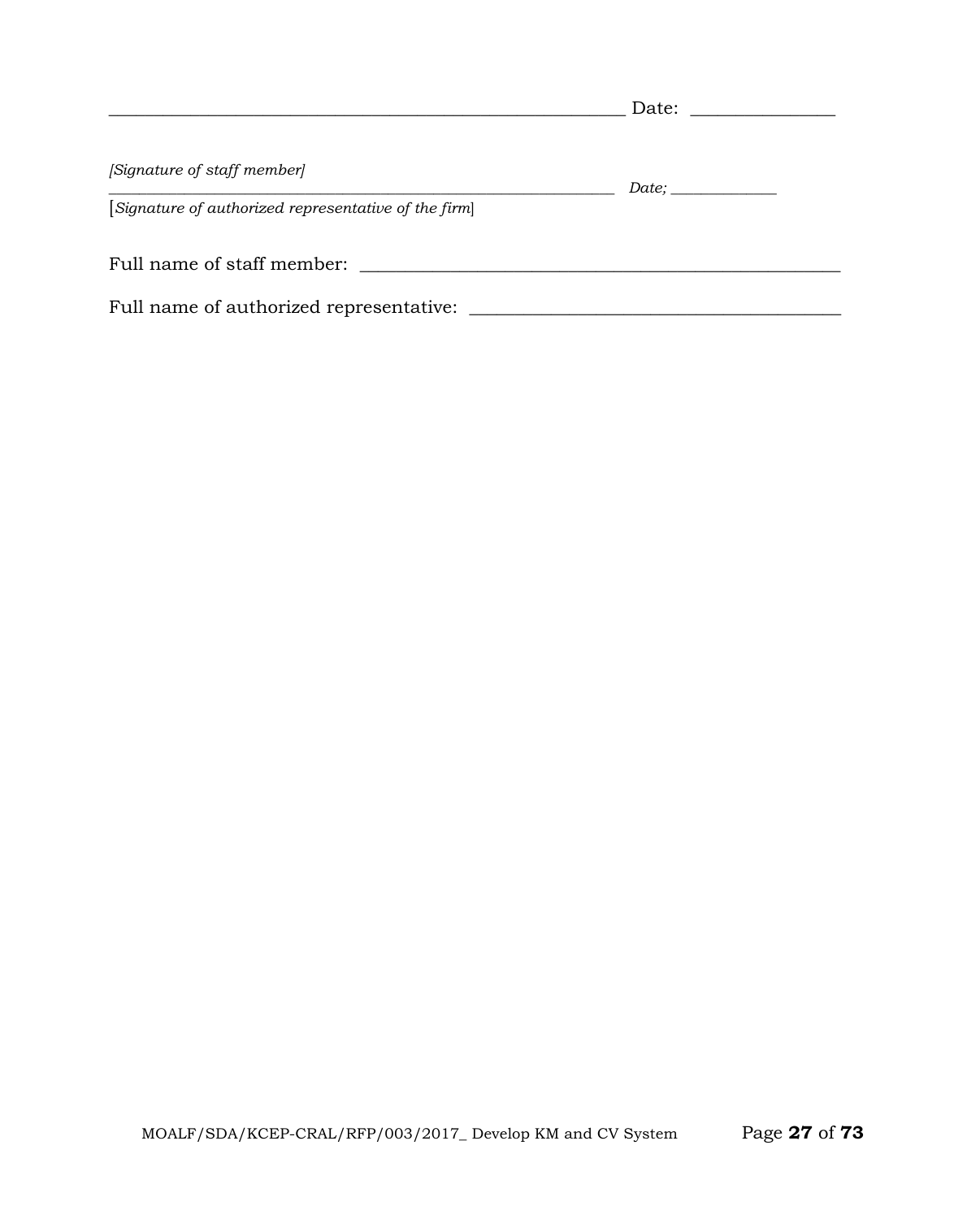## **7. TIME SCHEDULE FOR PROFESSIONAL PERSONNEL**

| <b>Name</b>                 | Position     | <b>Reports</b><br>Due/<br><b>Activities</b> | $\mathbf{1}$ | $\overline{\mathbf{2}}$ | $\mathbf{3}$ | 4 | 5 <sup>5</sup> | $6 \mid$ | $\overline{7}$ | 8 | 9 | 10 | 11 | 12 | <b>Number of months</b> |
|-----------------------------|--------------|---------------------------------------------|--------------|-------------------------|--------------|---|----------------|----------|----------------|---|---|----|----|----|-------------------------|
|                             |              |                                             |              |                         |              |   |                |          |                |   |   |    |    |    |                         |
|                             |              |                                             |              |                         |              |   |                |          |                |   |   |    |    |    |                         |
|                             |              |                                             |              |                         |              |   |                |          |                |   |   |    |    |    |                         |
|                             |              |                                             |              |                         |              |   |                |          |                |   |   |    |    |    |                         |
|                             | Reports Due: |                                             |              |                         |              |   |                |          |                |   |   |    |    |    |                         |
|                             |              | Activities Duration: ________               |              |                         |              |   |                |          |                |   |   |    |    |    |                         |
|                             |              |                                             |              |                         |              |   |                |          |                |   |   |    |    |    |                         |
| (Authorized representative) |              |                                             |              |                         |              |   |                |          |                |   |   |    |    |    |                         |
|                             |              |                                             |              |                         |              |   |                |          |                |   |   |    |    |    |                         |
|                             |              |                                             |              |                         |              |   |                |          |                |   |   |    |    |    |                         |

**Months (in the Form of a Bar Chart)**

Address: \_\_\_\_\_\_\_\_\_\_\_\_\_\_\_\_\_\_\_\_\_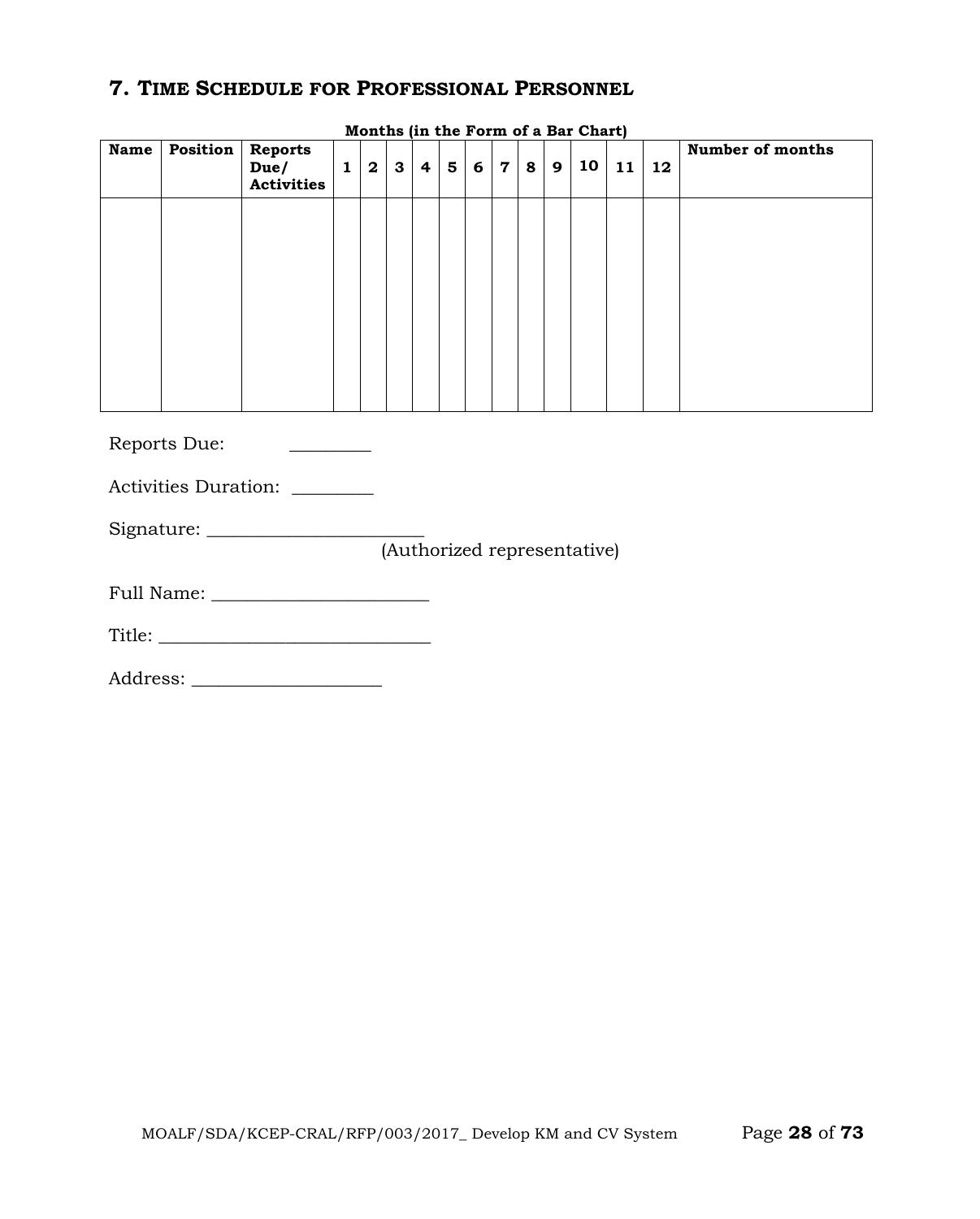## **8. ACTIVITY (WORK) SCHEDULE**

## **(a). Field Investigation and Study Items**

|                        | 2 <sup>nd</sup> | 3 <sup>rd</sup> | 4 <sup>th</sup> | 5 <sup>th</sup> | 6 <sup>th</sup> | 7 <sup>th</sup> | 8 <sup>th</sup> | 9 <sup>th</sup> | 1st, 2na, etc, are montris from the start of assignment)<br>10 <sup>th</sup> | $11^{\text{th}}$ | $12^{\text{th}}$ |  |  |
|------------------------|-----------------|-----------------|-----------------|-----------------|-----------------|-----------------|-----------------|-----------------|------------------------------------------------------------------------------|------------------|------------------|--|--|
|                        | 1 <sup>st</sup> |                 |                 |                 |                 |                 |                 |                 |                                                                              |                  |                  |  |  |
|                        |                 |                 |                 |                 |                 |                 |                 |                 |                                                                              |                  |                  |  |  |
| <b>Activity (Work)</b> |                 |                 |                 |                 |                 |                 |                 |                 |                                                                              |                  |                  |  |  |
|                        |                 |                 |                 |                 |                 |                 |                 |                 |                                                                              |                  |                  |  |  |
|                        |                 |                 |                 |                 |                 |                 |                 |                 |                                                                              |                  |                  |  |  |
|                        |                 |                 |                 |                 |                 |                 |                 |                 |                                                                              |                  |                  |  |  |
|                        |                 |                 |                 |                 |                 |                 |                 |                 |                                                                              |                  |                  |  |  |

*[1st, 2nd, etc, are months from the start of assignment)*

## **(b). Completion and Submission of Reports**

| <b>Reports</b>                                                                                        | <b>Date</b> |
|-------------------------------------------------------------------------------------------------------|-------------|
| 1. Inception Report                                                                                   |             |
| Inception Report detailing study design, methodology,                                                 |             |
| tools, work plan and timeliness to be submitted.                                                      |             |
| Detailed road map to undertake the assignment                                                         |             |
| 2. Interim Progress Reports, this will be done                                                        |             |
| fortnightly to give status of the assignment                                                          |             |
| (a) 1 <sup>st</sup> Status Report                                                                     |             |
| (b) $2nd$ Status Report                                                                               |             |
| (c) 3 <sup>rd</sup> Status Report                                                                     |             |
| (d) 4 <sup>th</sup> Status Report                                                                     |             |
| $(e)$ .                                                                                               |             |
| (f)                                                                                                   |             |
| (g)                                                                                                   |             |
| 10 <sup>th</sup> Status Report<br>(h)                                                                 |             |
| 3. Draft Report                                                                                       |             |
| Draft report detailing the main activities and IKMS                                                   |             |
| Design and CVS plan, adopted draft methodologies,<br>and various tested modules, materials and tools, |             |
|                                                                                                       |             |
| training reports and manuals, system requirements<br>and how to extend the same.                      |             |
|                                                                                                       |             |
| 4. Final Report                                                                                       |             |
| Finalised and Validated Draft Report as per the ToR.                                                  |             |
|                                                                                                       |             |
|                                                                                                       |             |
|                                                                                                       |             |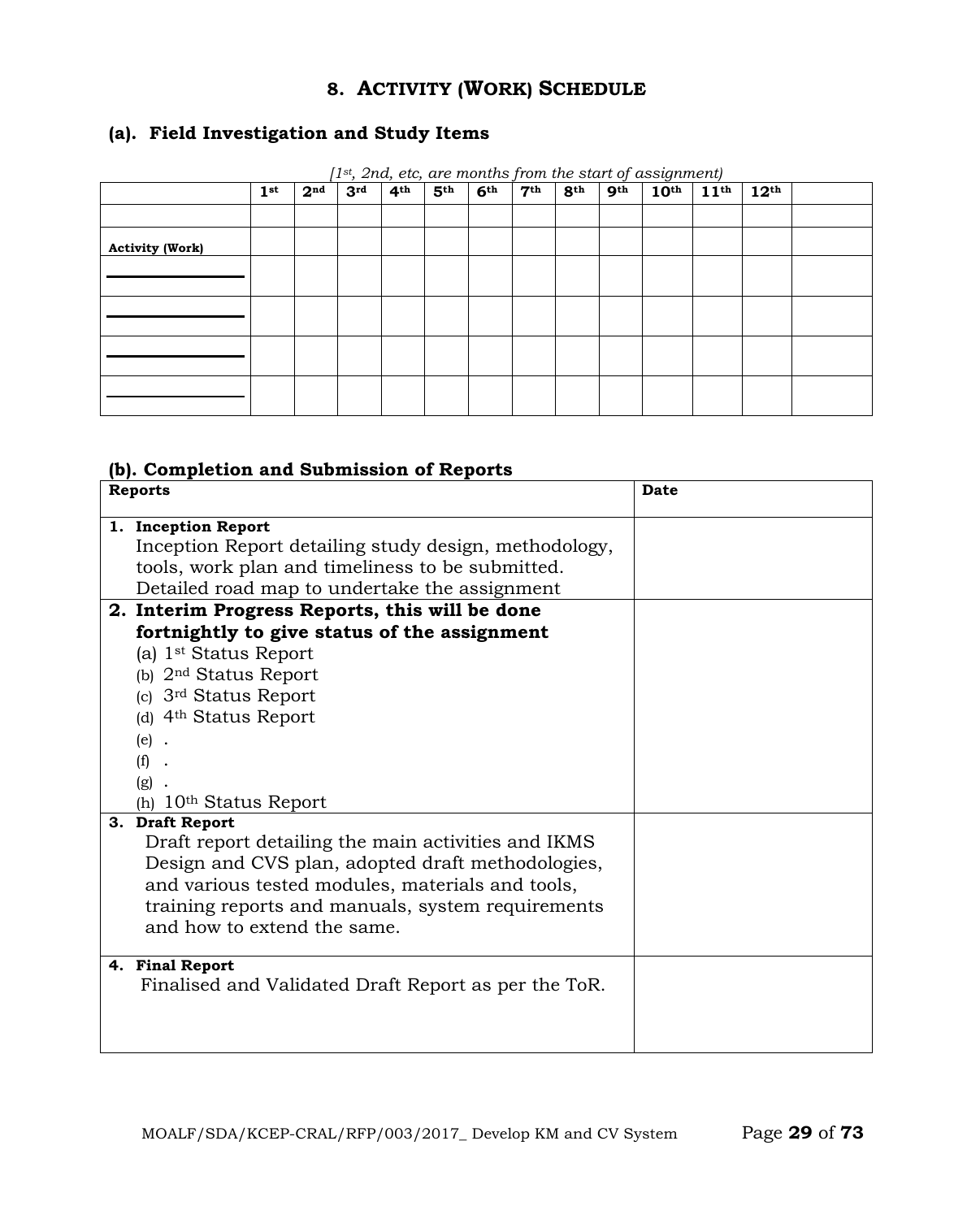## **SECTION IV: FINANCIAL PROPOSALS**

## **FINANCIAL PROPOSAL STANDARD FORMS**

## **Table of Contents**

- 1) Financial proposal submission Form
- 2) Summary of costs
- 3) Breakdown of price/per activity
- 4) Breakdown of remuneration per activity
- 5) Reimbursable per activity
- 6) Miscellaneous expenses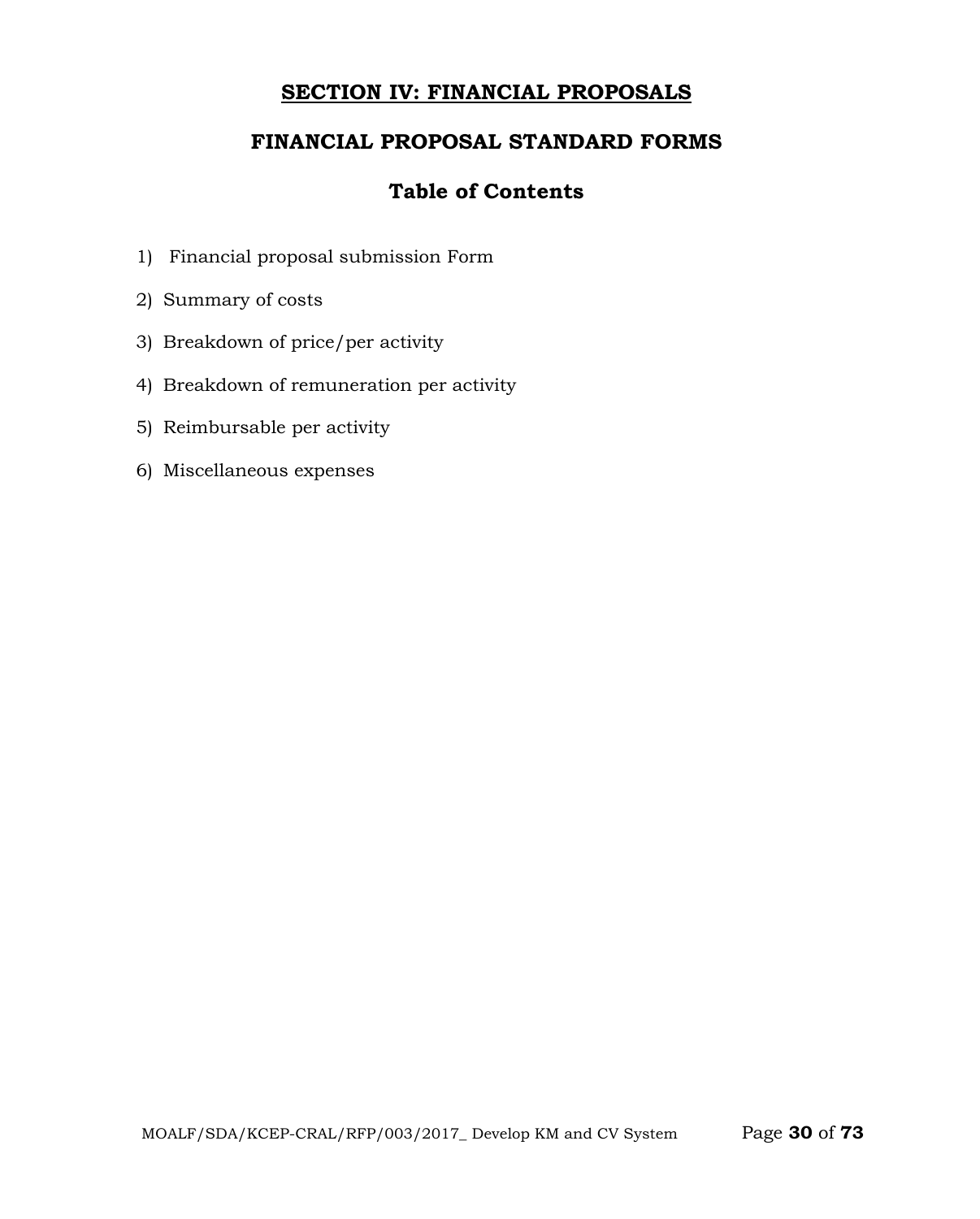### **FINANCIAL PROPOSAL SUBMISSION FORM**

 *\_\_\_\_\_\_\_\_\_\_\_\_\_\_\_\_[ Date]*

To:  $\qquad \qquad \overline{\qquad \qquad }$ 

 $\overline{\phantom{a}}$  , where the contract of the contract of the contract of the contract of the contract of the contract of the contract of the contract of the contract of the contract of the contract of the contract of the contr *[Name and address of Client]*

 $\mathcal{L}_\text{max}$  , and the set of the set of the set of the set of the set of the set of the set of the set of the set of the set of the set of the set of the set of the set of the set of the set of the set of the set of the

Ladies/Gentlemen:

We, the undersigned, offer to provide the consulting services for  $($ ——
i *[Title*] *of consulting services]* in accordance with your Request for Proposal dated (*Composed Courses and our Proposal.* Our attached Financial Proposal is for the sum of (*composed value*) the sum of (  $_\mathrm{eff}$  ) and (  $_\mathrm{eff}$  ) and (  $_\mathrm{eff}$  ) and (  $_\mathrm{eff}$  ) and (  $_\mathrm{eff}$ *[Amount in words and figures]* inclusive of the taxes.

We remain,

Yours sincerely,

 *\_\_\_\_\_\_\_\_\_\_\_\_\_\_\_\_\_\_\_\_\_\_\_\_\_\_\_\_\_[Authorized Signature]*

*\_\_\_\_\_\_\_\_\_\_\_\_\_\_\_\_\_\_\_\_\_ [Name and Title of Signatory]:*

 *\_\_\_\_\_\_\_\_\_\_\_\_\_\_\_\_\_\_\_\_\_\_\_ [Name of Firm]*

 *\_\_\_\_\_\_\_\_\_\_\_\_\_\_\_\_\_\_\_\_\_\_ [Address]*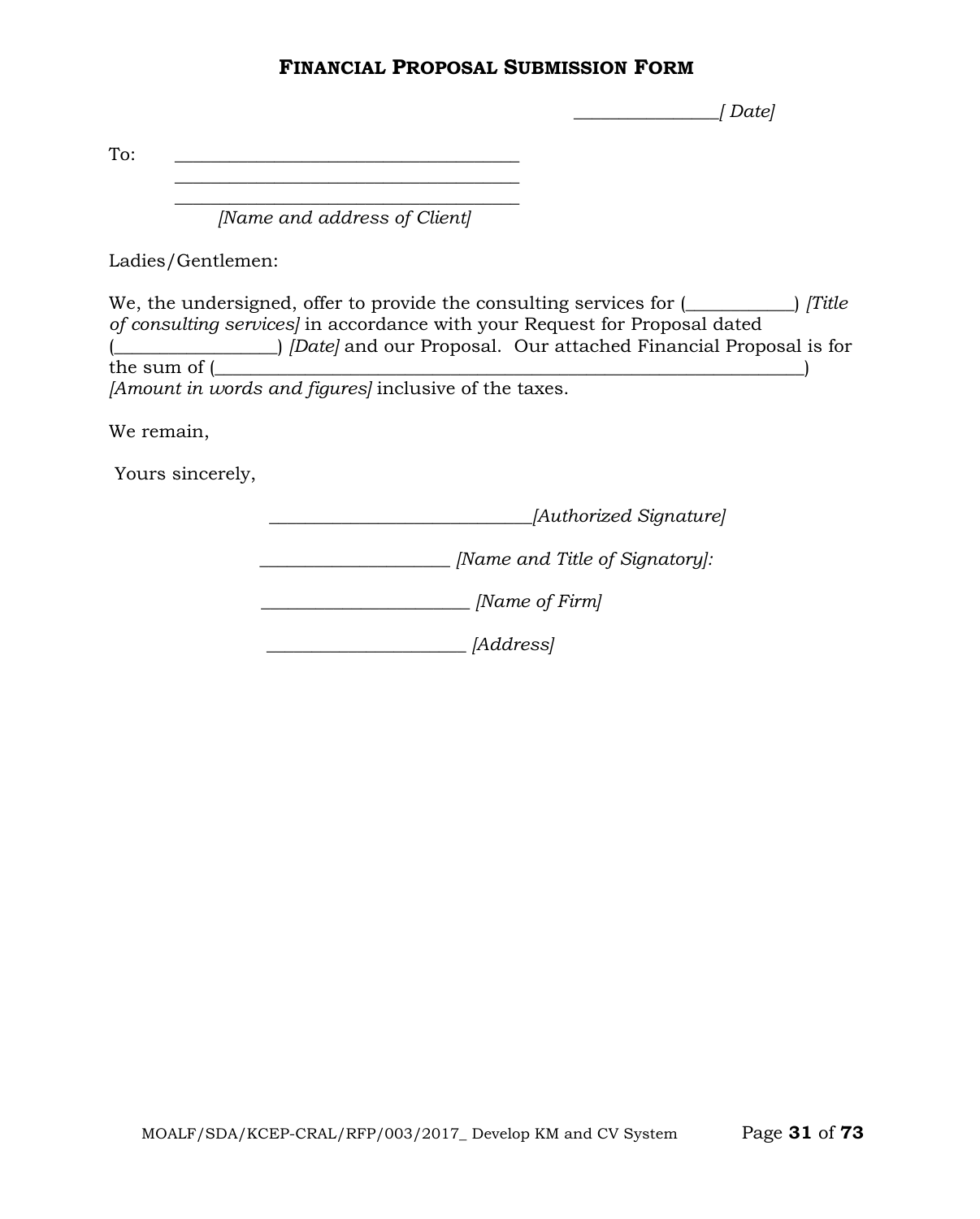## **2. SUMMARY OF COSTS**

| Costs                                        | Currency(ies) | Amount(s) |
|----------------------------------------------|---------------|-----------|
| Subtotal                                     |               |           |
| Taxes                                        |               |           |
| <b>Total Amount of Financial</b><br>Proposal |               |           |

## **3. BREAKDOWN OF PRICE PER ACTIVITY**

| Price Component        | Amount(s) |
|------------------------|-----------|
| Remuneration           |           |
| Reimbursable           |           |
| Miscellaneous Expenses |           |
| Subtotal               |           |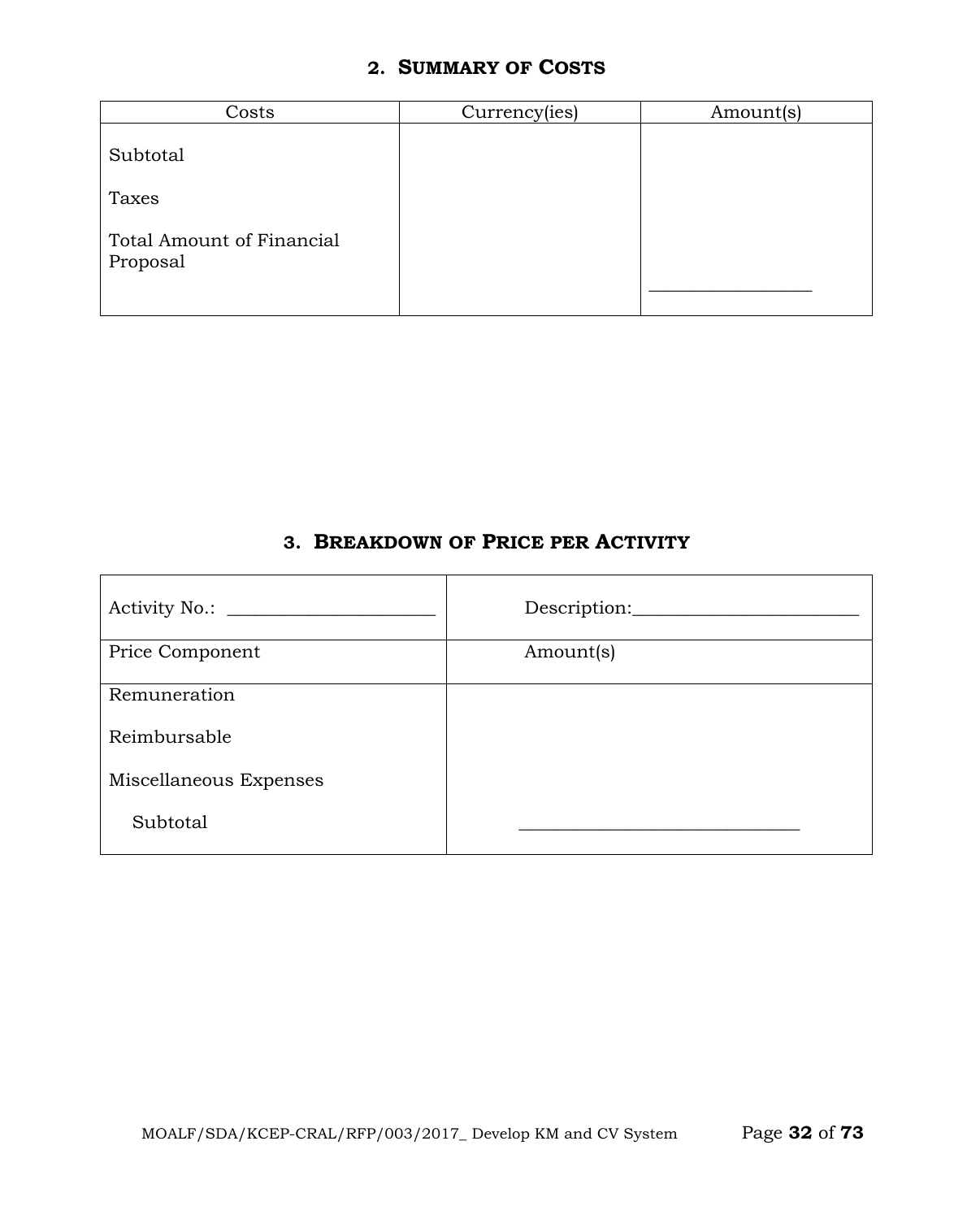|  |  |  | 4. BREAKDOWN OF REMUNERATION PER ACTIVITY |  |
|--|--|--|-------------------------------------------|--|
|--|--|--|-------------------------------------------|--|

|                         |          |                                                         | Name: Name           |        |
|-------------------------|----------|---------------------------------------------------------|----------------------|--------|
| Names                   | Position | Input(Staff months,<br>days or hours<br>as appropriate) | Remuneration<br>Rate | Amount |
| Regular staff           |          |                                                         |                      |        |
| (i)<br>(ii)             |          |                                                         |                      |        |
| Consultants<br>1.<br>2. |          |                                                         |                      |        |
| <b>Grand Total</b>      |          |                                                         |                      |        |

## **5. REIMBURSABLES PER ACTIVITY**

Activity No: \_\_\_\_\_\_\_\_\_\_\_\_\_\_\_\_\_\_\_\_\_\_\_\_\_\_\_\_\_\_\_\_ Name: \_\_\_\_\_\_\_\_\_\_\_\_\_\_\_\_\_\_\_\_\_\_

| No.            | Description              | Unit | Quantity | Unit<br>Price | <b>Total Amount</b> |
|----------------|--------------------------|------|----------|---------------|---------------------|
| 1.             | Air travel               | Trip |          |               |                     |
| $\overline{2}$ | Road travel              | Kms  |          |               |                     |
| 3.             | Rail travel              | Kms  |          |               |                     |
| 4.             | Subsistence<br>Allowance | Day  |          |               |                     |
|                | <b>Grand Total</b>       |      |          |               |                     |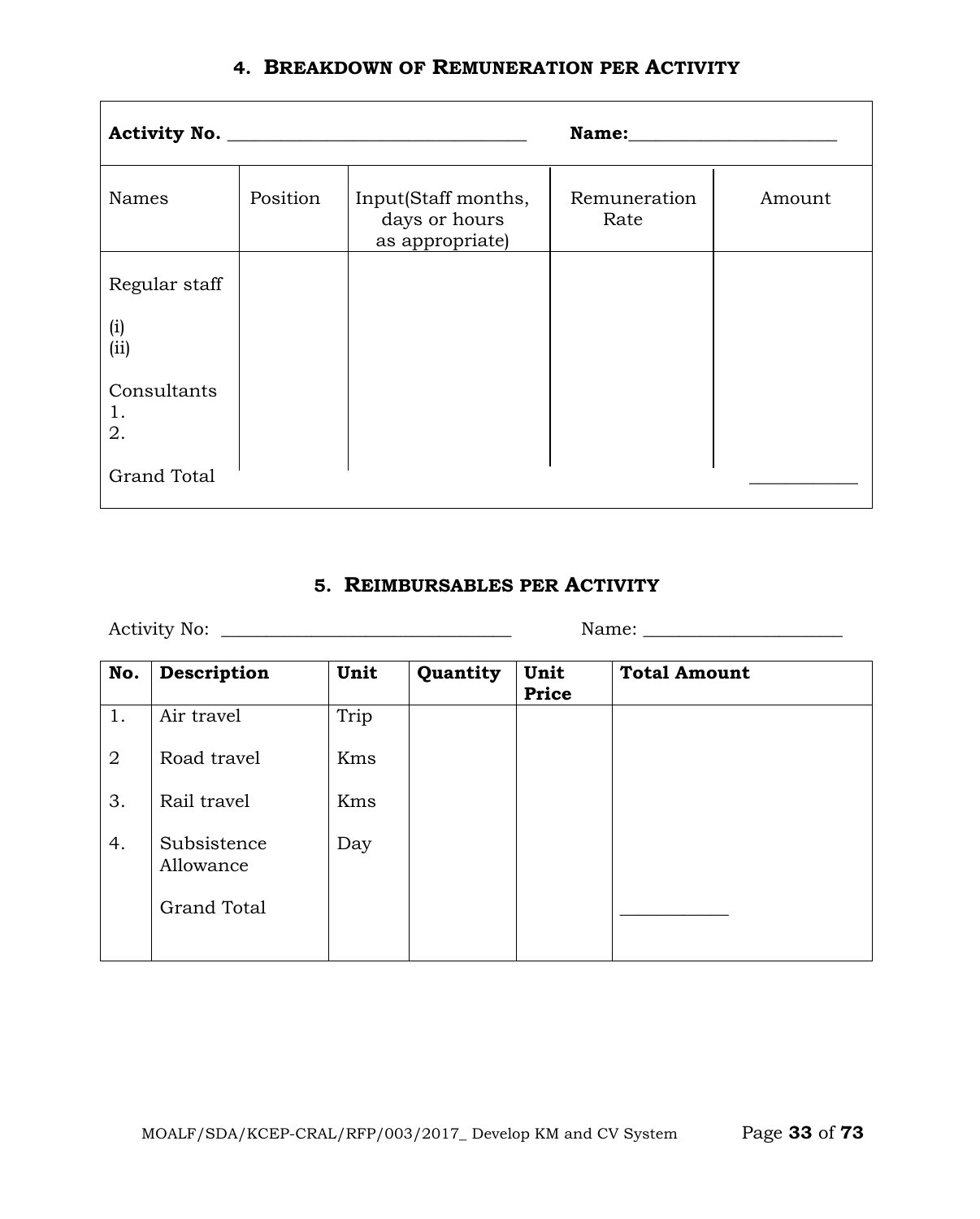### **6. MISCELLANEOUS EXPENSES**

Activity No. \_\_\_\_\_\_\_\_\_\_\_\_\_\_\_\_\_\_\_\_\_\_\_\_\_\_\_\_\_\_ Activity Name: \_\_\_\_\_\_\_\_\_\_\_\_\_\_\_\_\_\_\_\_\_\_\_ No. 1. 2. 3. 4. Description Communication costs  $\overline{\phantom{a}}$  , where  $\overline{\phantom{a}}$  , where  $\overline{\phantom{a}}$  , where  $\overline{\phantom{a}}$ (telephone, telegram, telex) Drafting, reproduction of reports Equipment: computers, tablets, etc. Software Grand Total Unit Quantity Unit Price Total Amount  $\overline{\phantom{a}}$  , where  $\overline{\phantom{a}}$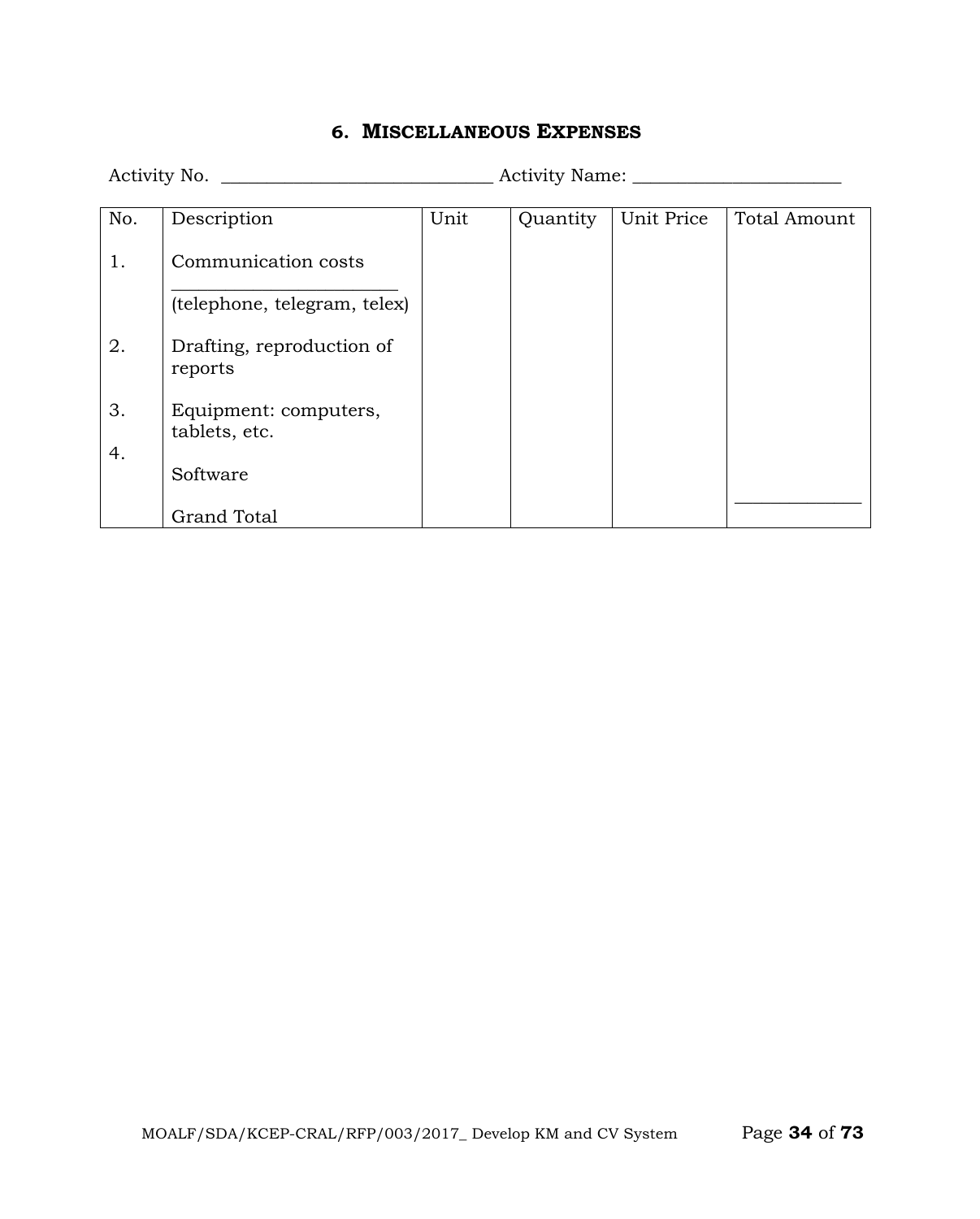## **SECTION V**

#### **TERMS OF REFERENCE FOR THE DEVELOPMENT AND OPERATIONALIZATIONOF THE KNOWLEDGE MANAGEMENT, COMMUNICATION AND VISIBILITY SYSTEM**

#### **1.0 Programme Background**

The KCEP-CRAL is an expansion to the ASALs of the Kenya Cereal Enhancement Programme (KCEP) which became effective in April 2014 through a partnership between the Government of Kenya, the European Union, and IFAD. The overall development objectives of the KCEP are to contribute to national food security and smallholder income generation by supporting farmers to increase the productivity and profitability of key cereal commodities - maize, sorghum, and millet, and associated pulses. KCEP support is focused on farmers in medium- and highpotential production areas of the country. In line with the Government's priorities, KCEP-CRAL will expand this support to smallholder farmers in the ASALs. The main funding institutions are EU, IFAD including the Adaptation for Smallholder Agriculture Programme (ASAP).

### **1.2 Programme rationale**

Even in a bumper harvest year, Kenya is a food-deficit country, importing up to 20% of its annual cereal requirements. Improvement in production of the main cereal commodities - maize, sorghum, and millet; and associated pulses is constrained by limited adoption of improved crop technologies and practices such as improved seed varieties, adequate fertilizer use, and soil and water management, good agricultural practices including conservation agriculture, access to timely agro-climatic information, processing and storage. Although almost two thirds of total grain production in Kenya comes from the high- and medium-potential areas, the ASALs are also an important producing area and account for 30% of cereals production and 54% of pulses produced in the country. Indeed, the semi-arid areas have a comparative advantage in production of pulses, accounting for 99% of production of pigeon peas, 95% of green grams and 93% of cowpeas as well as in the production of millet (60%). Semi-arid areas are also important in production of sorghum, accounting for 48% of total production, 37% of beans and 26% of maize.

KCEP-CRAL also follows a value chain approach to support ASAL smallholder farmer graduation to market-oriented/commercial farming, addressing key constraints in production, post-harvest management, processing, and marketing in target commodity value chains. Programme support will, however, take into account the socio-economic and biophysical characteristics of the ASALs: higher level of food insecurity; lower and less reliable rainfall; higher vulnerability to climate change; more fragile ecosystems; and household risk mitigation strategies based on diversified production systems. Accordingly, the Programme approach is based on a strategic partnership between the European Union and three Rome-Based Agencies (RBA): World Food Programme, (WFP), IFAD and Food and Agriculture Organization (FAO), building on their comparative advantages to support GoK in farmer graduation from food insecurity to market-oriented farming, including Good

MOALF/SDA/KCEP-CRAL/RFP/003/2017\_ Develop KM and CV System Page **35** of **73**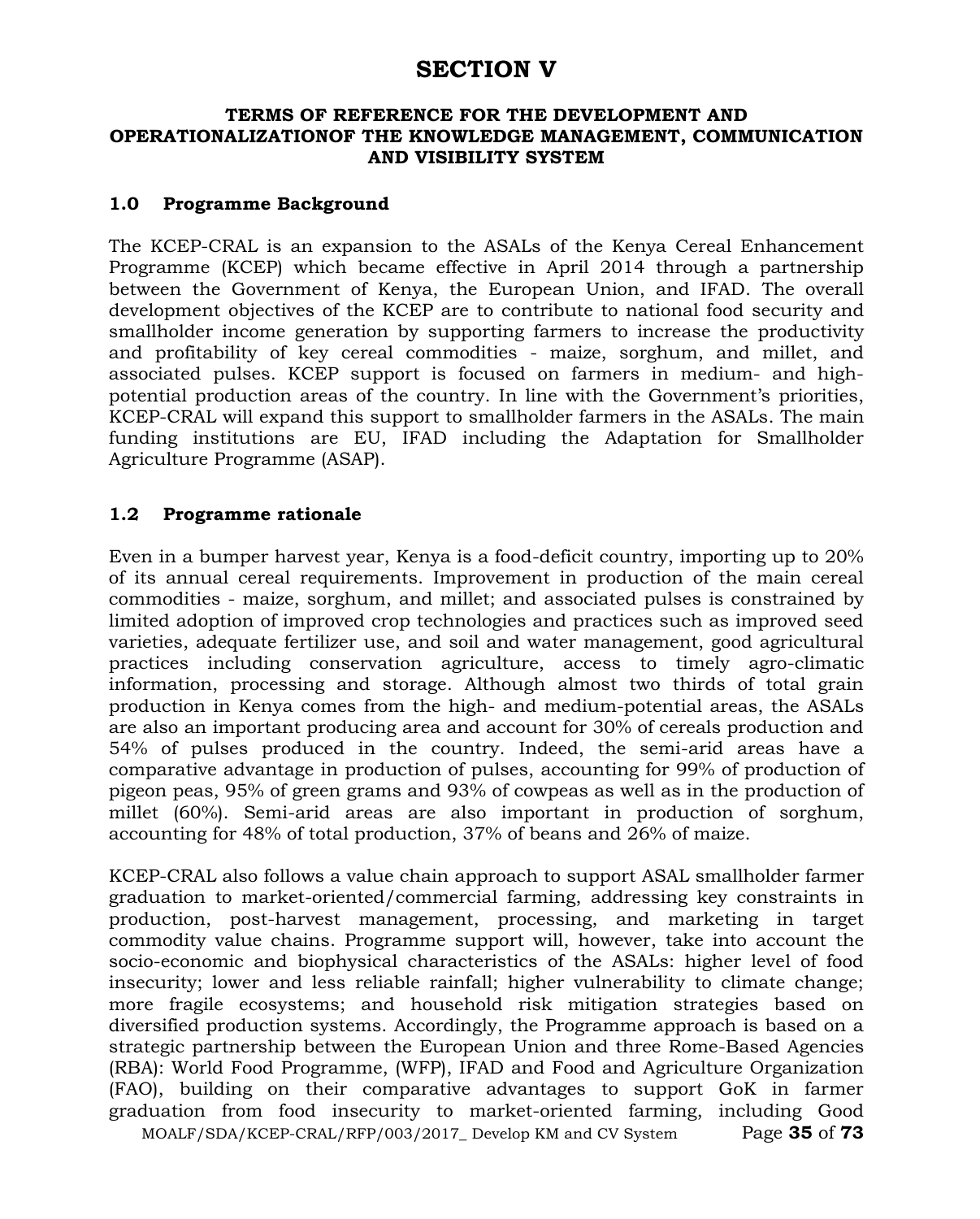Agricultural Practices, resilience, and sustainable NRM. The Programme approach also encompasses the National Policy on developing ASALs which recognizes the diversified livelihood coping strategy as key in the dry lands where smallholder farmers grow different crops with varied tolerance to drought and keep livestock as an insurance against crop failure.

## **1.3 Scaling up what works**

KCEP builds on important lessons learned from the Government of Kenya's NAAIAP Programme which began in 2007. Under this programme, smallholder farmers were provided with a one year subsidy voucher covering agricultural inputs - fertilizers and certified seeds - and extension services to raise their farm productivity and graduate them to commercial agriculture. Within a year smallholder farmers recorded a noticeable increase in productivity allowing them to generate a surplus for marketing and income generation as a result of selling the surplus. Yet, sustainability remained a challenge. Farmers received input package for one season after which they were expected to graduate to commercial farming. However, farmers remained dependent on free inputs to maintain increase in yield. The programme faced significant delays in payment of agro-dealers based on cashing paper vouchers, affecting their capacity to procure inputs in a timely manner for farmer use. There was insufficient attention to post-harvest management to reduce losses, marketing and access to financial services. These are important lessons that KCEP builds on to enhance sustainability.

## **1.4 Programme area and target group**

The programme area will cover 13 Programme counties of which five are in the Western region: Bungoma, Kakamega, Nakuru, Nandi and Trans Nzoia; five in the Eastern region: Embu, Kitui, Tharaka-Nithi, Makueni and Machakos and three in the Coastal region: Kilifi, Kwale and Taita Taveta. Counties were selected using key criteria: (i) agro-ecological and economic potential; (ii) poverty incidence; (iii) population density; (iv) target commodity contributing to household income/food security and representing the best option the poor have for market participation; (v) geographical concentration to maximize impact. Within these counties, 44 subcounties have been selected using the same criteria.

The consolidated total outreach of the Programme is 185,000 smallholder farmers of which 120,000 are in the ASALs target Counties. A total of 140,000 smallholders' farmers (120,000 in ASALs) will be supported through the e-voucher scheme and financial literacy training. Special focus will be on women-headed households and youth given the constraints they face in accessing agricultural services and inputs. The Programme will also target county governments and communities to empower them to manage their natural resources more sustainably and consensually, and build their resilience to climate change through community investments.

A secondary target group of the Programme will be stakeholders in the targeted value chains who will facilitate smallholders' access to enhanced agricultural services, namely agro-dealers, private extension services, buyers, processors, and lead farmers providing support services to smallholders.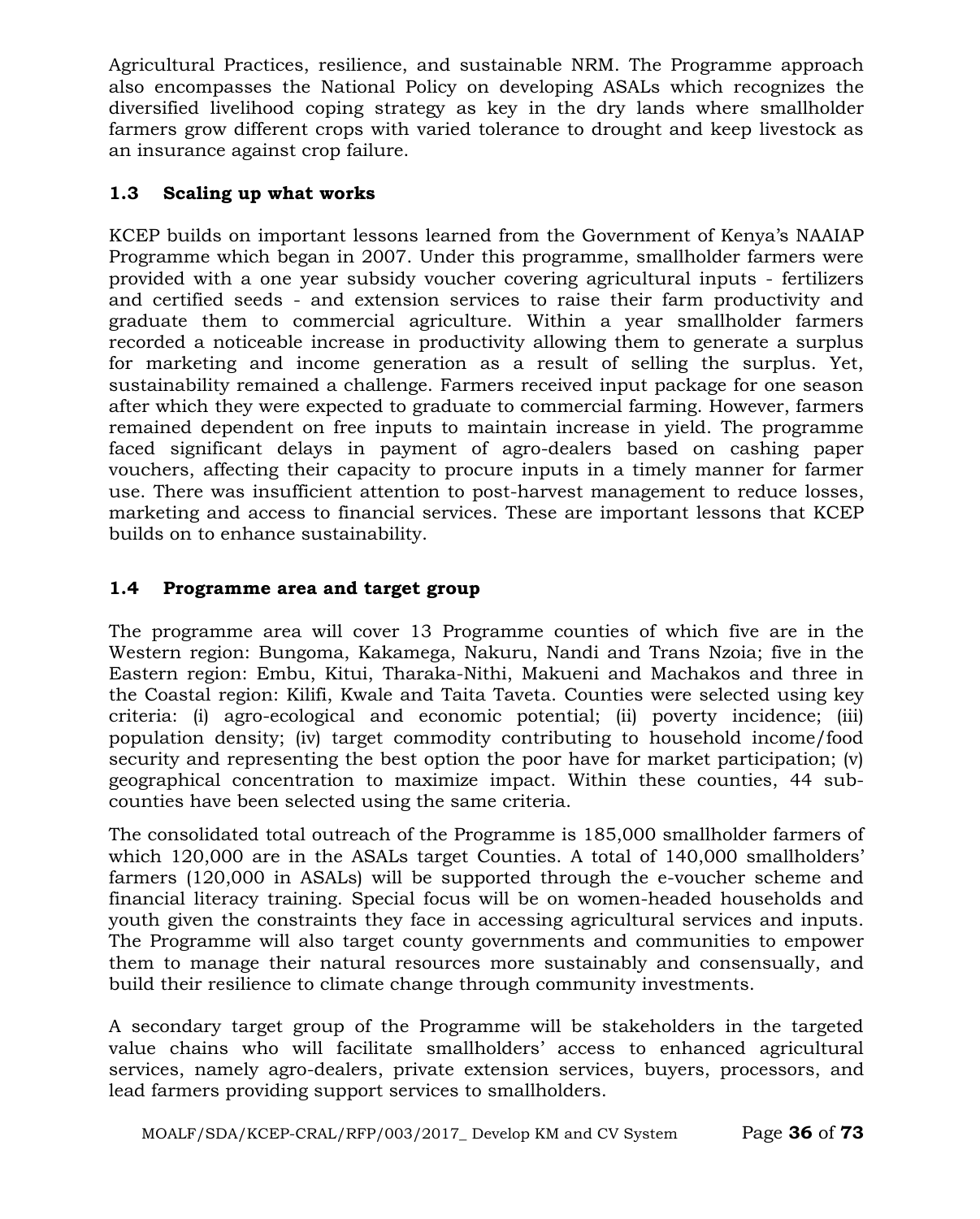### **1.5 The Programme Goal and Objectives**

The overall development goal of the KCEP-CRAL is to contribute to the reduction of rural poverty and food insecurity of smallholders in the ASALs by developing their economic potential while improving their natural resources management capacity and resilience to climate change in an increasingly fragile ecosystem. This development goal will be pursued through two specific objectives:

- The graduation of 150, 000 smallholder farmers (95, 000 in ASALs) to commercially-oriented, climate-resilient agricultural practices through improvements in productivity, post-production management practices and market linkages for targeted value chains; and
- The empowerment of County Governments and communities to sustainably and consensually manage their natural resources and to build their resilience to climate change.

### **1.6 Programme Components**

*Component 1: Capacity building for Climate-resilient productivity enhancement and NRM.* Through an e-voucher platform giving smallholder farmers access to improved agricultural inputs and technical packages, the Programme will support the farmers engaged in targeted value chains to enhance productivity in view of commercialization. Activities under this component will support farmers to identify and undertake appropriate, productive and climate-resilient crop enterprises suited to the ASALs and improve as well as stabilize productivity through adoption of Good Agricultural Practices incorporating Conservation Agriculture and associated better water conservation practices. There will be support to targeted counties and wards to plan adaptation strategies, adopt sustainable NRM practices, and build resilience to climate change.

*Component 2: Post-Production Management and Market Linkages* aims at supporting farmers to capitalize productivity gains arising from investments made under Component 1, by promoting improved on-farm grain-handling and management, access to storage and warehouse receipt systems, increasing smallholders' access to markets, and building their capacities to sell their produce at more favourable terms and prices.

*Component 3: Financial Services* is designed to link farmers to financial services to boost yields and income generation for re-investment in agriculture, and build the capacity of value chain stakeholders, including the youth, to engage profitably in provision of agricultural services through improved access to financial services.

*Component 4: Programme Management is* designed to facilitate the overall coordination and day to day management of the Programme*.* **Programme Steering Committee** (PSC) is responsible for oversight of the Programme and providing policy guidance to Programme implementation. A **County Programme Coordinating Committee** (CPCC) will provide guidance to Programme implementation within each county. **Programme Coordinating Unit** (PCU) is responsible for day-to-day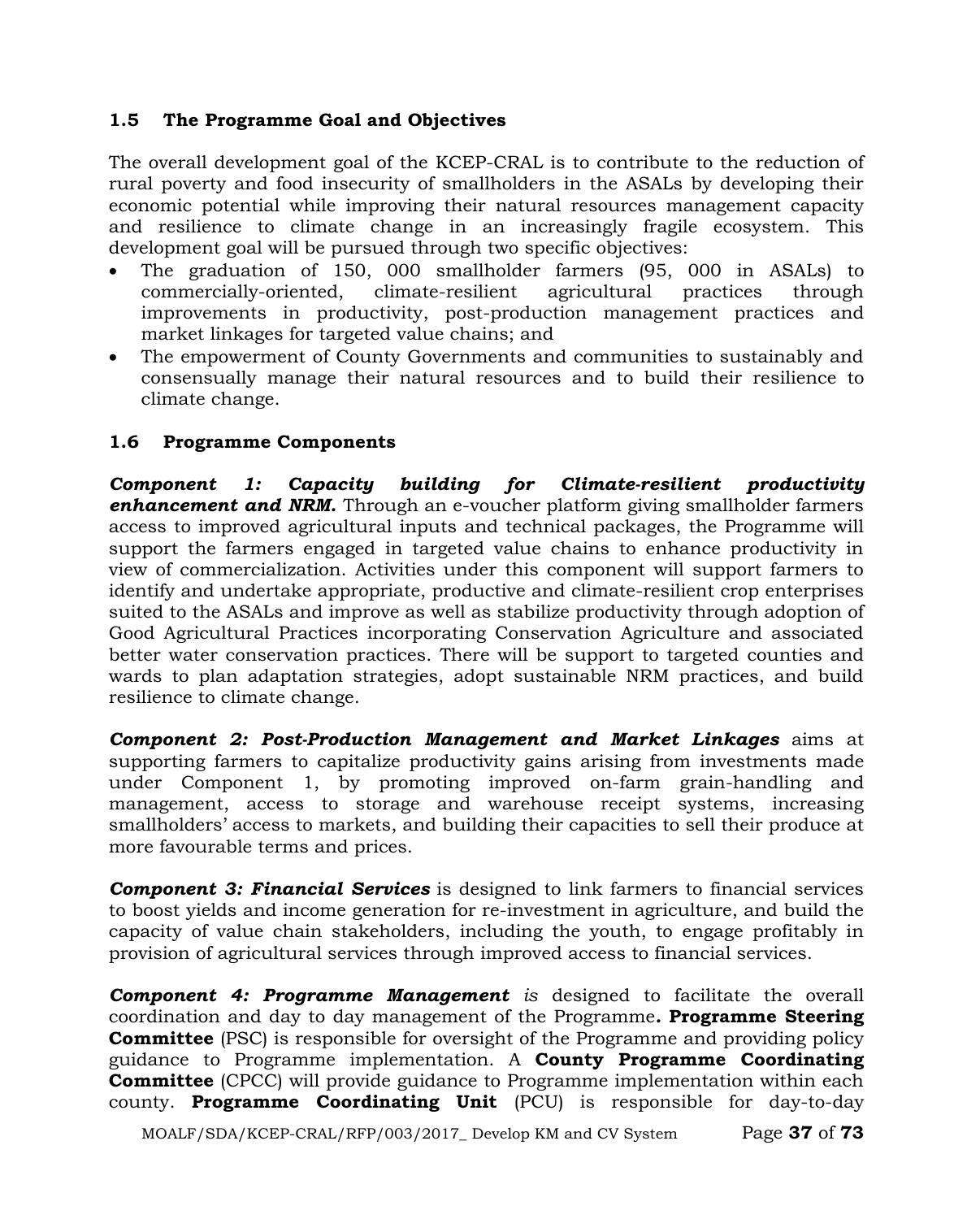management of the programme, supported by the partner's desk officers. The Programme PCU is responsible for overall coordination and management of KCEP CRAL implementation, including: (i) financial and administrative management of programme resources in line with the grant agreement; (ii) planning of Programme activities and preparation of Annual Work Plan and Budget (AWPB); (iii) procurement and contracting of Programme-related services and supplies, and monitoring of contracts; (iv) coordination of Programme partners; (v) monitoring and evaluation (M&E) and knowledge management (KM) and Visibility; (v) preparation of progress reports.

### **2.0 The Purpose**

Carry out a consultancy to deliver an operational Programme Integrated Knowledge Management System (IKMS) and Communication and Visibility Strategy by capitalizing on the existing Programme's Communication and Visibility Plan in order to enhance the learning, sharing, advocacy and communication agenda of the Programme.

### **2.1 Objective of the Assignment**

KCEP-CRAL PCU is seeking the service of a consulting firm to design and operationalize the programme's Integrated Knowledge Management, Communication and Visibility Strategy/System which will guide PCU in improving programme performance and results through enhanced learning, knowledge sharing, communication and visibility; and using communication strategically and systematically to reach and engage different stakeholders, key implementing partners and county staff to fulfill programme goals and objectives.

The integrated knowledge management system will ensure that knowledge generated within the programme is systematically identified, analysed, documented and shared. In addition, knowledge management processes will ensure that appropriate lessons learned and good practices are gathered and disseminated.

Communication will be the concerted effort that will enable the Programme to reach its targeted audience with a specific message and information, using the best available and most effective tools, in order to mobilize their interest and support for actions to achieve the end goal. The communication plan will outline how knowledge will be disseminated and identify the most appropriate channels according to the target audience. It will be used to support capacity building and institutional strengthening of stakeholders. Communication will range from simple acknowledgement to outreach through opportunity-based, strategic communications activities that target specific audiences to raise awareness (visibility) about the positive development impact of the Programmes activities.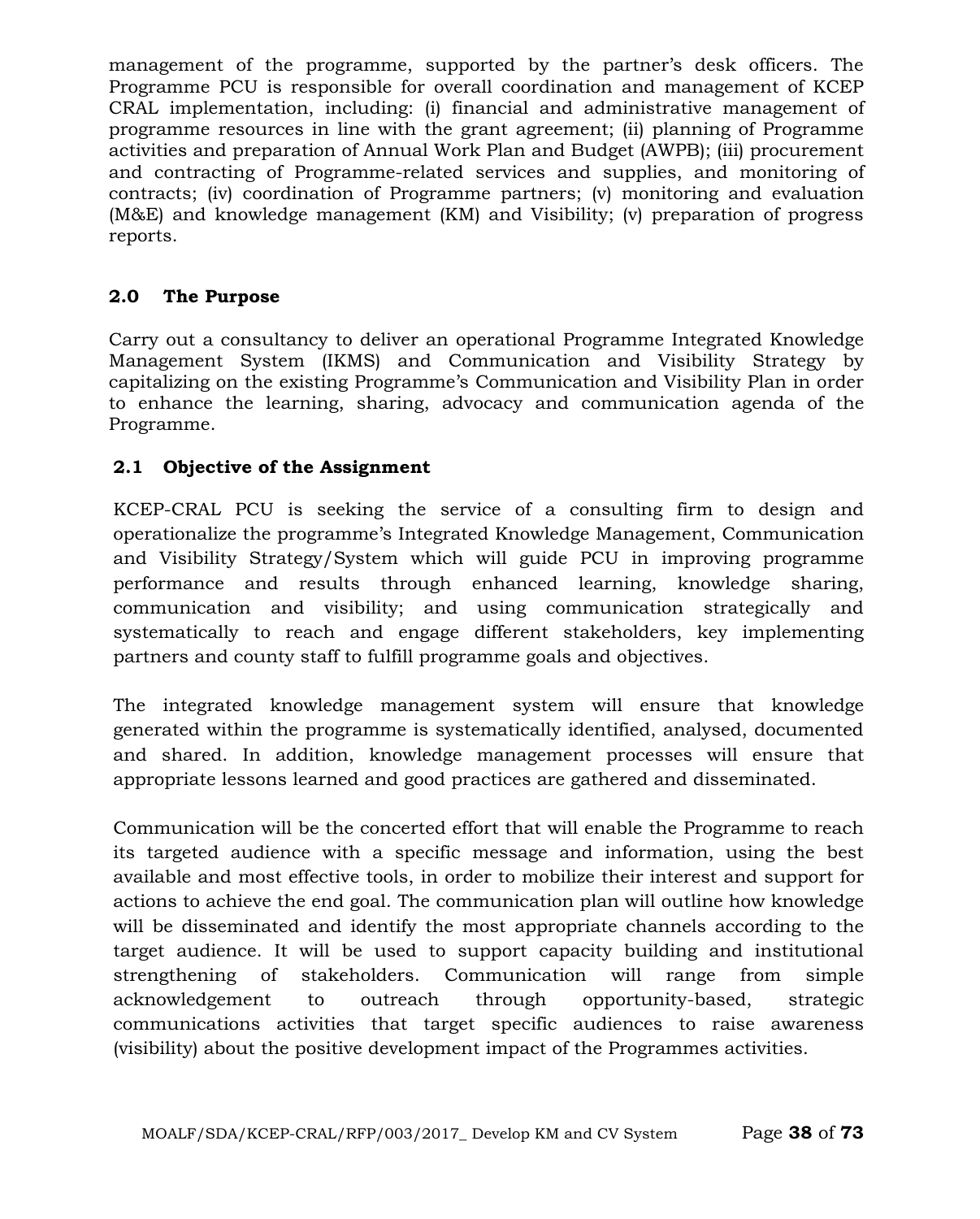Visibility will involve the tangible elements used to provide identity of the implementing agent, donor and the partners.

### **2.2 Scope of Work**

In consultation with programme implementing partners/stakeholders and in collaboration with the PCU team, the consulting firm will prepare (1), an IKMS and strategy and Communication and Visibility strategy (2), including objectives, responsibilities and methodology, together with an implementation plans for the first 2 years. To ensure participatory process and ownership by implementing partners, the consulting team will work with membership from all programme partners. The team is expected to conduct consultancy in a two phases approach, with phase one being dedicated to development of the IKMS and CV Strategies (two strategies, a KM and for CV, that will be finally intergraded into the designing of IKMS), Designing, and Development of the IKMS and the second phase being dedicated to operationalization, testing, commissioning, training and postinstallation support of the system. The successful implementation of initial phase is key to the successful completion of phase two

To adequately provide informative guidelines on the development of IKMS, the consulting firm will be set out in the following steps,

**Step 1: Undertake a full specification analysis and development of the framework: -** This would be done to formulate all the details of the proposed system and provide a complete functional product and process specification. This should include a technical solution, as well as details of proposed capacity development and processes required for its effective implementation and maintainance,

**Step 2: Development of the system-**based on the **step 1** and feedback received, the technical solution will be developed and

**Step 3: System implementation:** - Addressing how the system will be used and embedded/operationalised to address the KM and CV challenges while integrating the system with the Programme initiatives.

Following the above steps the consultancy will be organised into two phases;

### **Phase I: Designing the Framework for KM and CV**

In designing the framework of the system, the consulting firm is expected to undertake the following;

- Review the programme log-frame indicators at impact and outcome levels and establish the type and form of relevant knowledge and information to be collected as per IFAD/EU guidelines on Communication and visibility and GoK guidelines;
- The first step will be to collect and collate the views, needs, expectations of implementing partners and stakeholders;

MOALF/SDA/KCEP-CRAL/RFP/003/2017\_ Develop KM and CV System Page **39** of **73**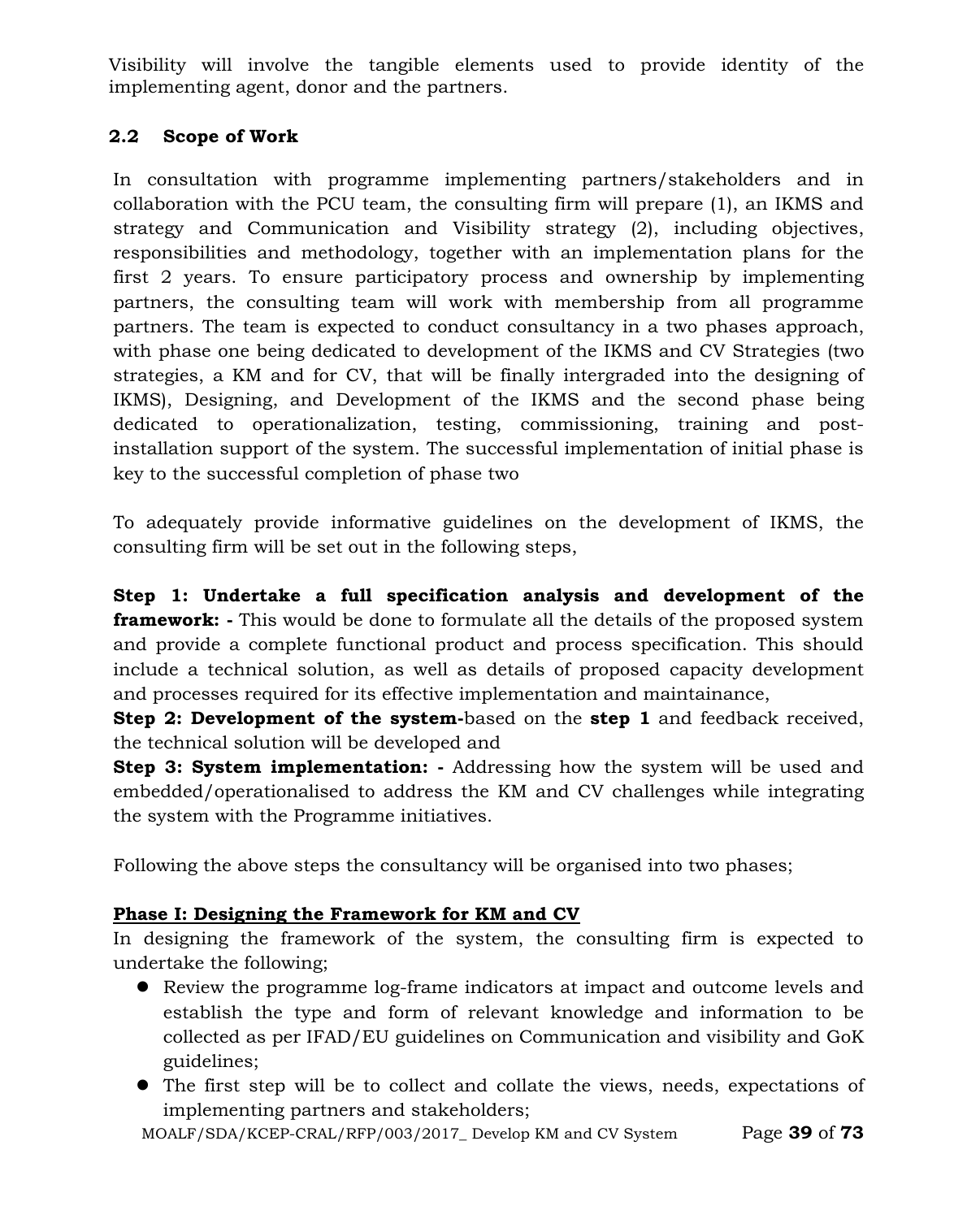- Building on the above, developing the develop a KM and CV strategies that will inform the formulation of the IKMS process and design;
- Defining information need of various stakeholders based on identified indicators. From the analysed information, develop a KM and CV strategies that will inform the formulation of the IKMS process and design;
- Develop a framework for KCEP-CRAL IKMS and CVS management;
- Draft Designs on how to operationise the IKMS.

### **Note: It is expected that the firm will review the needs of various management operating systems within PCU and Partners with the purpose of integrating the developed IKMCV system into one single system.**

### **Phase II: Operationalize the developed system**

- Develop and testing/dry-running of the various tools of the developed system and strategies;
- Testing and implementing the recommendations in the CVS (sample media brief, etc);
- Undertake staff training for various stakeholders to ensure sustainability (training of PCU technical staff, M&E and KM officers, Key implementing partners and M&E staff from Programme Counties);
- Post-installation testing and support for the system (Maintainance and support requirements);
- Rolling out of the IKMS (to partners and Counties);
- Linking the system within the Programmes systems (M&E, MIS and the website) and with similar IKMS in the similar disciplines for experience sharing and bench making;
- Facilitate hosting of the IKMS;
- Development of a monitoring and evaluation plan for the system;
- Development of the expected results, cost and risks;
- Official hand over and commissioning of the system;
- post-installation and operationalization support and
- Commissioning of the IKMS.

### **Requirement for each Phase**

- Development of System user manuals, Training Manuals and any other relevant materials for supporting the IKMS;
- Adequate training of the PCU Staff, Administrators and the core personnel on the implementation and well management of the IKMS;
- Installation and testing of the proposed modules and sections of the system
- Piloting the IKMS and validation by stakeholder at all levels
- Propose M&E tools to monitor the various aspects.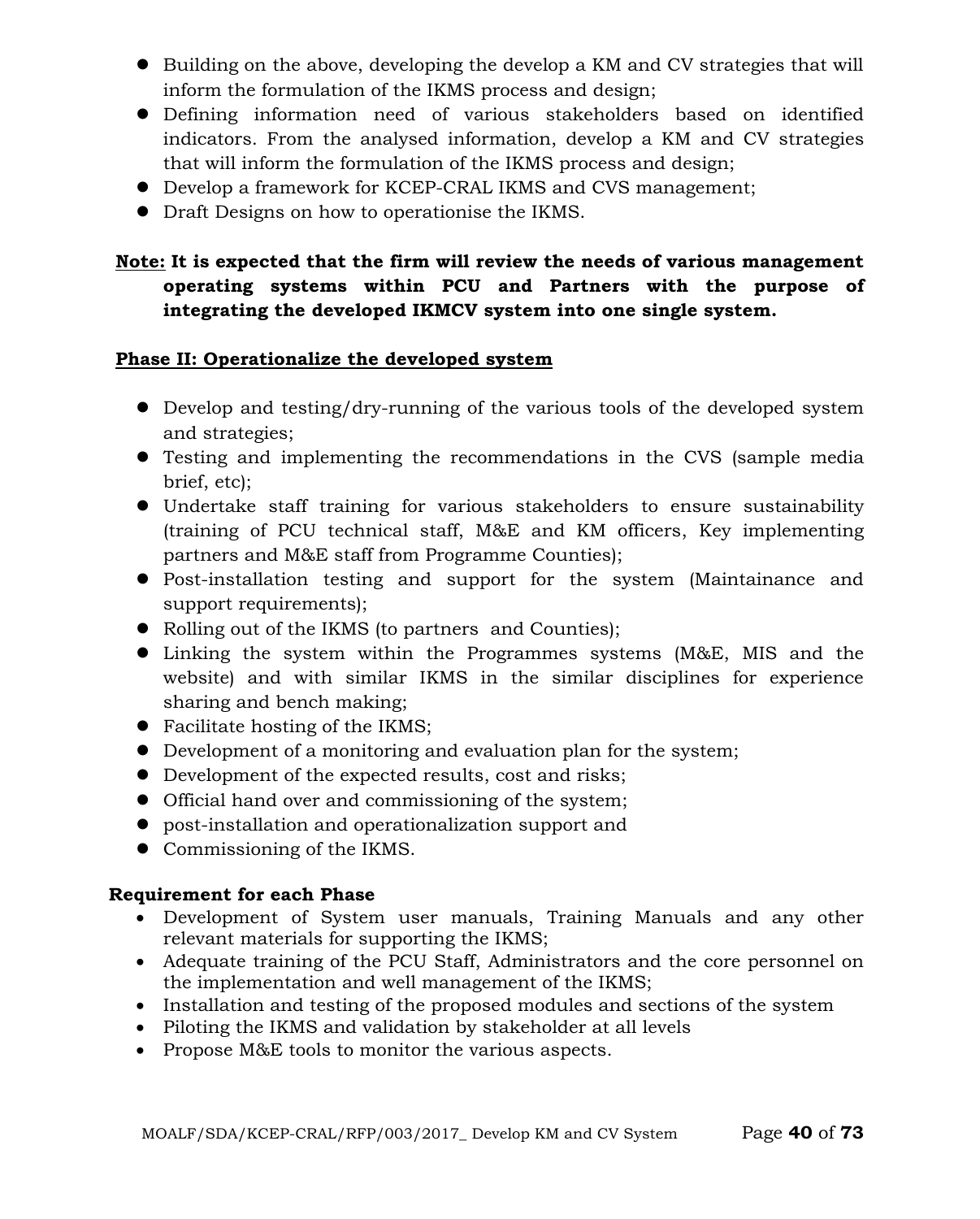### **2.3 The Main Deliverable of the Consultancy**

The output of the consultancy will be an operational IKMS and Communication and visibility Strategy for KCEP-CRAL within 20 weeks of the consultancy. Recommendations will also highlight quick wins (Next 6 weeks), medium (6 weeks – 2 year) and long-term (2-4 years) for KCEP-CRAL for the system and the plan.

### **2.4 The Outcome of the Consultancy**

KCEP-CRAL will have in place IKMS and a Communication and Visibility Strategies which will enable sound decision making on the aspects of Knowledge Management, Communication and Visibility.

### **2.5 Specific Tasks**

In order to accomplish the assignment, the successful bidders will be expected to undertake the following tasks with each of the various toolkits, plan and manuals validated through participatory approach involving all the stakeholder to create sustainability of the system, trainings and post installation/operational support to PCU. This will be throughout the two phases indicated under scope section;

- a) In designing an KM strategy and IKMS, the consultancy sets out to;
	- i. Develop a Knowledge Management Strategy for KCEP-CRAL.
	- ii. Develop KCEP-CRAL Integrated Knowledge Management System (IKMS) to serve as a one stop shop and gateway to Programme information and Knowledge sharing, and to support capacity development of the implementing partners.
	- iii. Develop a responsive IKMS to meet the needs for an integrated communications, visibility strategy and knowledge management;
	- iv. Identify barriers to access, documentation and transfer of knowledge and information within the programme
	- v. Develop a Knowledge Products for KCEP-CRAL
	- vi. Develop a Knowledge Strategy for KCEP-CRAL
	- vii. Undertake an Scoping Study for the IKMS with KCEP-CRAL
	- viii. Identify suitable approaches and tools for knowledge identification and dissemination (lessons learned, success stories, best practices, innovations)
		- ix. Link the KCEP-CRAL IKMS with the region and beyond
		- x. Work with PCU and key implementing partners to identify opportunities for capturing and sharing knowledge, and disseminating information about major progress and results
	- xi. Propose a systematic identification, packaging and dissemination of information produced by the Programme
	- xii. Propose strengthening knowledge-sharing and learning processes
	- xiii. Validated the various toolkits, plans and manuals/materials through workshops or fora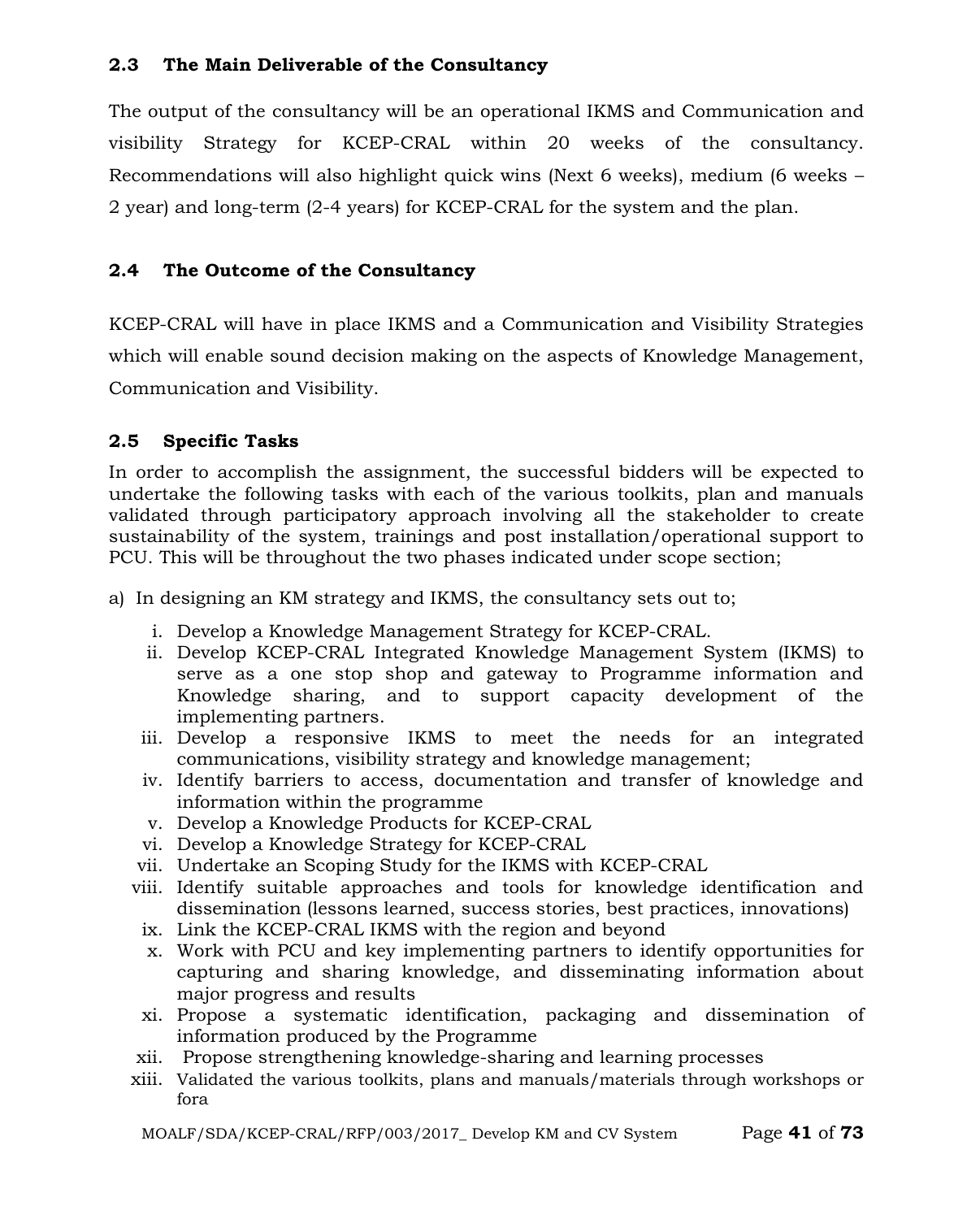b) Build on the existing Communication and Visibility Plan (CVP) to develop an efficient and effective communication and visibility strategy (CVS). The plan will include a list of communication and visibility initiatives. The CVS is expected to capture key elements including;

- i. Identification of target audiences and communication objectives per target beneficiaries
- ii. Review the outlined communication/visibility activities to be undertaken and identify communication tools, Manuals and Materials that will be applied during the period enhanced and covered by the CVP.
- iii. Set indicators to measure the communication impact of the Programme interventions
- iv. Outline strategies for enhancing internal communication and support learning processes and innovations
- v. Advise the programme on branding, publications and external communication in line with EU guidelines while building on the draft CVP.
- vi. Develop a detailed visibility and advocacy mechanism with recommended media outlets for reaching all the audiences identified (including radio, video, printed material)
- vii. Recommendation on how lessons from the programme would be shared across other IFAD-funded projects, EU, Government, local community, and other stakeholders
- viii. Review the programme communication objectives, responsibilities, methodology and implementation plan for the first 2 years
	- ix. Develop a Communication and Visibility strategy for KCEP-CRAL in line with the developed draft CVP
	- x. Develop the programme communication manuals to guide the work within the PCU, Partners and among stakeholders.
	- xi. Document the required resources for the implementation and the proposed plan.
- xii. Develop short, medium and long term plans actualizing the plan.

### **2.6. Methodology**

Bidders are expected to indicate in their technical proposal a clear description of the methodology they will use to carry out the consultancy. The firm will be expected to carry out the above tasks by working closely with the PCU and the Programme Partners, Programme Counties and stakeholder. The assignment is expected to be undertaken through participatory processes involving face-to-face interviews and focus groups discussion with key implementing partners and other stakeholders and to provide a fortnightly progress reports during the consulting period to PCU.

### **3.0. Outputs**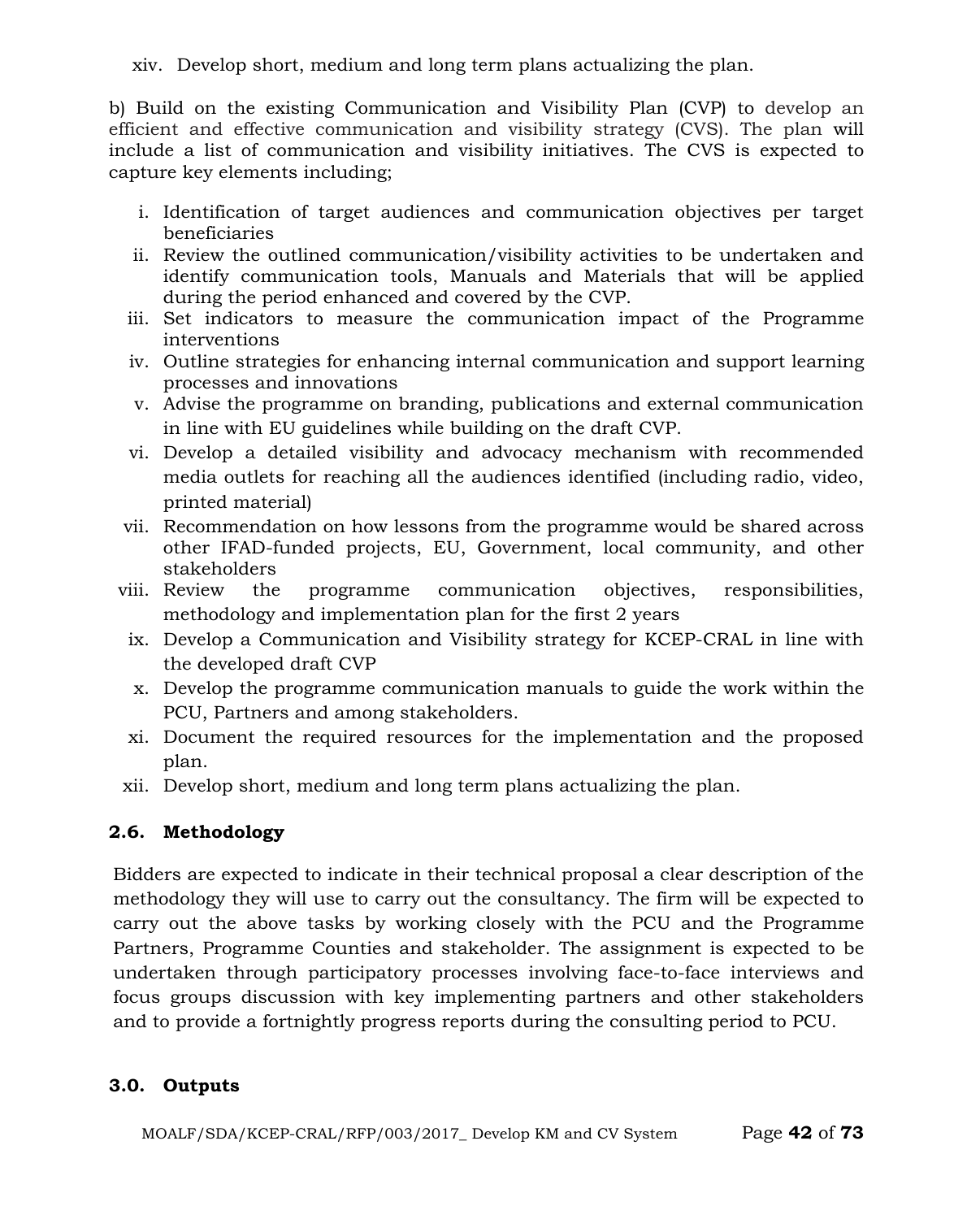- i. Robust and dynamic Integrated Knowledge Management Strategy and System
- ii. Communication and Visibility Strategy;
- iii. Detailed knowledge management, communication and visibility manuals, including objectives, responsibilities and methodology;
- iv. KCEP-CRAL knowledge management, communication and visibility implementation plans for the first 2 year;
- v. Trained PCU technical staff, M&E staff at county level and M&E staff of the key programme implementing partner on system;
- vi. Capacity built other the key implementers of the IKMS and
- vii. An IKMS in place.

Outputs (i) to (ii) will be validated with the PCU and by the representatives stakeholders

### **3.1. Milestone/Deliverable based payments**

Payments for this assignment will be in tranches based on agreed outputs as follows:

- a) Upon submission and PCU approval of the inception report detailing the approaches, methodologies, timelines and milestones associated with the consultancy;
- b) Submission and approval of an interim/Draft Strategies and system, setting out;
	- i. A gap analysis of the knowledge management, communication and visibility needs of the programme
	- ii. Goals and SMART targets of the proposed knowledge management & communication framework
	- iii. A full study/framework detailing the implementation plan
	- iv. A detailed analysis identifying the settings, channels and media for reaching the various stakeholders
	- v. A framework to implement the proposed approaches
	- vi. Draft tools, manuals and materials.
- c) Upon submission and PCU approval of an operational IKMS and Strategy, communication and visibility strategy, tools and manuals together with an implementation plan for the first 2 year.

### **3.2. Reports and Time Schedule**

### **3.3. Reports requirement**

The consulting firm shall submit the following reports in English language;

- Within 14 days after the assignment is launched, the consulting firm shall provide an inception report detailing the approaches, methodologies, timelines, and milestones associated with the consultancy
- The consulting firm shall submit an interim/draft report and prototype of system design indicating the progress of assignments to PCU/IFAD within 12 weeks;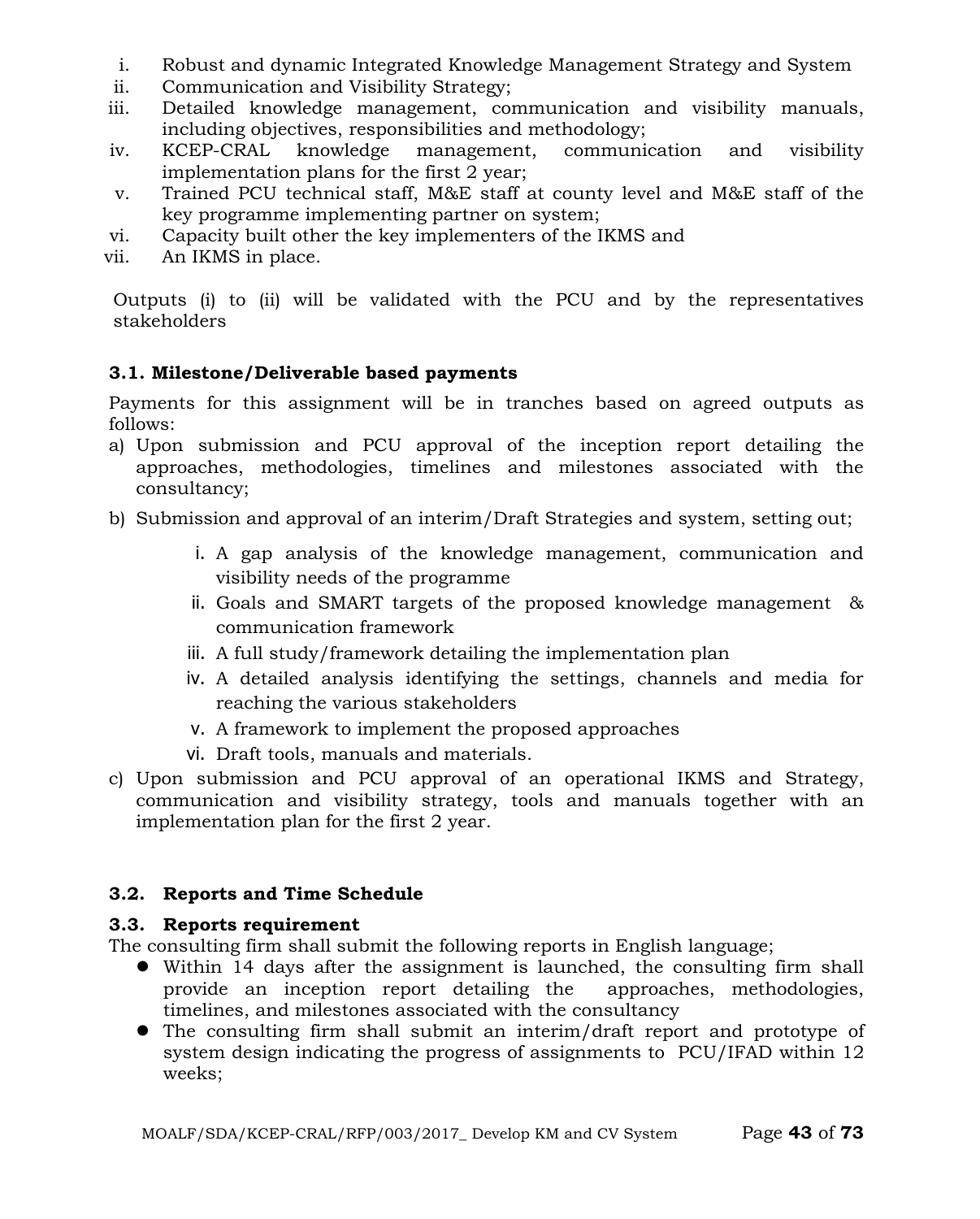- PCU will provide the consulting firm with their inputs (feedback) which are expected to be incorporated to the Final documents within 14 days after the consulting firm has submitted the draft documents.
- Within 7 days days upon receipt of the inputs from PCU, the Consulting firm shall submit the final report which should include the following;
	- Developed KCEP-CRAL knowledge and management framework
	- Developed KCEP-CRAL communication and visibility tools and manuals
	- KCEP-CRAL communication framework implementation plan for the first 2 years

The submission and approval of all reports shall be subject to final acceptance by the PCU.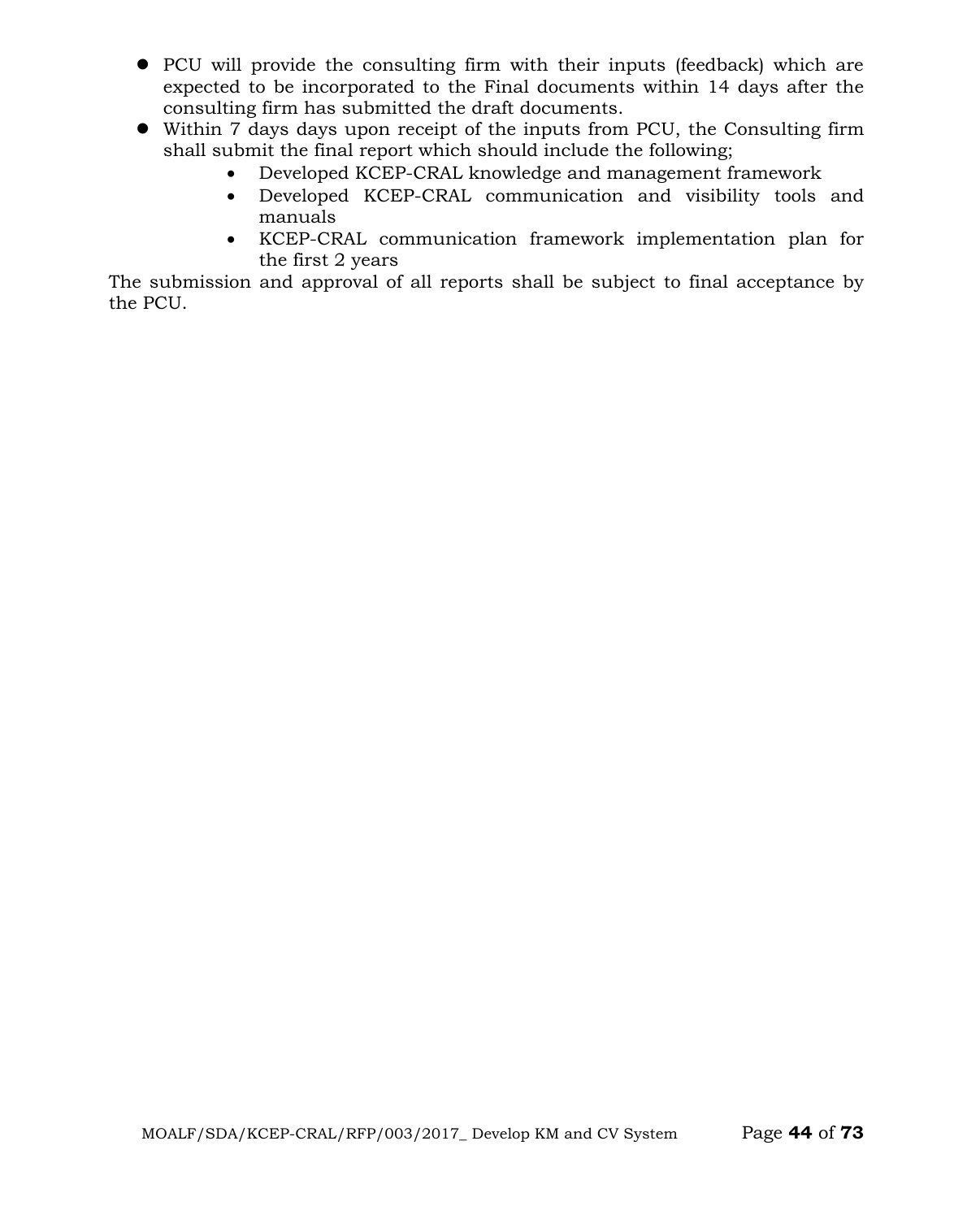### **3.3. Time Schedule**

The consulting firm shall undertake the consultancy in a period of 5 Months effective from the time of the award of the tender.

### **4.0. Coordination**

The consulting firm shall report to the KCEP-CRAL Programme Coordinator and shall work in direct collaboration with the Programme Senior Monitoring & Evaluation and Knowledge Management Specialist and heads of components. The firm shall incorporate feedback from KCEP-CRAL PCU, Programme Partners and the IFAD.

### **5.0 Services, Personnel and Facilities to be provided by KCEP PCU**

- KCEP-CRAL PCU will make available relevant programme design documents including the working papers and main design report for review by the consulting firm,
- KCEP-CRAL PCU will introduce the successful bidder to the programme implementing counties/partners,
- Workshops venue(s) expenses, other facilities costs and incidental expenses incurred during the consultative meetings and training exercise for PCU technical staff, such as transport and accommodation costs for staff during the workshops will be met by PCU.

### **6.0 Terms of Payment**

The consulting firm will be paid in line with the GoK laid down procedures of payment according to the following schedule:-

- **a) 1st Payment:** 30% on submission and acceptance of inception report detailing the approaches, methodologies, timelines, and milestones associated with the consultancy;
- **b) 2nd Payment:** 30% on submission and approval of an interim/draft report, draft IKMS, draft tools and manuals setting out;
	- i) Draft IKMS and strategy, communication and visibility strategy (reference to be built on the current CVP), tools and manuals
	- ii) Goals and SMART targets of the proposed IKMS and strategy and communication and visibility strategy (that include, tested IKMS and documentation of the system requirement, validated tools and manuals, PCU and Partners trained on the use of the IKMS, validated of the various proposed media activities, validated and approved sample online publications, developed and approved social media campaigns, developed and approved radio including local languages aired, developed and approved 1 newsletter, One news release developed, reviewed web-sites to accommodate the various IKMS and Communication and Visibility Strategy, Reviewed,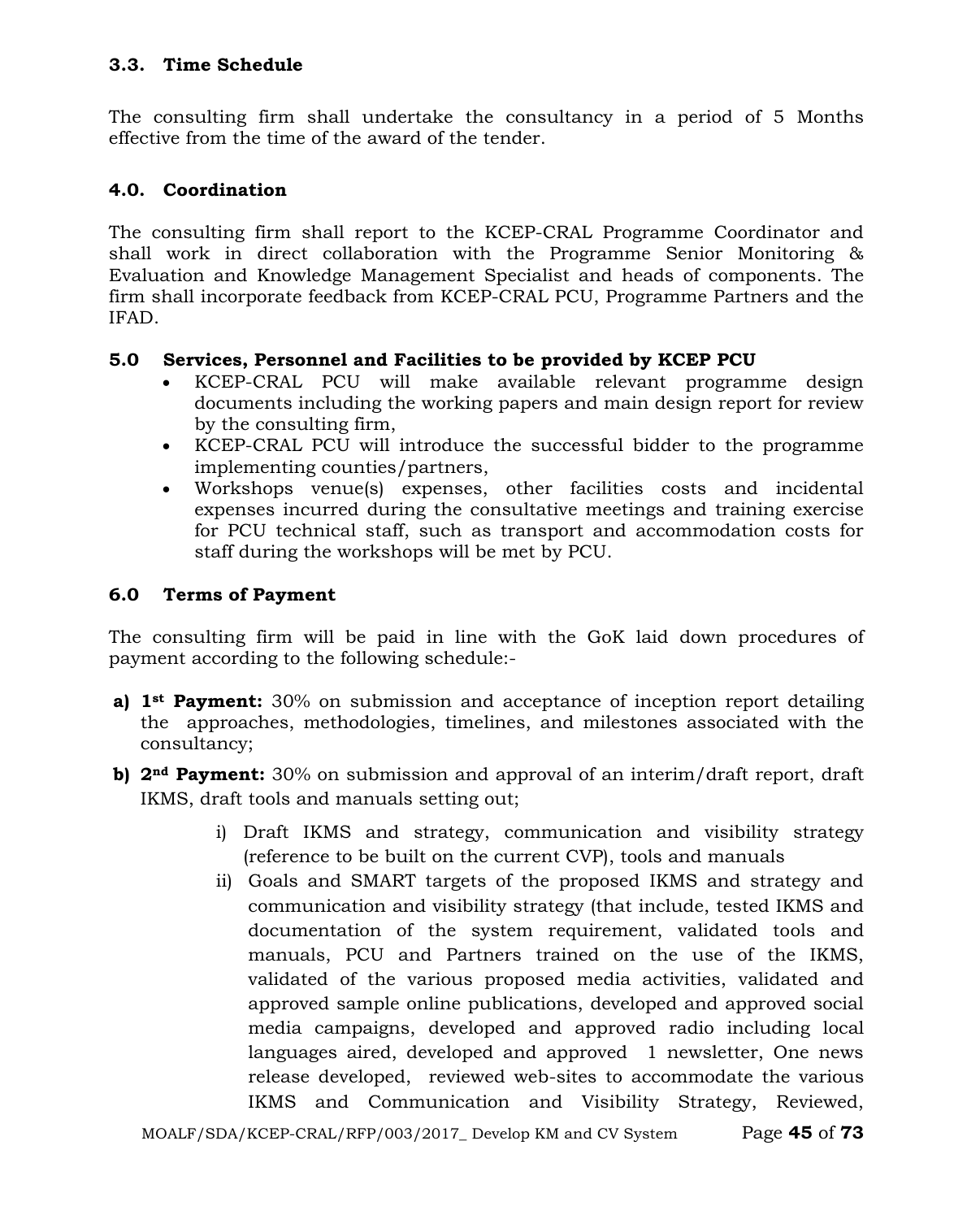developed and approved Programme promotional materials for enhanced visibility)

iii) A detailed analysis identifying the settings, channels and media for reaching the various stakeholders.

c) **Final Payment:** 40% upon satisfactory acceptance by the PCU of the final report which includes an operational final IKMS and strategy, communication and visibility strategy together with an implementation plan and framework for the two years.

The submission and approval of all reports shall be subject to final acceptance by the PCU and IFAD.

### **7.0 Qualification and Experiences**

The service provider should possess proven experience and capacity to execute the stated tasks. In particular, the service provider is expected to demonstrate competence in the following areas:

- Proven extensive knowledge and experience in developing knowledge management, communication and visibility strategy and systems,
- Extensive experiences on mass communication/public relations/advertising/advocacy/communication analysis & planning/social development communication/marketing,
- Extensive experience in successful system building and implementation,
- Good knowledge of Kenya's agricultural sector including the targeted value chains,
- Experience in working with the Kenyan Governmental institutions.

The consulting firm may assemble a team of professionals with wide experience and competencies in KM, Communication, Visibility and Advocacy.

### **7.1. Expert 1: Team leader**

- A minimum of Master's Degree in Information Sciences, Knowledge Management, Development Communication or related fields from a recognized institution.
- At least 5 years of experience in Knowledge Management in a multi-agency programmes.
- Background training and working knowledge in research writing, emerging technologies and methodologies for knowledge management, communication and visibility would be highly desirable.
- A minimum of 10 years' experience in developing knowledge management, communication and visibility strategies and competences in the following fields;
	- Knowledge Management
	- Strong IT background and practice
	- Strengthen in System building
	- Communication
	- Visibility
	- Media and Public Relations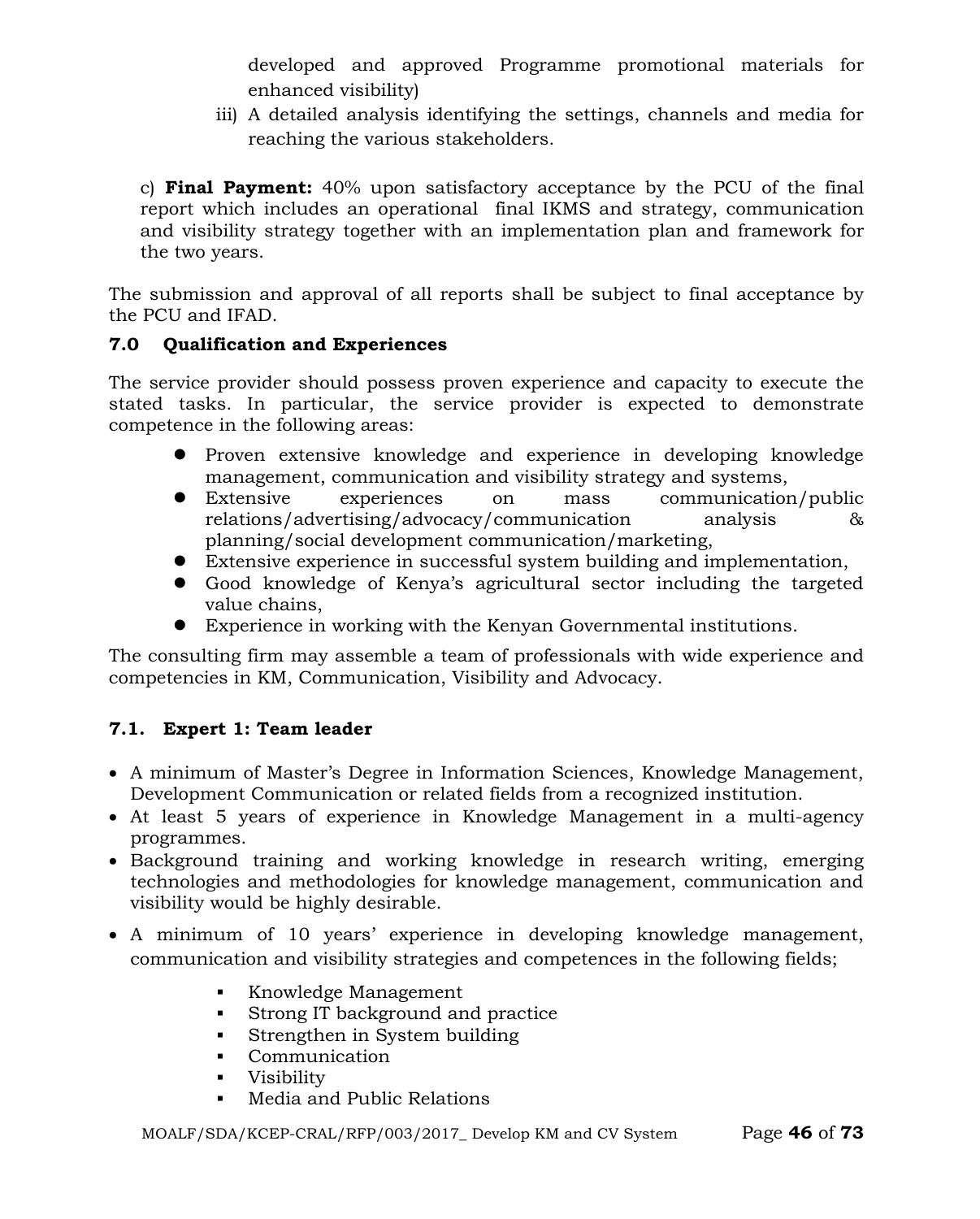- Community project support
- Solid understanding of agriculture and NRM
- Experience in M&E, facilitating learning-orientated analysis with multiple stakeholders; and developing and implementing communications strategies
- Strong written and verbal communication skills; organized and able to present ideas in a concise and logical format including proven ability to summarize lengthy and complex information into short and simple language.

### **7.2. Expert 2: Communication, visibility and advocacy specialist**

- Possess a minimum of a Master's degree in journalism, communication or related fields,
- A minimum of 10 years experiences in practising journalism and communication,
- Demonstrated experience in developing content that clearly communicates ideas and experiences for media, web, print production, and audio-visual productions,
- Excellent communication, strong analytical skills and writing skills.

### **7.3: Expert 3: Agribusiness and/or IT specialist**

- A Minimum of a Master's degree in Agricultural Economics or related fields from a recognized university;
- A Minimum of 10 years experiences years' working in Agricultural value chains
- Good knowledge and experiences in project cycle related activities and developments in the agricultural sector; and
- Strong computer, analytical and communications skills (oral, written, presentations).

For all communications and contact information, kindly use the following contact: **tenders.kcepcralprogramme@gmail.com**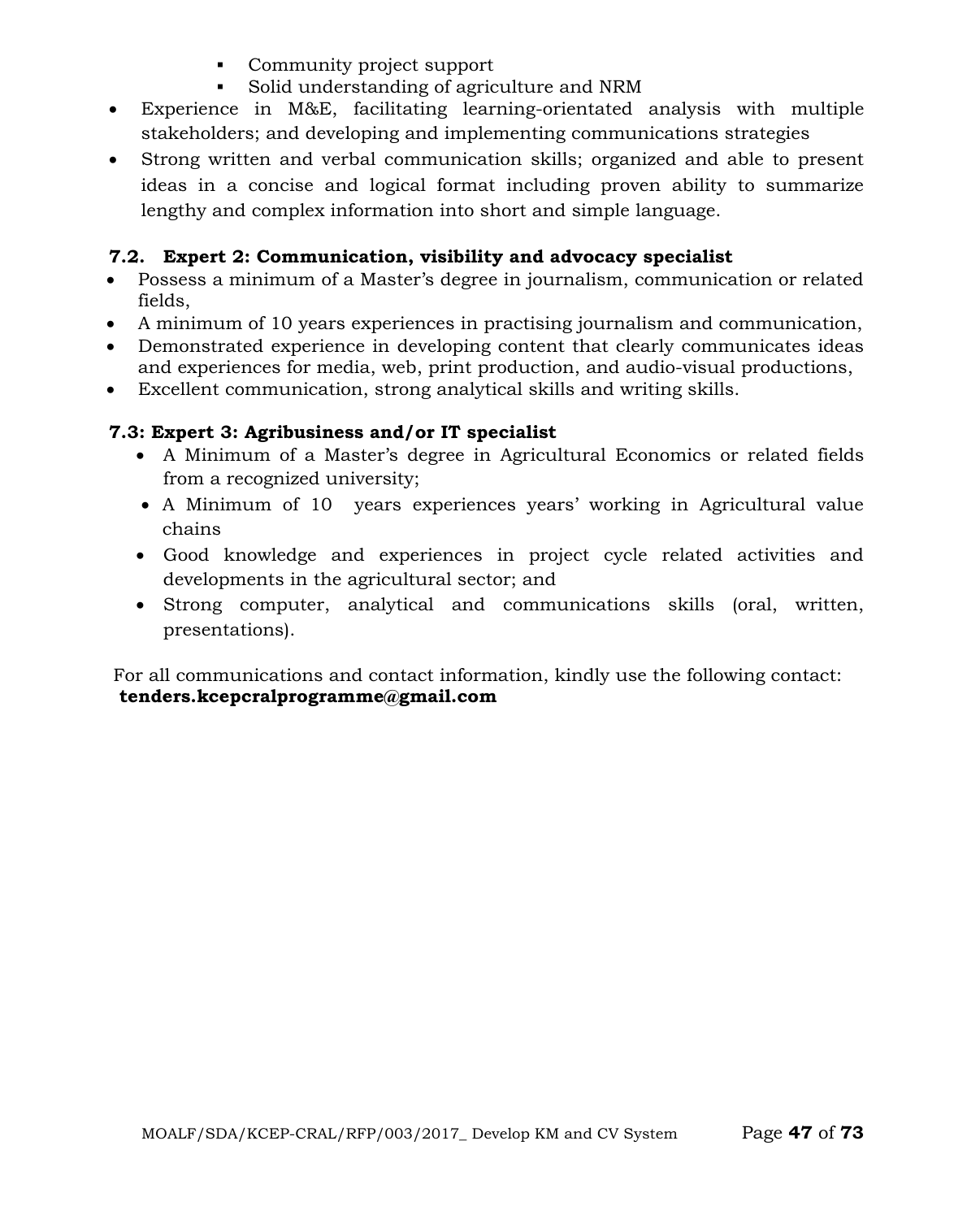### **SECTION VI:**

## **STANDARD FORMS OF CONTRACT**

- a. ANNEX I LARGE ASSIGNMENTS (LUMP-SUM PAYMENTS)
- b. ANNEX I LARGE ASSIGNMENTS (LUMP-SUM PAYMENTS)
- c. ANNEX II LARGE AND SMALL ASSIGNMENTS (TIME -BASED PAYMENTS)
- d. ANNEX III SMALL ASSIGNMENTS (LUMP-SUM PAYMENTS

# **NOTES**

| 1. LARGE ASSIGNMENT<br>2. SMALL ASSIGNMENT | $\text{\_}Exceeding$ Ksh 5,000,000<br>Not exceeding Ksh. 5,000,000 |
|--------------------------------------------|--------------------------------------------------------------------|
| 3. TIME BASED PAYMENT                      | Time based fixed fee Exact duration                                |
| of contract not fixed                      | 6 Months                                                           |
| 4. LUMP-SUM PAYMENT                        | Stated fixed contract sum.                                         |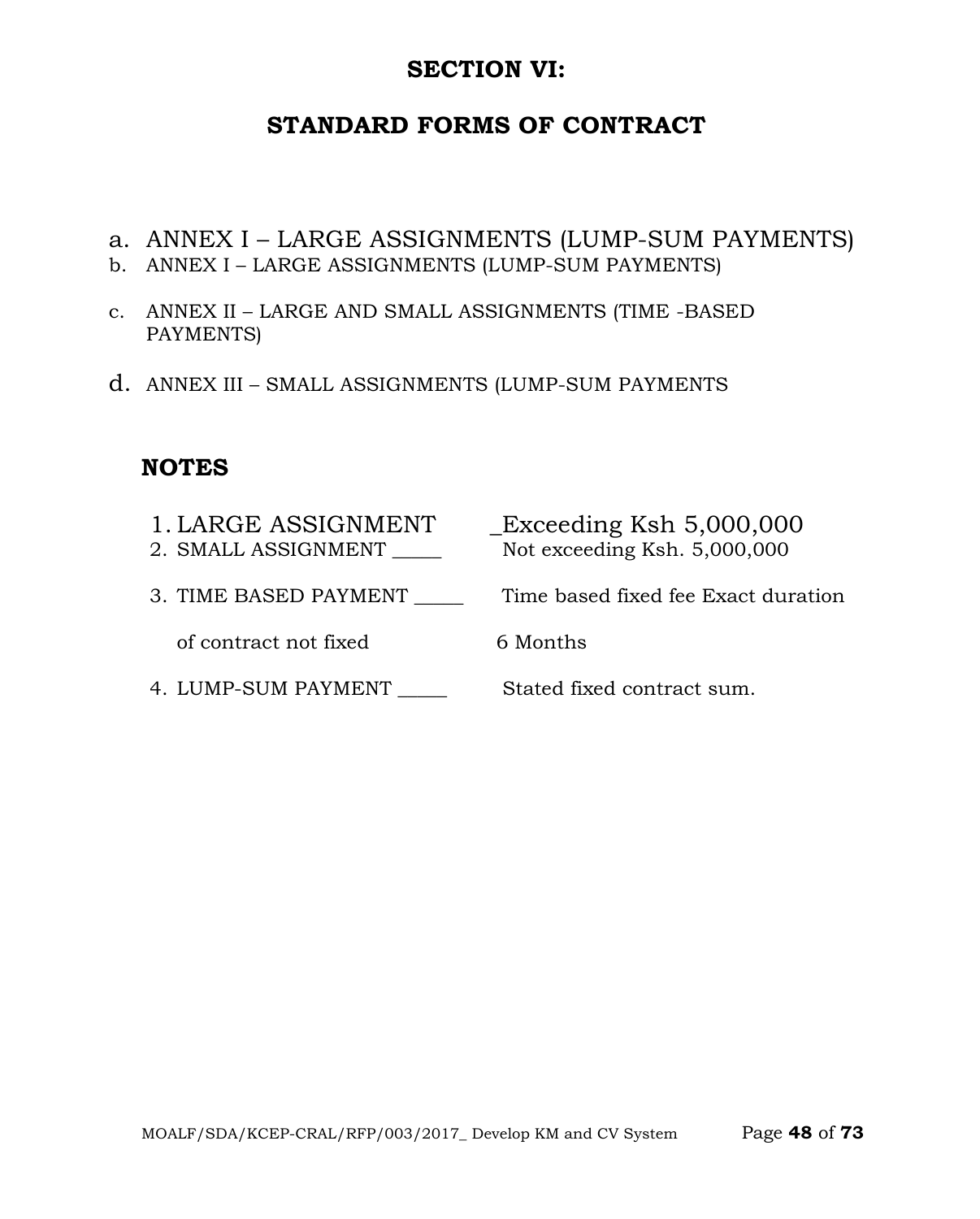# **ANNEX I REPUBLIC OF KENYA**

# **S T A N D A R D F O R M O F C O N T R A C T**

# **F O R**

# **CONSULTING SERVICES**

**Large Assignments (Lump- Sum payment)**

**CONTRACT FOR CONSULTANT'S SERVICES**

**Large Assignments (Lump-Sum Payments)**

between

 $\overline{\phantom{a}}$  , where  $\overline{\phantom{a}}$  , where  $\overline{\phantom{a}}$  , where  $\overline{\phantom{a}}$  , where  $\overline{\phantom{a}}$ *[name of the Client]*

AND

 $\overline{\phantom{a}}$  , where  $\overline{\phantom{a}}$  , where  $\overline{\phantom{a}}$  , where  $\overline{\phantom{a}}$  ,  $\overline{\phantom{a}}$  ,  $\overline{\phantom{a}}$  ,  $\overline{\phantom{a}}$  ,  $\overline{\phantom{a}}$  ,  $\overline{\phantom{a}}$  ,  $\overline{\phantom{a}}$  ,  $\overline{\phantom{a}}$  ,  $\overline{\phantom{a}}$  ,  $\overline{\phantom{a}}$  ,  $\overline{\phantom{a}}$  ,  $\overline{\phantom$ [*name of the Consultant*]

Dated: *\_\_\_\_\_\_\_\_\_\_\_\_\_\_\_\_\_[date]*

MOALF/SDA/KCEP-CRAL/RFP/003/2017\_ Develop KM and CV System Page **49** of **73**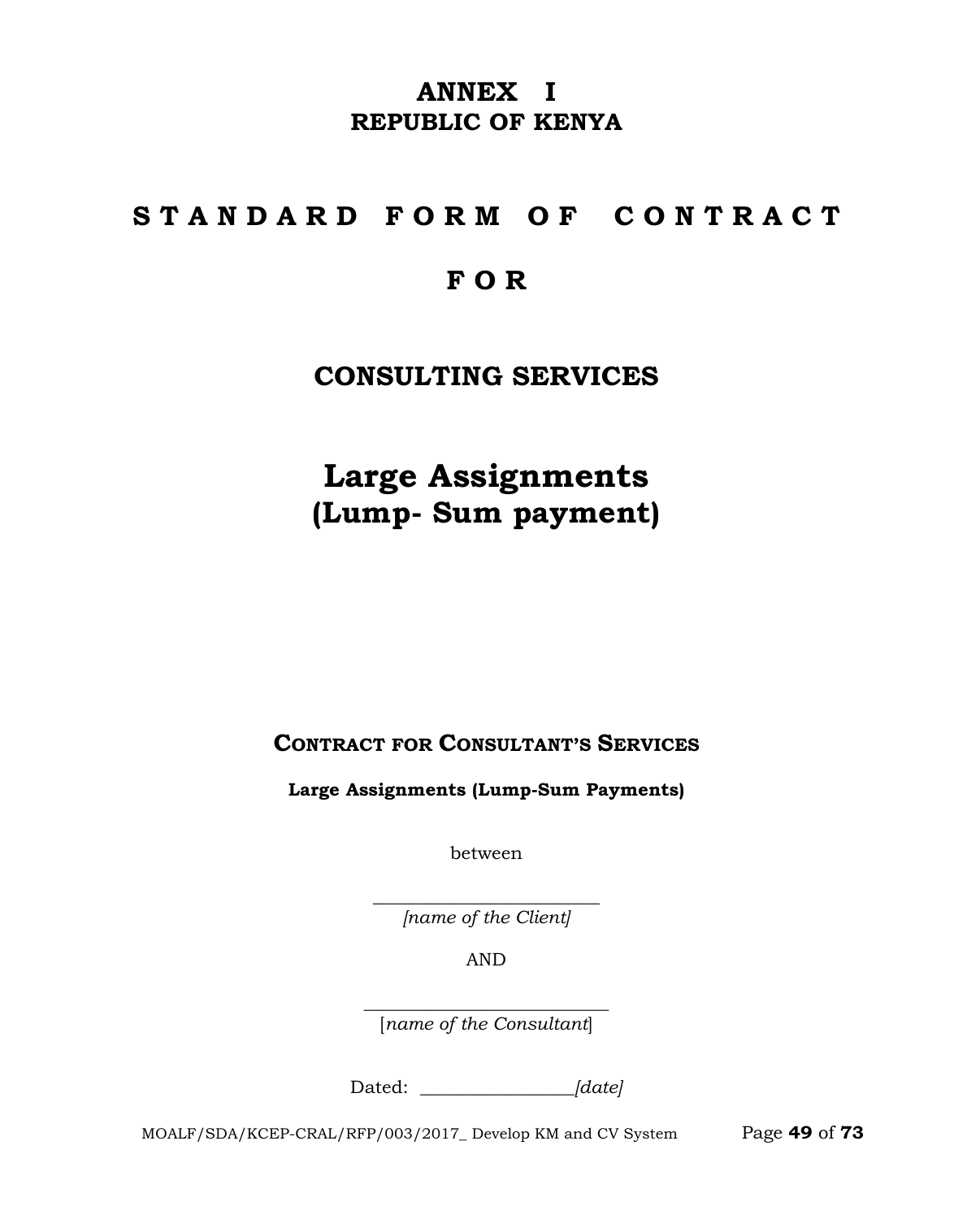#### **FORM OF CONTRACT**

### **Large Assignments (Lump-Sum Payments)**

This Agreement (hereinafter called the "Contract") is made the allergies of the month of *[month]*, *[year]*, between \_\_\_\_\_\_\_\_\_\_\_\_\_\_\_\_\_\_\_\_\_\_\_\_\_\_\_\_\_\_\_\_\_\_\_, *[name of client]* of [or whose registered office is situated at *]\_\_\_\_\_\_\_\_\_\_\_\_\_\_\_\_\_\_\_\_\_\_\_\_\_\_\_\_\_\_\_\_\_\_\_\_\_\_\_\_\_[location of office*] (hereinafter called the "Client") of the one part AND \_\_\_\_\_\_\_\_\_\_\_\_\_\_\_\_\_\_\_\_\_\_\_\_\_\_\_\_\_\_\_\_\_\_\_\_\_\_\_\_\_\_\_\_*[name of consultant]* of *[*or whose registered office is situated at] *\_\_\_\_\_\_\_\_\_\_\_\_\_\_\_\_\_\_\_\_\_\_\_\_\_\_\_\_\_\_\_\_\_\_\_\_\_\_\_\_\_\_\_\_\_\_\_\_\_\_\_\_\_\_\_\_[location of* 

*office]*(hereinafter called the "Consultant") of the other part.

#### WHEREAS

- (a) the Client has requested the Consultant to provide certain consulting services as defined in the General Conditions of Contract attached to this Contract (hereinafter called the "Services");
- (b) the Consultant, having presented to the Client that he has the required professional skills and personnel and technical resources, have agreed to provide the Services on the terms and conditions set forth in this Contract;

NOW THEREFORE the Parties hereto hereby agree as follows:

- 1. The following documents attached hereto shall be deemed to form an integral part of this Contract:
	- (a) The Special Conditions of Contract;
	- (b) The General Conditions of Contract;
	- (c) Contract Agreement Form
	- (d) Schedule of Requirements
	- (e) Notification of Award
	- (f) Price Schedule
	- (g) Description of Services as Provided by the Consultant (TOR)
	- (h) The following Appendices: [*Note: If any of these Appendices are not used, they should be deleted from the list]* Appendix A: Description of the Services (TOR) Appendix B: Reporting Requirements Appendix C: Key Personnel and Sub consultants Appendix D: Breakdown of Contract Price in Foreign Currency Appendix E: Breakdown of Contract Price in Local **Currency** Appendix F: Services and Facilities Provided by the Client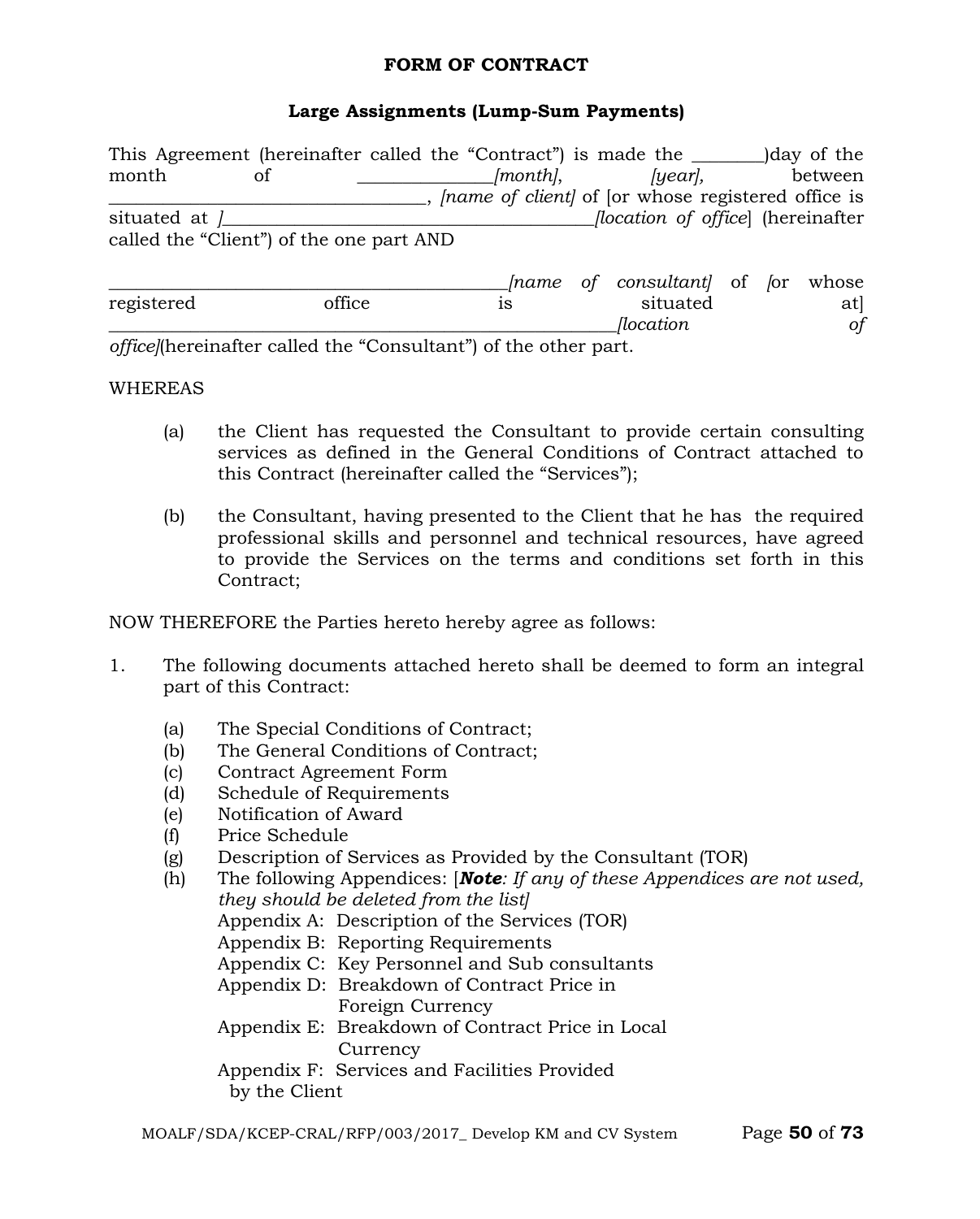- 2. The mutual rights and obligations of the Client and the Consultants shall be as set forth in the Contract; in particular:
	- (a) The Consultant shall carry out the Services in accordance with the provisions of the Contract; and
	- (b) the Client shall make payments to the Consultant in accordance with the provisions of the Contract.

IN WITNESS WHEREOF, the Parties hereto have caused this Contract to be signed in their respective names as of the day and year first above written.

| full<br>name                                 | of | Client's |  |  |  |
|----------------------------------------------|----|----------|--|--|--|
| $[title] \_$                                 |    |          |  |  |  |
|                                              |    |          |  |  |  |
| $\emph{[date]}\label{[date]}\vspace{-0.1in}$ |    |          |  |  |  |
|                                              |    |          |  |  |  |
| [full name of Consultant's                   |    |          |  |  |  |
|                                              |    |          |  |  |  |
|                                              |    |          |  |  |  |
| $\lceil date \rceil$                         |    |          |  |  |  |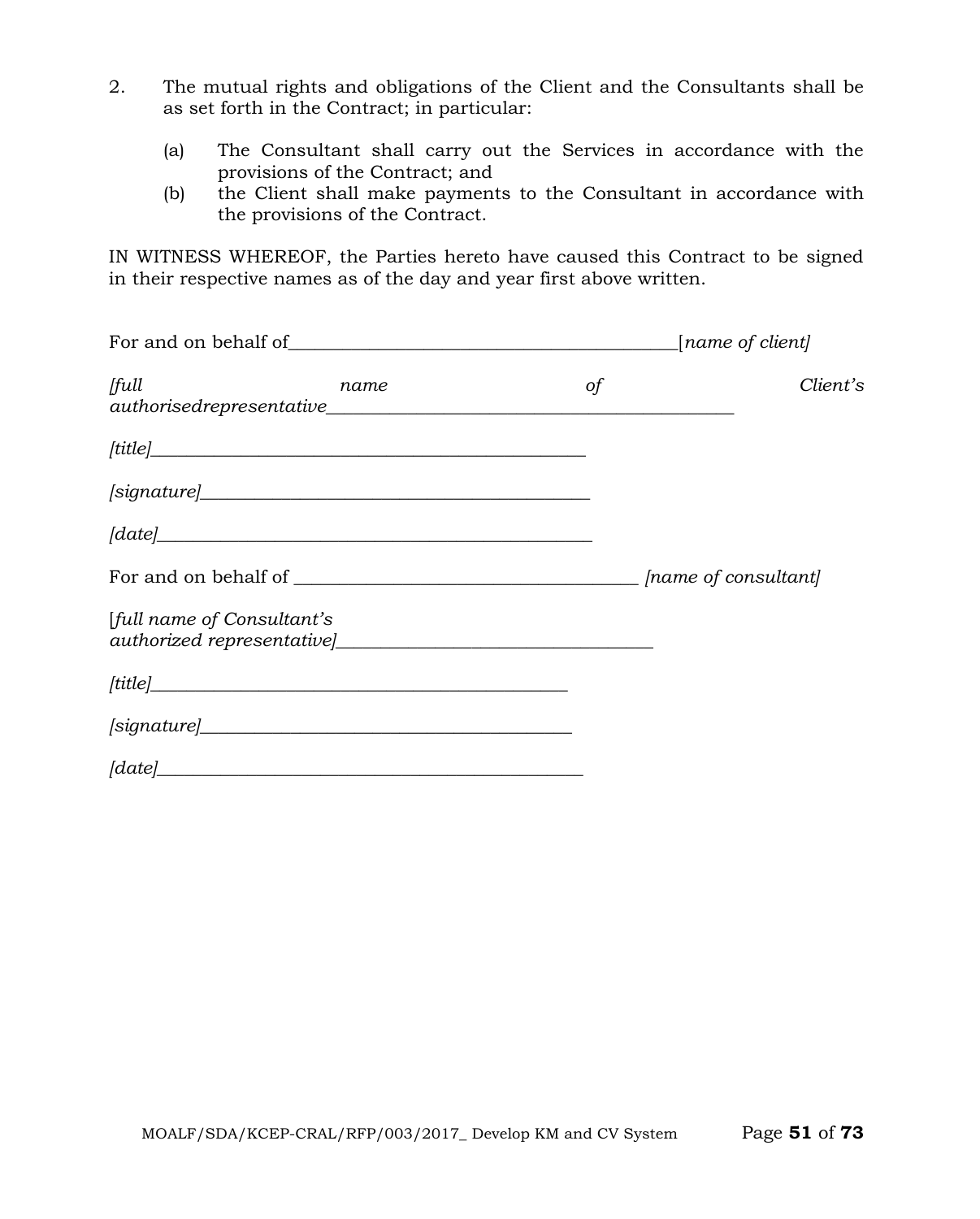#### **II GENERAL CONDITIONS OF CONTRACT**

#### **1. GENERAL PROVISIONS**

#### **1.1 Definitions** Unless the context otherwise requires, the following terms whenever used in this Contract shall have the following meanings:

- (a) "Applicable Law" means the laws and any other instruments having the force of law in the Republic of Kenya as they may be issued and in force from time to time;
- (b) "Contract" means the Contract signed by the Parties, to which these General Conditions of Contract (GC) are attached together with all the documents listed in Clause 1 of such signed Contract;
- (c) "Contract Price" means the price to be paid for the performance of the Services in accordance with Clause 6 here below;
- (d) "Foreign Currency" means any currency other than the Kenya Shilling;
- (e) "GC" means these General Conditions of Contract;
- (f) "Government" means the Government of the Republic of Kenya;
- (g) "Local Currency" means the Kenya Shilling;
- (h) "Member", in case the Consultant consists of a joint venture of more than one entity, means any of these entities; "Members" means all these entities, and "Member in Charge" means the entity specified in the SC to act on their behalf in exercising all the Consultant's rights and obligations towards the Client under this Contract;
- (i) "Party" means the Client or the Consultant, as the case may be and "Parties" means both of them;
- (j) "Personnel" means persons hired by the Consultant or by any Sub consultant as employees and assigned to the performance of the Services or any part thereof;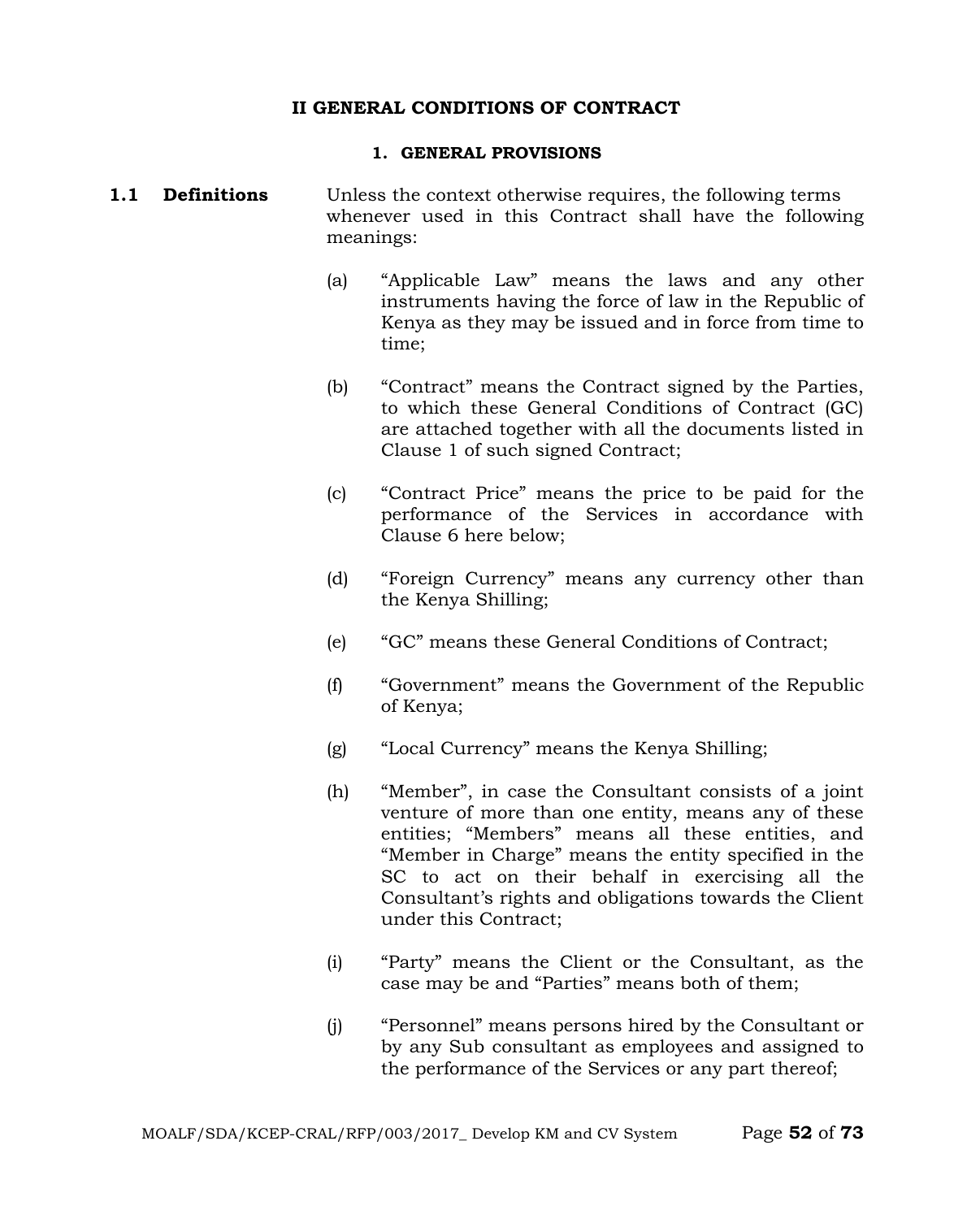- (k) "SC" means the Special Conditions of Contract by which the GC may be amended or supplemented;
- (l) "Services" means the work to be performed by the Consultant pursuant to this Contract, as described in Appendix A; and
- (m) "Sub consultant" means any entity to which the Consultant subcontracts any part of the Services in accordance with the provisions of Clauses 3 and 4.
- **1.2 Law Governing** This Contract, its meaning and interpretation and the **the Contract** relationship between the Parties shall be governed by the Laws of Kenya.
- **1.3 Language** This Contract has been executed in English language which shall be the binding and controlling language for all matters relating to the meaning or interpretation of this Contract.
- **1.4 Notices** Any notice, request, or consent made pursuant to this Contract shall be in writing and shall be deemed to have been made when delivered in person to an authorized representative of the Party to whom the communication is addressed or when sent by registered mail, telex, telegram or facsimile to such Party at the address specified in the SC.
- **1.5 Location** The Services shall be performed at such locations as are specified in Appendix A and, where the location of a particular task is not so specified, at such locations, whether in the Republic of Kenya or elsewhere, as the Client may approve.
- **1.6 Authorized** Any action required or permitted to be taken and any
- **Representative's** document required or permitted to be executed under this Contract by the Client or the Consultant may be taken or executed by the officials specified in the SC.
- **1.7 Taxes and** The Consultant, Sub consultant[s] and their personnel<br>**Duties** shall pay such taxes, duties, fees and other imposition shall pay such taxes, duties, fees and other impositions as may be levied under the Laws of Kenya, the amount of which is deemed to have been included in the Contract Price.

### **2 COMMENCEMENT, COMPLETION, MODIFICATION AND TERMINATION OF CONTRACT**

**2.1 Effectiveness of** This Contract shall come into effect on the date the **Contract** Contract is signed by both Parties and such other later date as may be stated in the SC.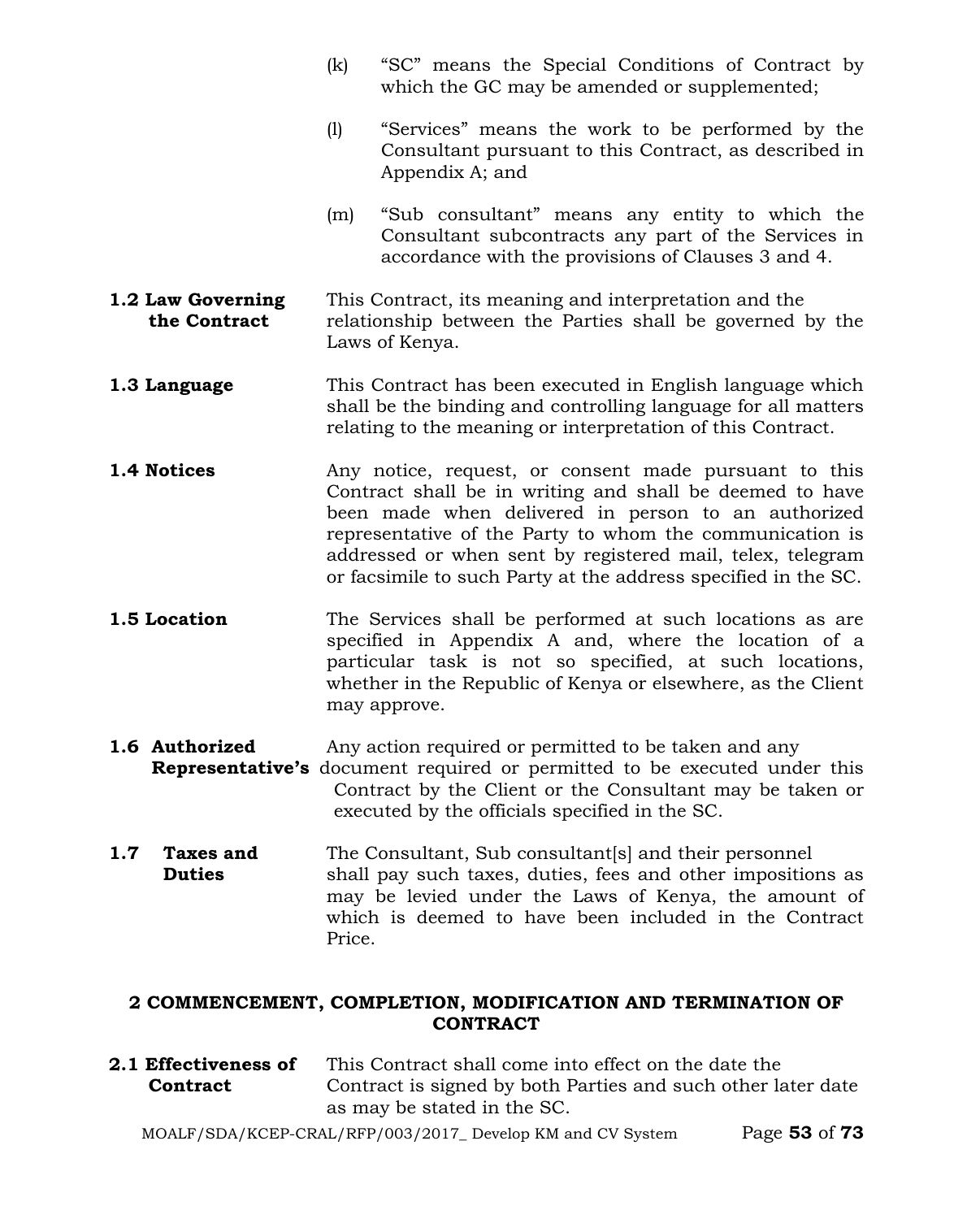| 2.2 Commencement | The Consultant shall begin carrying out the Services           |  |  |  |
|------------------|----------------------------------------------------------------|--|--|--|
| of Services      | thirty (30) days after the date the Contract becomes effective |  |  |  |
|                  | or at such other date as may be specified in the SC.           |  |  |  |

- **2.3 Expiration of** Unless terminated earlier pursuant to Clause 2.6, this **Contract** Contract shall terminate at the end of such time period, after the Effective Date, as is specified in the SC.
- **2.4 Modification** Modification of the terms and Conditions of this Contract, including any modification of the scope of the Services or the Contract Price, may only be made by written agreement between the Parties.

#### **2.5 Force Majeure**

- **2.5.1 Definition** For the purposes of this Contract, "Force Majeure" means an event which is beyond the reasonable control of a Party and which makes a Party's performance of its obligations under the Contract impossible or so impractical as to be considered impossible under the circumstances.
- **2.5.2 No Breach** The failure of a Party to fulfill any of its obligations under **of Contract**the Contract shall not be considered to be a breach of, or default under, this Contract insofar as such inability arises from an event of Force Majeure, provided that the Party affected by such an event (a) has taken all reasonable precautions, due care and reasonable alternative measures in order to carry out the terms and conditions of this Contract, and (b) has informed the other Party as soon as possible about the occurrence of such an event.
- **2.5.3 Extension** Any period within which a Party shall, pursuant to this **Of Time** Contract complete any action or task shall be extended Contract complete any action or task shall be extended for a period equal to the time during which such Party was unable to perform such action as a result of Force Majeure.
- **2.5.4 Payments** During the period of his inability to perform the Services as a result of an event of Force Majeure, the Consultant shall be entitled to continue to be paid under the terms of this Contract, as well as to be reimbursed for additional costs reasonably and necessarily incurred by him during such period for the purposes of the Services and in reactivating the Service after the end of such period.

#### **2.6 Termination**

**2.6.1 By the** The Client may terminate this Contract by not less than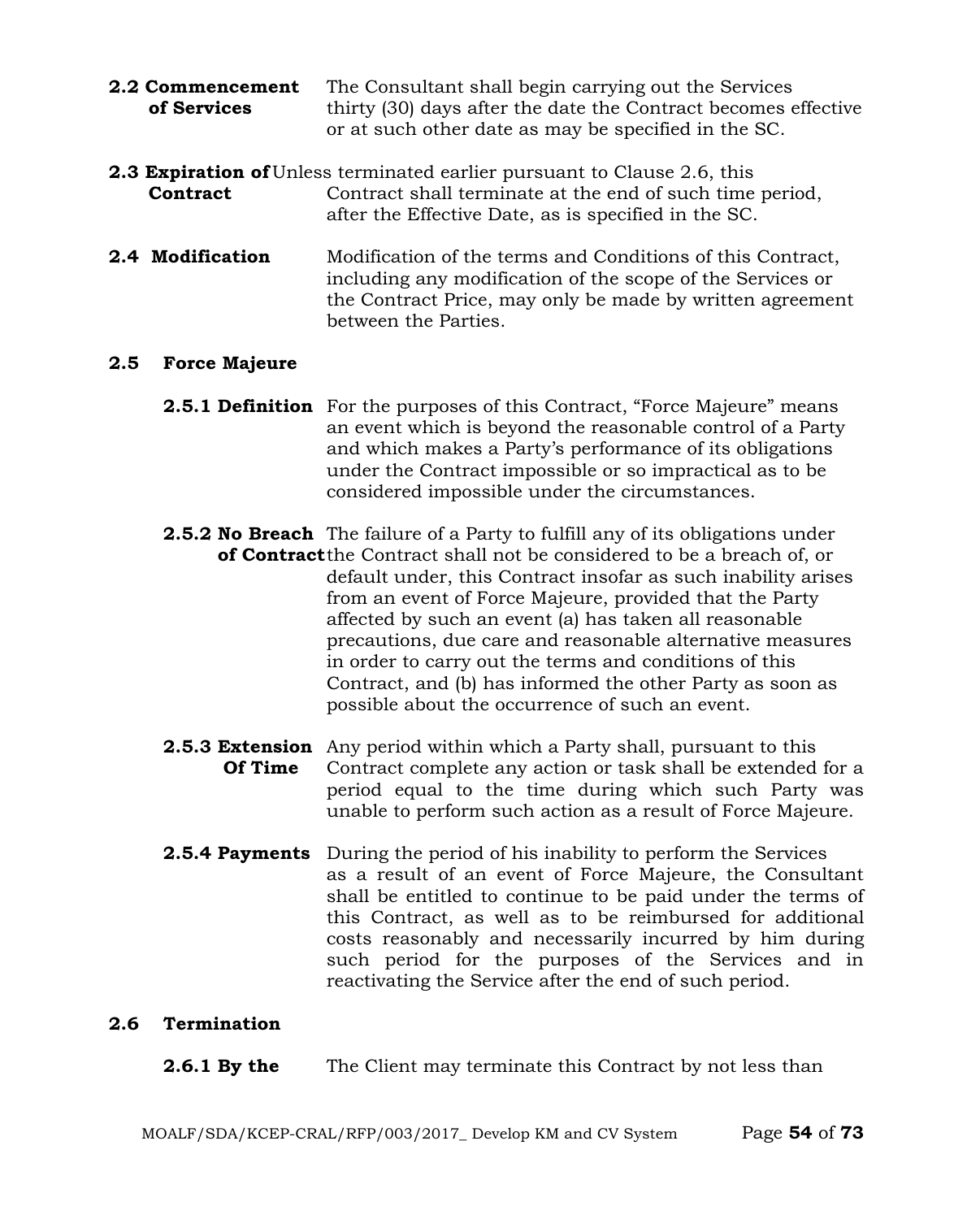- **Client** thirty (30) days' written notice of termination to the Consultant, to be given after the occurrence of any of the events specified in this Clause;
	- (a) if the Consultant does not remedy a failure in the performance of his obligations under the Contract within thirty (30) days after being notified or within any further period as the Client may have subsequently approved in writing;
	- (b) if the Consultant becomes insolvent or bankrupt;
	- (c) if, as a result of Force Majeure, the Consultant is unable to perform a material portion of the Services for a period of not less than sixty (60) days; or
	- (d) if the Consultant, in the judgment of the Client, has engaged in corrupt or fraudulent practices in competing for or in executing the Contract.

For the purpose of this clause;

"corrupt practice" means the offering, giving, receiving or soliciting of anything of value to influence the action of a public official in the selection process or in Contract execution.

"fraudulent practice" means a misrepresentation of facts in order to influence a selection process or the execution of Contract to the detriment of the Client, and includes collusive practice among consultants (prior to or after submission of proposals) designed to establish prices at artificial non-competitive levels and to deprive the Client of the benefits of free and open competition.

(e) if the Client in his sole discretion decides to terminate this Contract.

**2.6.2 By the** The Consultant may terminate this Contract by **Consultant** not less than thirty (30) days' written notice to the Client, such

notice to be given after the occurrence of any of the following events;

(a) if the Client fails to pay any monies due to the Consultant pursuant to this Contract and not subject to dispute pursuant to Clause 7 within sixty (60) days after receiving written notice from the Consultant that such payment is overdue; or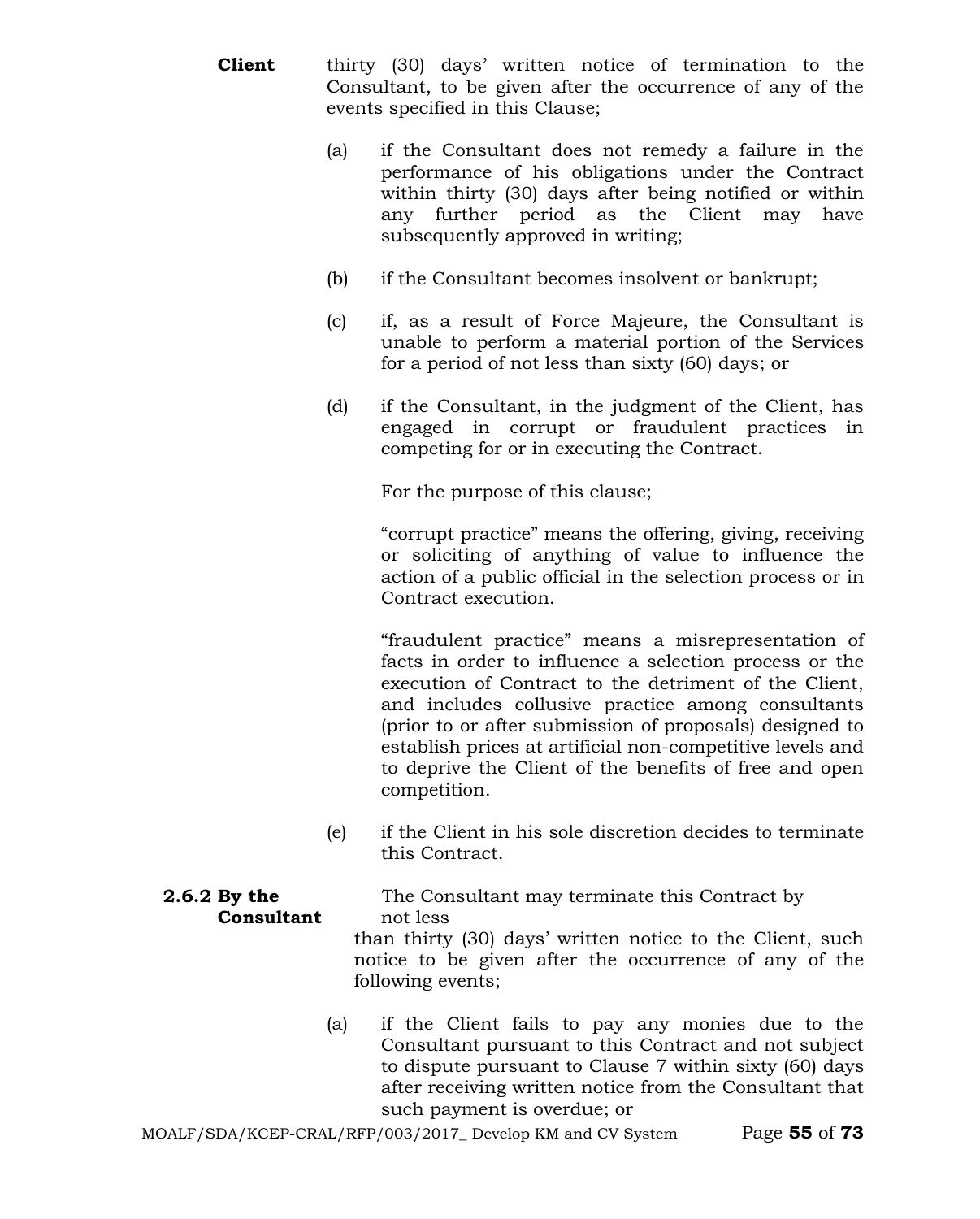- (b) if, as a result of Force Majeure, the Consultant is unable to perform a material portion of the Services for a period of not less than sixty (60) days.
- **2.6.3 Payment** Upon termination of this Contract pursuant to Clauses **upon** 2.6.1 or 2.6.2, the Client shall make the following **Termination** payments to the Consultant:
	- (a) remuneration pursuant to Clause 6 for Services satisfactorily performed prior to the effective date of termination;
	- (b) except in the case of termination pursuant to paragraphs (a) and (b) of Clause 2.6.1, reimbursement of any reasonable costs incident to the prompt and orderly termination of the Contract, including the cost of the return travel of the Personnel and their eligible dependents.

### **3 OBLIGATIONS OF THE CONSULTANT**

**3.1 General** The Consultant shall perform the Services and carry out his obligations with all due diligence, efficiency and economy in accordance with generally accepted professional techniques and practices and shall observe sound management practices, and employ appropriate advanced technology and safe methods. The Consultant shall always act, in respect of any matter relating to this Contract or to the Services, as faithful adviser to the Client and shall at all times support and safeguard the Client's legitimate interests in any dealing with Sub consultants or third parties.

### **1.2 Conflict of Interests**

| $3.2.1$ Consultant (i) | The remuneration of the Consultant pursuant to           |
|------------------------|----------------------------------------------------------|
| Not to                 | Clause 6 shall constitute the Consultant's sole          |
| <b>Benefit from</b>    | remuneration in connection with this Contract or         |
| Commissions,           | the Services and the Consultant shall not accept         |
| Discounts,             | for his own benefit any trade commission,                |
| Etc.                   | discount or similar payment in connection with           |
|                        | activities pursuant to this Contract or to the Services  |
|                        | or in the discharge of his obligations under the         |
|                        | Contract and the Consultant shall use his best efforts   |
|                        | to ensure that his personnel, any sub consultant [s]     |
|                        | and agents of either of them similarly shall not receive |
|                        | any such additional remuneration.                        |
|                        |                                                          |

(ii) For a period of two years after the expiration of this Contract, the Consultant shall not engage and shall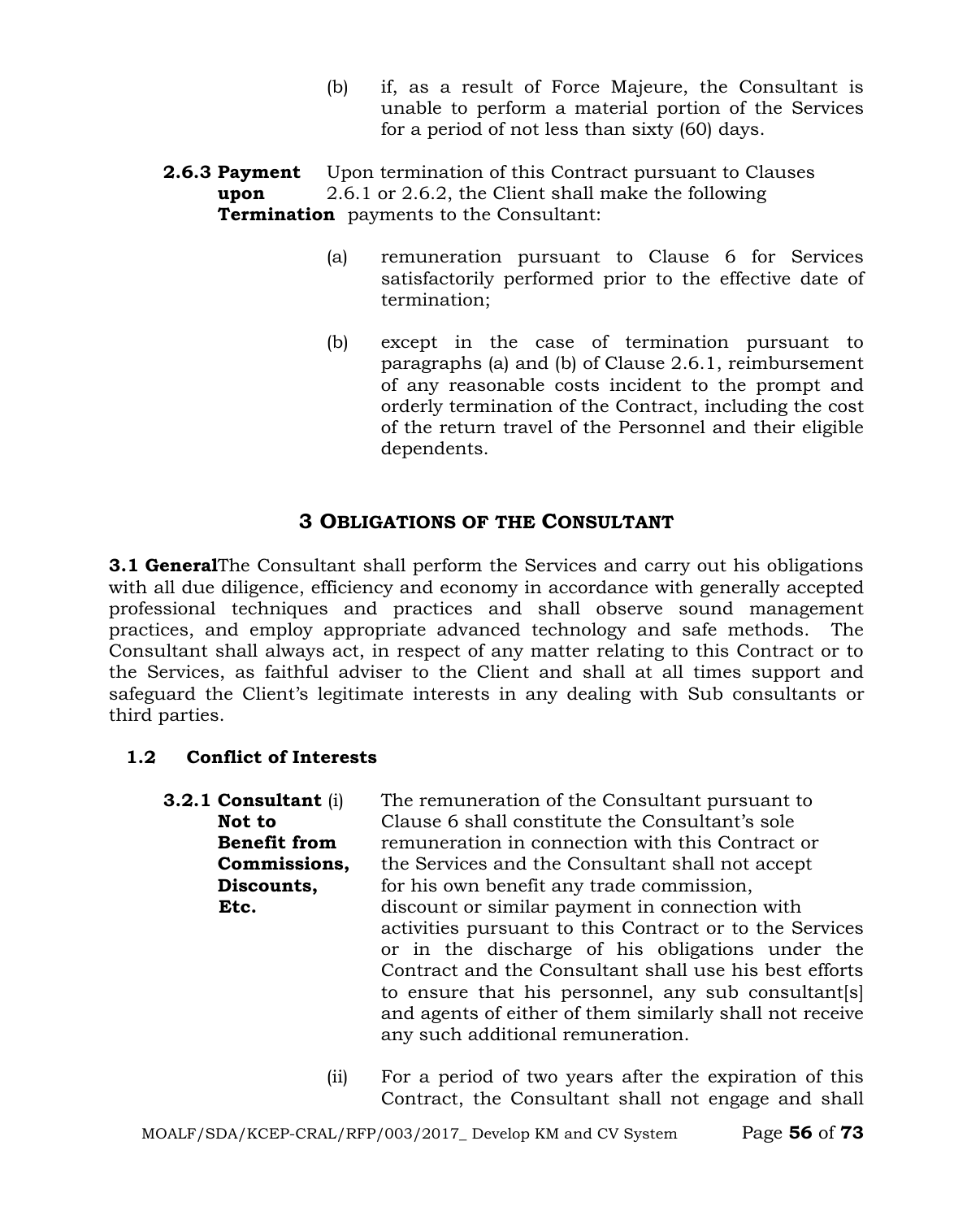cause his personnel as well as his sub consultant[s] and his/their personnel not to engage in the activity of a purchaser (directly or indirectly) of the assets on which he advised the Client on this Contract nor shall he engage in the activity of an adviser (directly or indirectly) of potential purchasers of such assets.

- (iii) Where the Consultant as part of the Services has the responsibility of advising the Client on the procurement of goods, works or services, the Consultant will comply with any applicable procurement guidelines and shall at all times exercise such responsibility in the best interest of the Client. Any discounts or commissions obtained by the Consultant in the exercise of such procurement shall be for the account of the Client.
- **3.2.2 Consultant** The Consultant agrees that, during the term of this **and** Contract and after its termination, the Consultant **Affiliates** and his affiliates, as well as any Sub consultant **Not to be** and any of his affiliates, shall be disqualified from **Otherwise** providing goods, works or services (other than the **Interested in** Services and any continuation thereof for any **Project** project resulting from or closely related to the services.

**Activities**

**3.2.3 Prohibition** Neither the Consultant nor his sub consultant[s] **of** nor their personnel shall engage, either directly or **Conflicting** indirectly in any of the following activities:

- (a) during the term of this Contract, any business or professional activities in the Republic of Kenya which would conflict with the activities assigned to them under this Contract; or
- (b) after the termination of this Contract, such other activities as may be specified in the SC.
- **3.3 Confidentiality** The Consultant, his sub consultant[s] and the personnel of either of them shall not, either during the term of this Contract or within two (2) years after the expiration of this Contract, disclose any proprietary or confidential information relating to the Project, the Services, this Contract or the Client's business or operations without the prior written consent of the Client.
- **3.4 Insurance to be** The Consultant (a) shall take out and maintain **Taken Out by the** and shall cause any sub consultant [s] to take out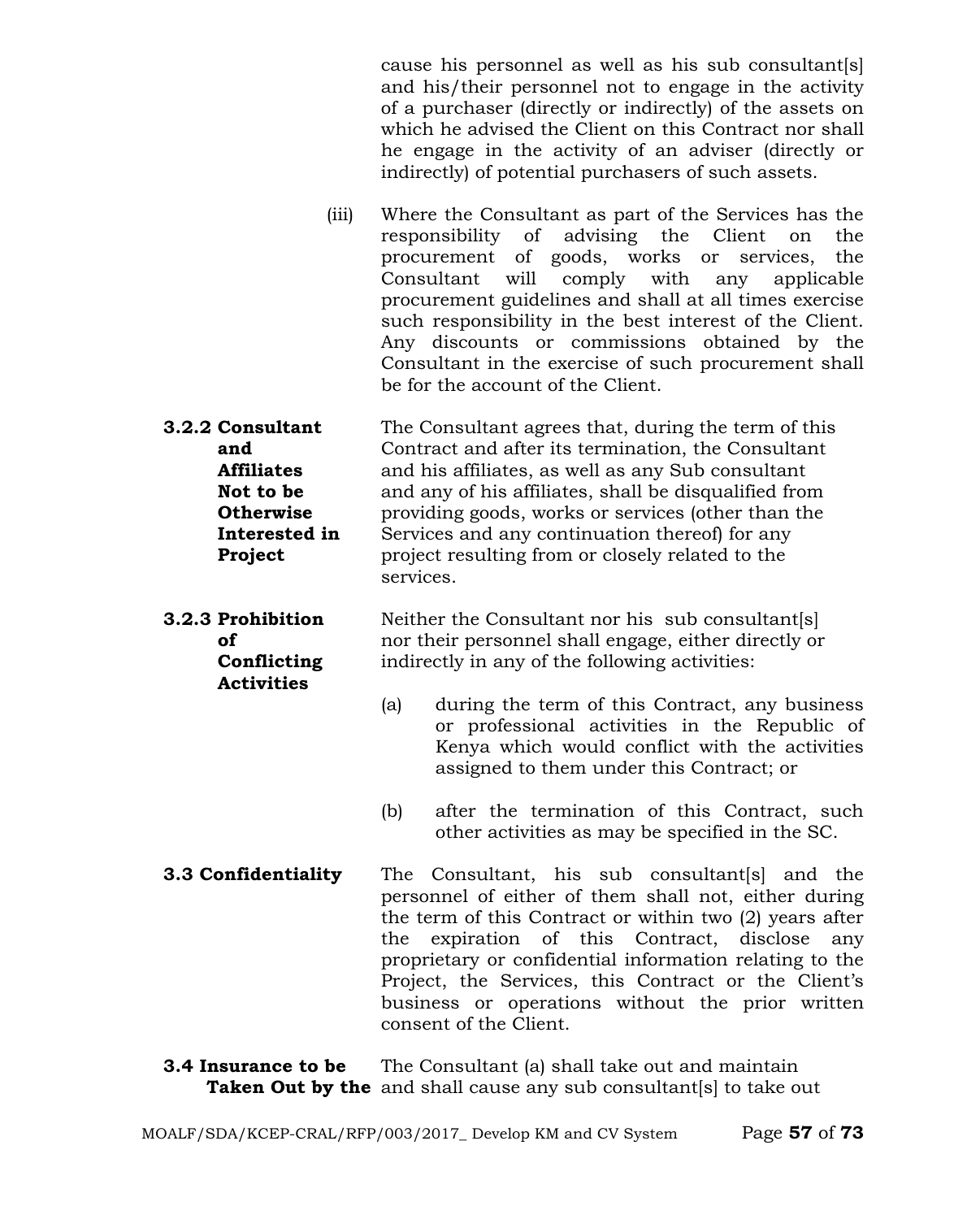- **Consultant** and maintain, at his (or the sub consultants', as the case may be) own cost but on terms and conditions approved by the Client, insurance against the risks and for the coverage, as shall be specified in the SC; and (b) at the Client's request, shall provide evidence to the Client showing that such insurance has been taken out and maintained and that the current premiums have been paid.
- **3.5 Consultant's** The Consultant shall obtain the Client's prior  **Actions requiring** approval in writing before taking any of the *Client's prior* following actions;  **Approval**
	- (a) entering into a subcontract for the performance of any part of the Services,
	- (b) appointing such members of the personnel not listed by name in Appendix C ("Key Personnel and Sub consultants").
- **3.6 Reporting** The Consultants shall submit to the Client the reports  **Obligations** and documents specified in Appendix A in the form, in the numbers, and within the periods set forth in the said Appendix.
- **3.7 Documents** All plans, drawings, specifications, designs, reports and **Prepared by** other documents and software submitted by the Consult  **the Consult-**ant in accordance with Clause 3.6 shall become and **ant to Be** remain the property of the Client and the Consultant  **the Property** shall, not later than upon termination or expiration of this  **of the Client** Contract, deliver all such documents and software to the Client together with a detailed inventory thereof. The Consultant may retain a copy of such documents and software. Neither Party shall use these documents for purposes unrelated to this Contract without the prior approval of the other Party.

### **4 CONSULTANT'S PERSONNEL**

- **4.1 Description** The titles, agreed job descriptions, minimum qualifications**of Personnel** and estimated periods of engagement in the carrying out of the Services of the Consultant's Key Personnel are described in Appendix C. The Key Personnel and Sub consultants listed by title as well as by name in Appendix C are hereby approved by the Client.
- **4.2 Removal** (a) Except as the Client may otherwise agree, no changes **and/or** shall be made in the Key Personnel. If for any reason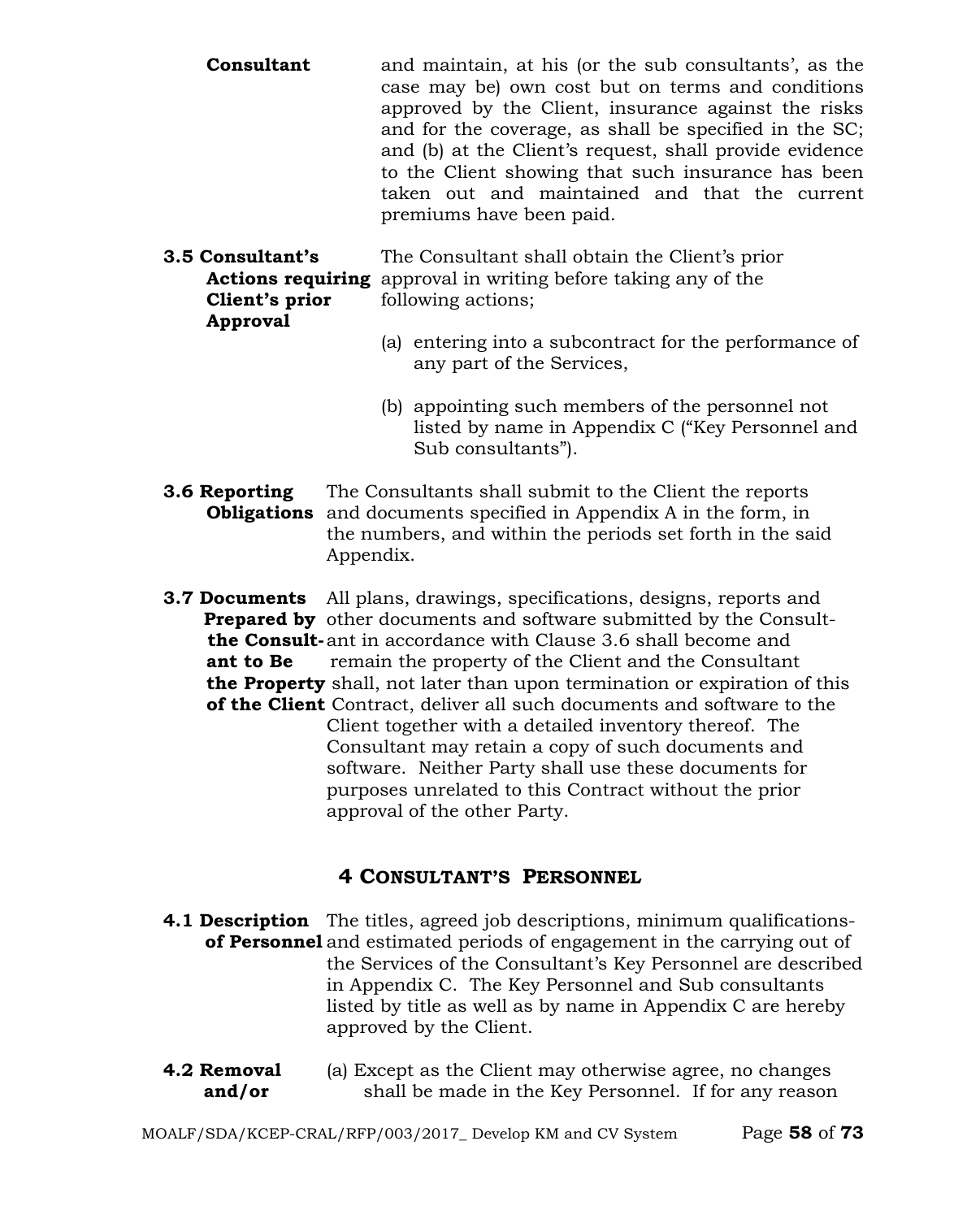| Replacement  | beyond the reasonable control of the Consultant, it |  |  |  |
|--------------|-----------------------------------------------------|--|--|--|
| Of Personnel | becomes necessary to replace any of the Key         |  |  |  |
|              | Personnel, the Consultant shall provide as a        |  |  |  |
|              | replacement a person of equivalent or better        |  |  |  |
|              | qualifications.                                     |  |  |  |

- (b) If the Client finds that any of the Personnel have (i) committed serious misconduct or have been charged with having committed a criminal action, or (ii) the Client has reasonable cause to be dissatisfied with the performance of any of the Personnel, then the Consultant shall, at the Client's written request specifying the grounds thereof, provide as a replacement a person with qualifications and experience acceptable to the Client.
- (c) The Consultant shall have no claim for additional costs arising out of or incidental to any removal and/or replacement of Personnel.

### **5 OBLIGATIONS OF THE CLIENT**

| 5.1 Assistance and | <b>Exemptions</b> | The Client shall use his best efforts to<br>ensure that<br>he/she provides the Consultant such<br>assistance<br>and exemptions as may be necessary for<br>due performance of this Contract. |
|--------------------|-------------------|---------------------------------------------------------------------------------------------------------------------------------------------------------------------------------------------|
|                    |                   |                                                                                                                                                                                             |

- **5.2 Change in the** If after the date of this Contract, there is any **Applicable Law** change in the Laws of Kenya with respect to taxes and duties which increases or decreases the cost of the Services rendered by the Consultant, then the remuneration and reimbursable expenses otherwise payable to the Consultant under this Contract shall be increased or decreased accordingly by agreement between the Parties and corresponding adjustments shall be made to the amounts referred to in Clause 6.2 (a) or (b), as the case may be.
- **5.3 Services and Facilities** The Client shall make available to the Consultant the Services and Facilities listed under Appendix F.

### **6 PAYMENTS TO THE CONSULTANT**

| 6.1 Lump-Sum | The Consultant's total remuneration shall not          |  |  |
|--------------|--------------------------------------------------------|--|--|
| Remuneration | exceed the Contract Price and shall be a fixed lump-   |  |  |
|              | sum including all staff costs, Sub consultants' costs, |  |  |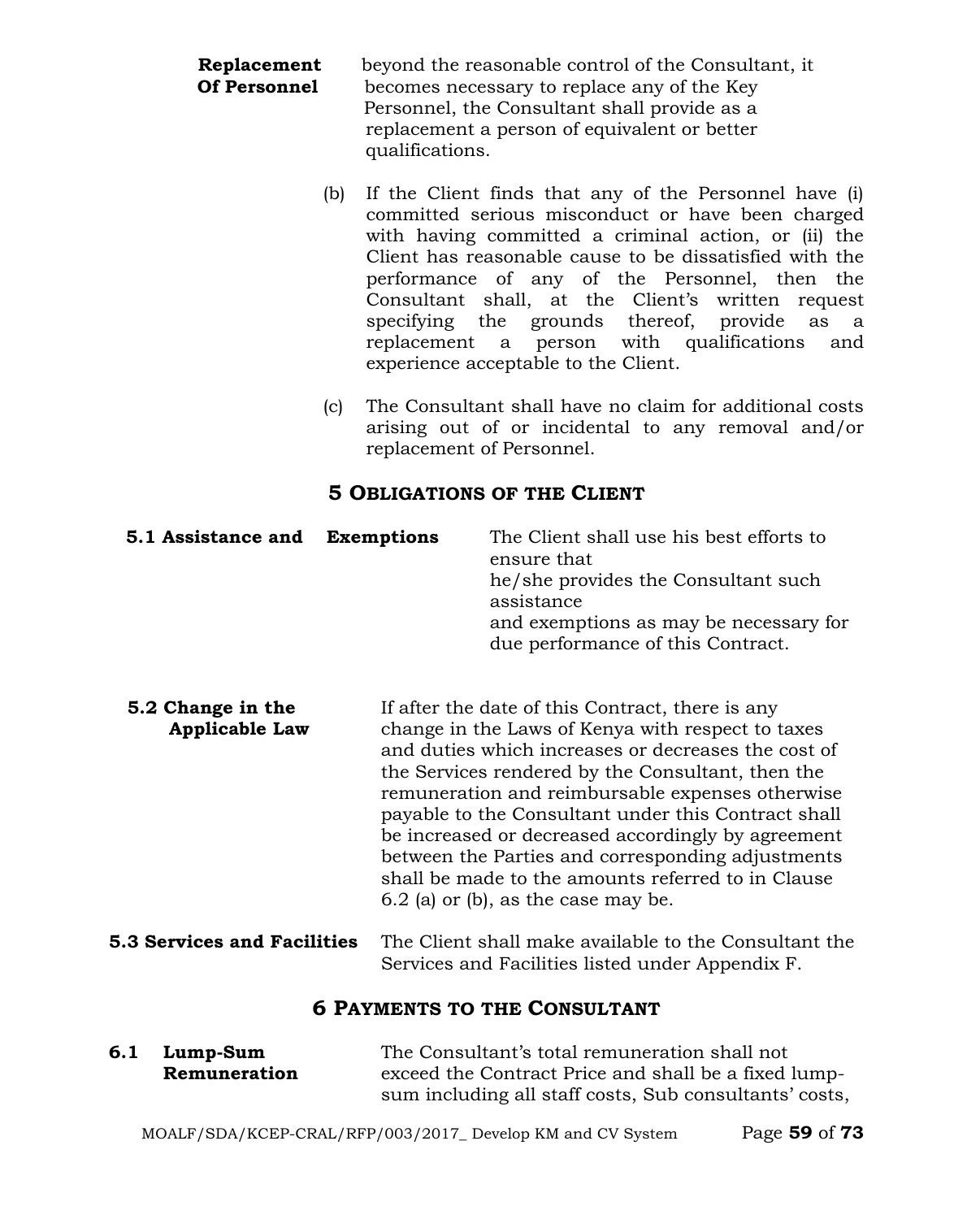printing, communications, travel, accommodation and the like and all other costs incurred by the Consultant in carrying out the services described in Appendix A. Except as provided in Clause 5.2, the Contract Price may only be increased above the amounts stated in Clause 6.2 if the Parties have agreed to additional payments in accordance with Clause 2.4.

#### **6.2 Contract Price** (a) The price payable in foreign currency is set forth in the SC.

- (b) The price payable in local currency is set forth in the SC.
- **6.3 Payment for** For the purposes of determining the remuneration **Additional Services** due for additional services as may be agreed under Clause 2.4, a breakdown of the lump-sum price is provided in Appendices D and E.
- **6.4 Terms and** Payments will be made to the account of the **Conditions of** Consultant and according to the payment **Payment** schedule stated in the SC. Unless otherwise stated in the SC, the first payment shall be made against the provision by the Consultant of a bank guarantee for the same amount and shall be valid for the period stated in the SC. Any other payment shall be made after the conditions listed in the SC for such payment have been met and the Consultant has submitted an invoice to the Client specifying the amount due.
- **6.5 Interest on** Payment shall be made within thirty (30) days of **Delayed receipt of invoice and the relevant documents Payment** specified in Clause 6.4. If the Client has delayed payments beyond thirty (30) days after the due date hereof, simple interest shall be paid to the Consultant for each day of delay at a rate three percentage points above the prevailing Central Bank of Kenya's average rate for base lending .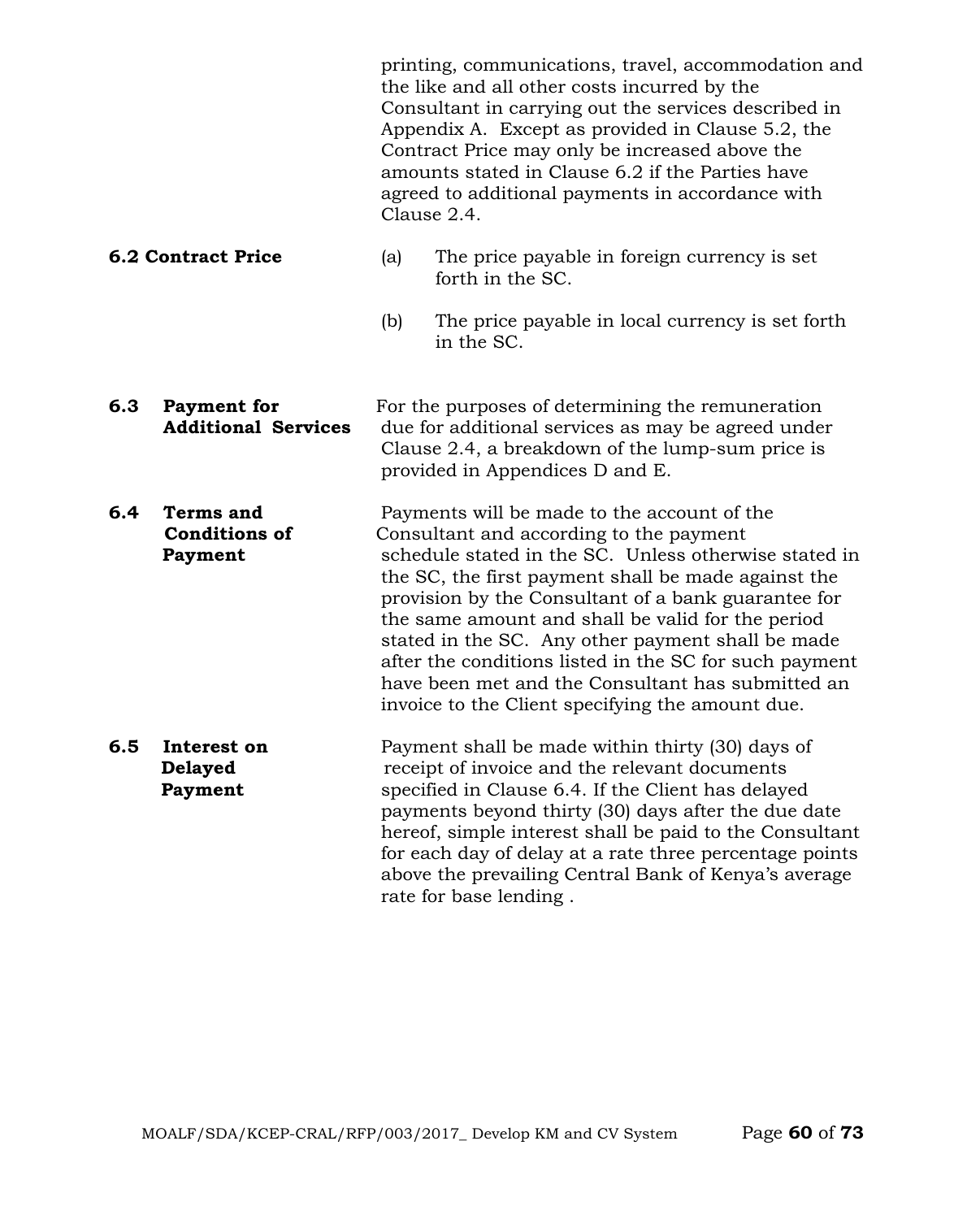### **7 SETTLEMENT OF DISPUTES**

- **7.1 Amicable Settlement** The Parties shall use their best efforts to settle amicably all disputes arising out of or in connection with this Contract or its interpretation.
- **7.2 Dispute Settlement** Any dispute between the Parties as to matters arising pursuant to this Contract that cannot be settled amicably within thirty (30) days after receipt by one Party of the other Party's request for such amicable settlement may be referred by either Party to the arbitration and final decision of a person to be agreed between the Parties. Failing agreement to concur in the appointment of an Arbitrator, the Arbitrator shall be appointed by the Chairman of the Chartered Institute of Arbitrators, Kenya Branch, on the request of the applying party.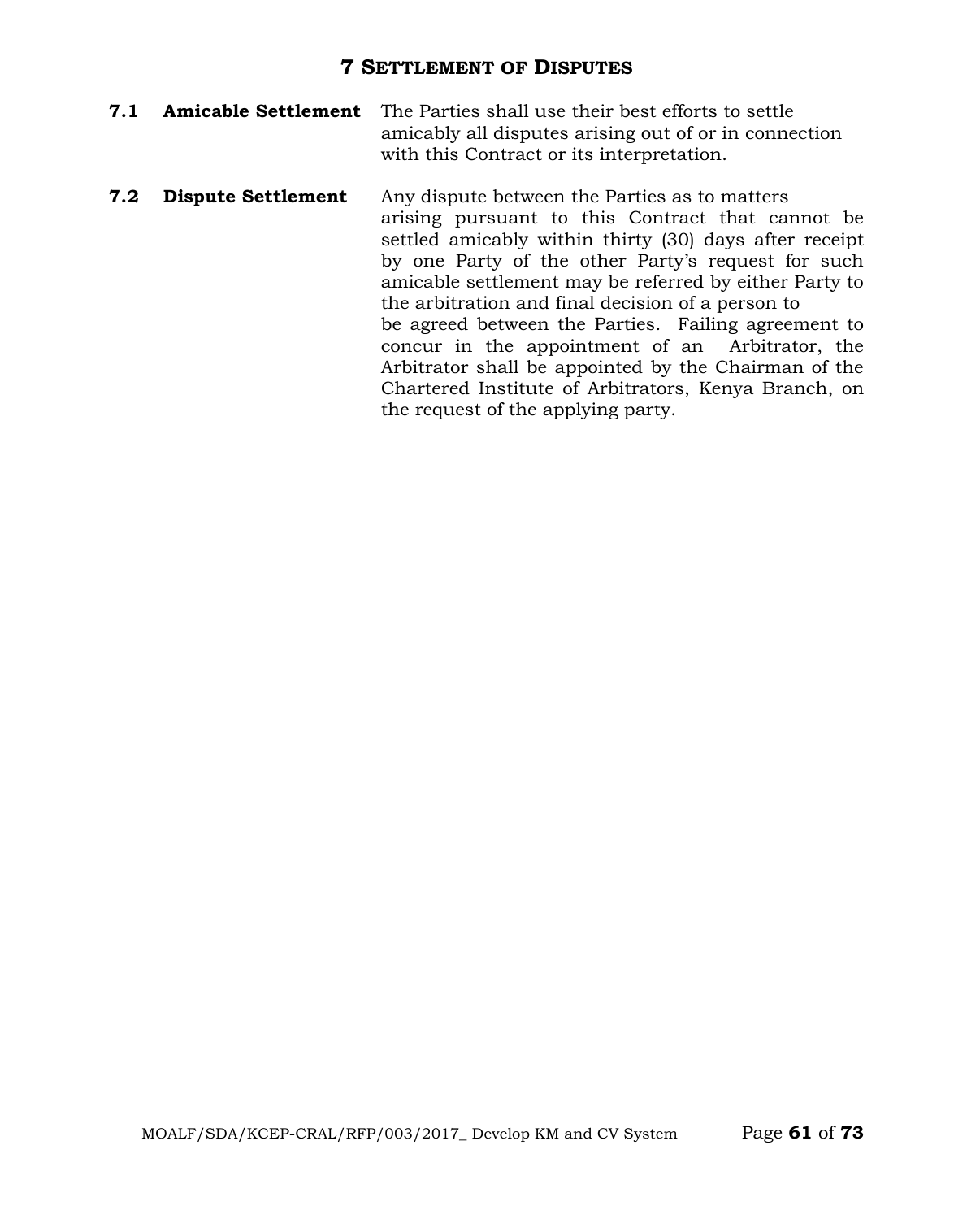# **Number of GC Amendments of and Supplements to Clauses in the Clause General Conditions of Contract** 1.1(i) The Member in Charge is\_\_\_\_\_\_\_\_\_\_\_\_\_\_\_\_\_\_\_\_\_\_\_\_\_\_\_*[name of Member]* 1.4 The addresses are: Client: \_\_\_\_\_\_\_\_\_\_\_\_\_KCEP-CRAL\_\_\_\_\_\_\_\_\_\_\_\_\_ Attention: SENIOR PROGRAMME CORDINATOR Telephone: 0770 174 188 Telex; \_\_\_\_\_\_\_\_\_\_\_\_\_\_\_\_\_\_\_\_\_\_\_\_\_\_\_\_\_\_\_\_\_\_\_\_\_\_\_\_\_\_\_\_\_ Facsimile: Consultant: Attention: Telephone; Telex: \_\_\_\_\_\_\_\_\_\_\_\_\_\_\_\_\_\_\_\_\_\_\_\_\_\_\_\_\_\_\_\_\_\_\_\_\_\_\_\_\_\_\_\_\_ Facsimile: 1.6 The Authorized Representatives are: For the Client: \_\_\_\_\_\_\_\_ SENIOR PROGRAMME CORDINATOR /KCEP-CRAL\_\_\_\_ For the Consultant: 2.1 The date on which this Contract shall come into effect: **Upon Execution of the Contract and Holding of the inception Meeting** 2.2 The period shall be **FIVE MONTHS OR TWENTY WEEKS.** 2.3 The risks and coverage shall be: (i) Professional Liability for Ksh 400,000**.** The Cover should be provided within 3 days after signing the contract. (ii) Loss of or damage to equipment and property\_\_\_ **N/A**

#### **III SPECIAL CONDITIONS OF CONTRACT**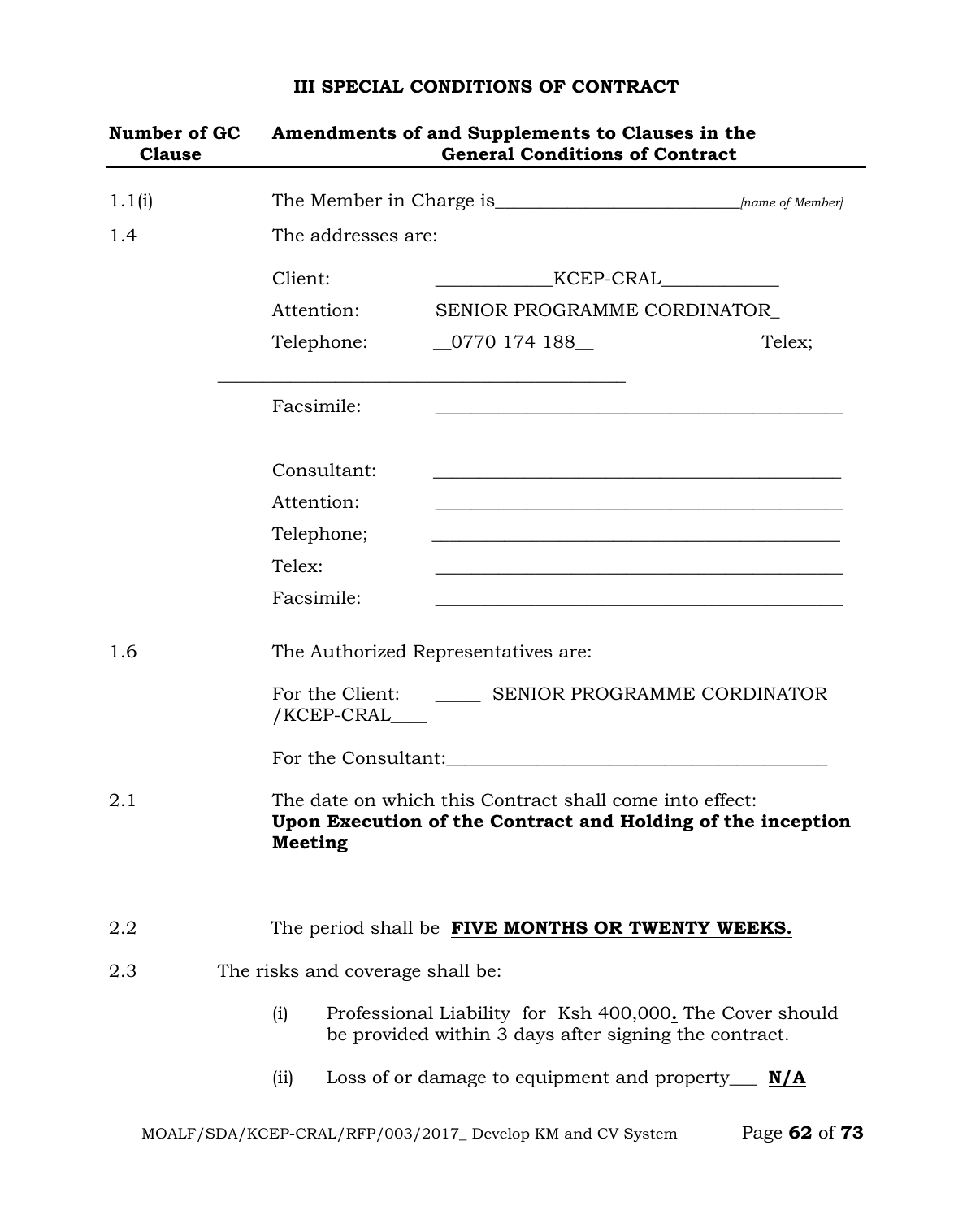- 2.4(a) The amount in foreign currency or currencies is\_ *[Insert amount].*
- 2.4(b) The amount in local Currency is\_\_\_\_\_\_\_\_\_\_\_\_\_\_\_\_\_\_\_ *[Insert amount]*
- 2.5. Payments shall be made according to the following schedule:
	- **(a) 1st Payment:** 30% on submission and acceptance of inception report detailing the approaches, methodologies, timelines, and milestones associated with the consultancy;
	- **(b) 2nd Payment:** 30% on submission and approval of an interim/draft report, draft IKMS, draft tools and manuals setting out;
		- j) Draft IKMS and strategy, communication and visibility strategy (reference to be built on the current CVP), tools and manuals
		- iv) Goals and SMART targets of the proposed IKMS and strategy and communication and visibility strategy (that include, tested IKMS and documentation of the system requirement, validated tools and manuals, PCU and Partners trained on the use of the IKMS, validated of the various proposed media activities, validated and approved sample online publications, developed and approved social media campaigns, developed and approved radio including local languages aired, developed and approved 1 newsletter, One news release developed, reviewed web-sites to accommodate the various IKMS and Communication and Visibility Strategy, Reviewed, developed and approved Programme promotional materials for enhanced visibility)
		- v) A detailed analysis identifying the settings, channels and media for reaching the various stakeholders.

c) **Final Payment:** 40% upon satisfactory acceptance of an operational final IKMS and strategy, communication and visibility strategy together with an implementation plan and framework for the two years.

The submission and approval of reports shall be subject to final acceptance by the PCU and IFAD.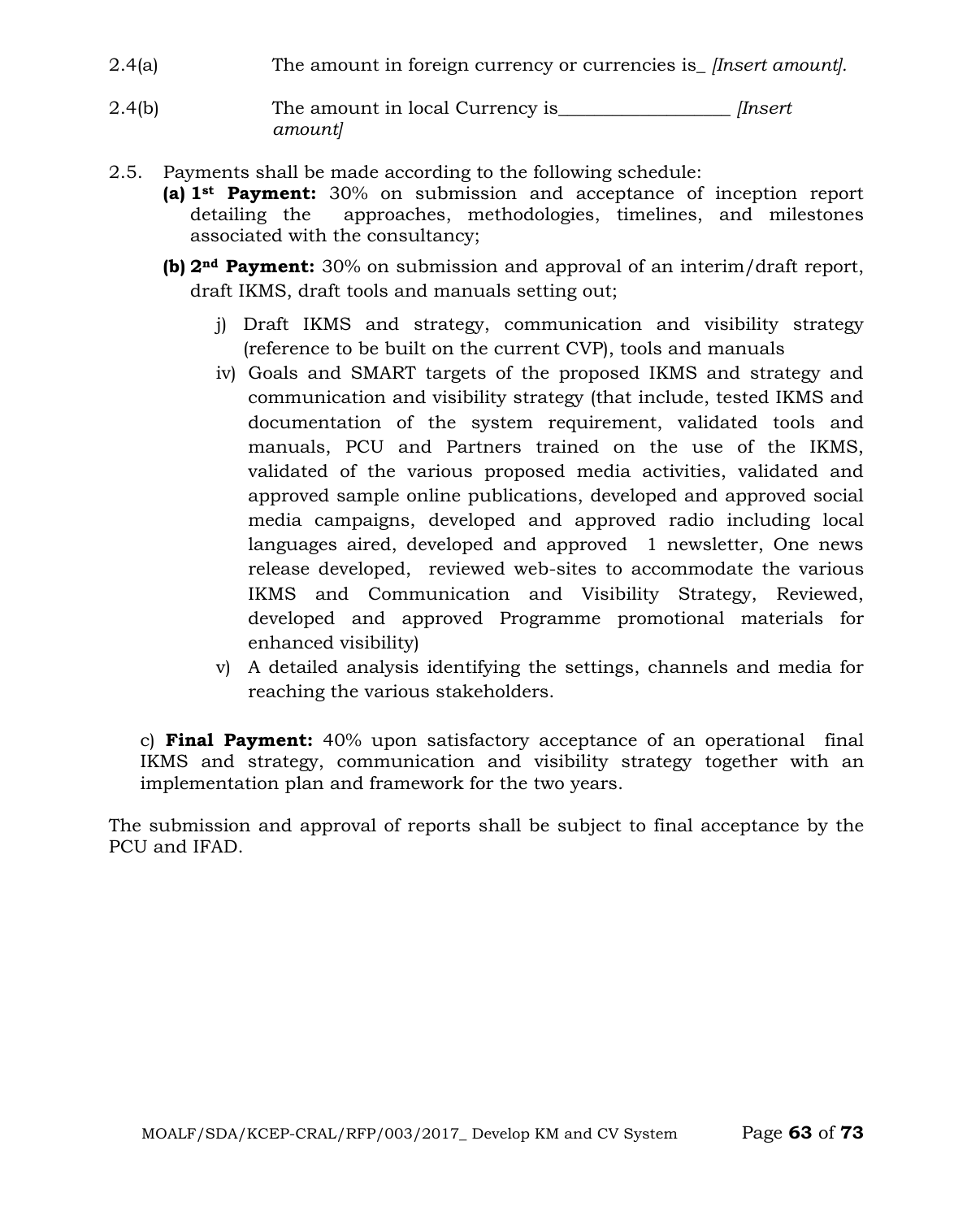### **IV Appendices**

### **APPENDIX A – DESCRIPTION OF THE SERVICES**

Give detailed descriptions of the Services to be provided, dates for completion of *various tasks, place of performance for different tasks, specific tasks to be approved by Client, etc.*

### **APPENDIX B – REPORTING REQUIREMENTS**

*List format, frequency, and contents of reports; persons to receive them; dates of submission; etc. If no reports are to be submitted, state here "Not applicable."*

### **APPENDIX C– KEY PERSONNEL AND SUBCONSULTANTS**

- *List under: C-1 Titles [and names, if already available], detailed job descriptions and minimum qualifications of Personnel and staff-months for each.*
	- *C-2 List of approved Sub consultants (if already available); same information with respect to their Personnel as in C-1.*

### **APPENDIX D – BREAKDOWN OF CONTRACT PRICE IN FOREIGN CURRENCY**

*List here the elements of cost used to arrive at the breakdown of the lump-sum price – foreign currency portion:*

- *1. Monthly rates for Personnel (Key Personnel and other Personnel).*
- *2. Reimbursable expenditures.*

*This appendix will exclusively be used for determining remuneration for additional services.*

### **APPENDIX E – BREAKDOWN OF CONTRACT PRICE IN LOCAL CURRENCY**

*List here the elements of cost used to arrive at the breakdown of the lump-sum price – local currency portion.*

- *1. Monthly rates for Personnel (Key Personnel and other Personnel).*
- *2. Reimbursable expenditures.*

*This appendix will exclusively be used for determining remuneration for additional services.*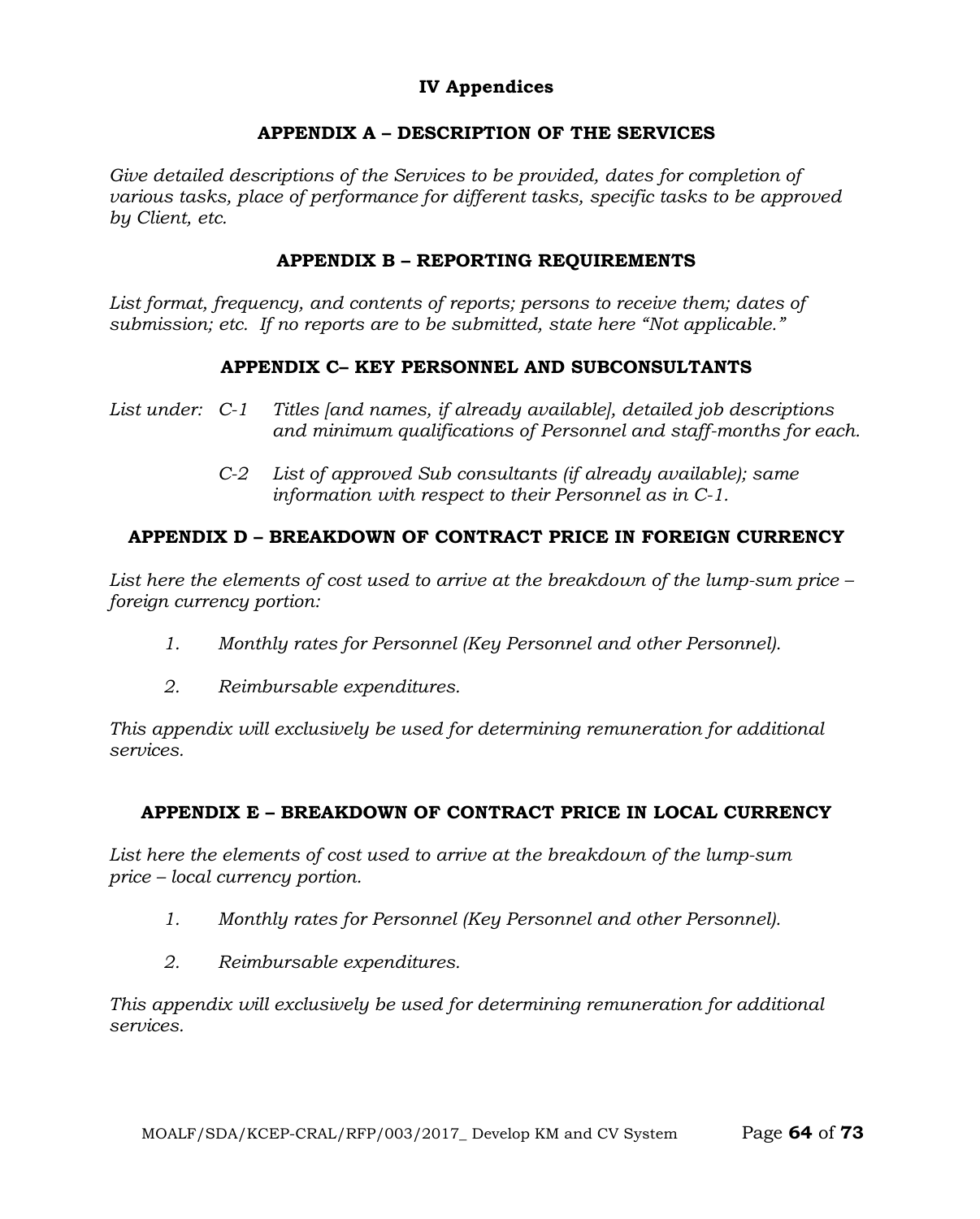### **APPENDIX F – SERVICES AND FACILITIES PROVIDED BY THE CLIENT**

*All the necessary records/documents/information and facilitations needed.*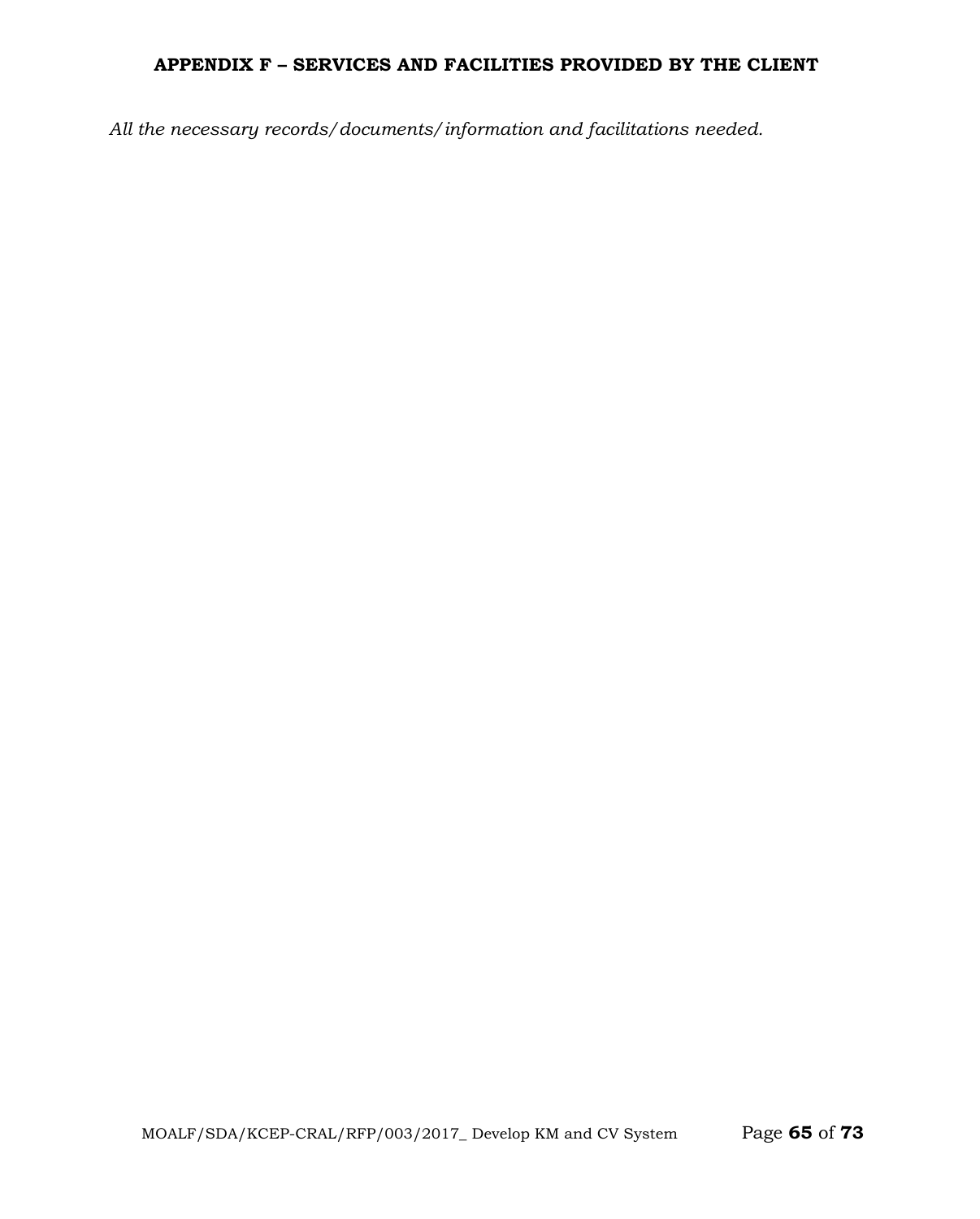#### **APPENDIX G - LETTER OF NOTIFICATION OF AWARD**

Address of Procuring Entity

 $\overline{\phantom{a}}$  , where  $\overline{\phantom{a}}$  , where  $\overline{\phantom{a}}$  $\overline{\phantom{a}}$  , where  $\overline{\phantom{a}}$  , where  $\overline{\phantom{a}}$ 

To: <u> 1989 - Johann Barbara, martin a</u>

RE: Tender No.

Tender Name

This is to notify that the contract/s stated below under the above mentioned tender have been awarded to you.

1. Please acknowledge receipt of this letter of notification signifying your acceptance.

<u> 1989 - Johann Stoff, deutscher Stoffen und der Stoffen und der Stoffen und der Stoffen und der Stoffen und de</u>

- 2. The contract/contracts shall be signed by the parties within 30 days of the date of this letter but not earlier than 14 days from the date of the letter.
- 3. You may contact the officer(s) whose particulars appear below on the subject matter of this letter of notification of award.

*(FULL PARTICULARS)*

SIGNED FOR ACCOUNTING OFFICER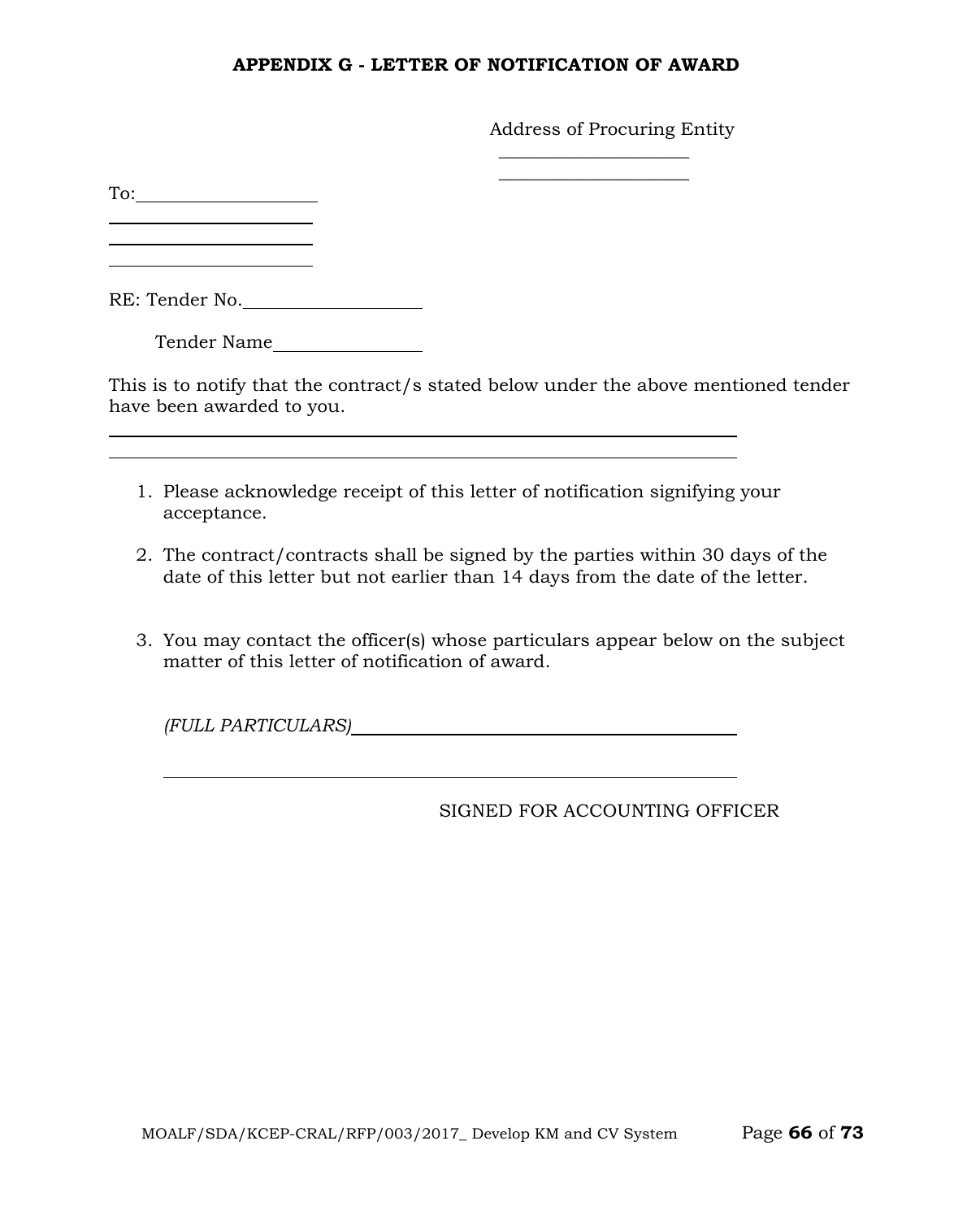### **LIST OF APPENDICES**

Appendix A: Terms of Reference and Scope of Services

Appendix B: Consultant's Personnel

Appendix C: Consultant's reporting Obligations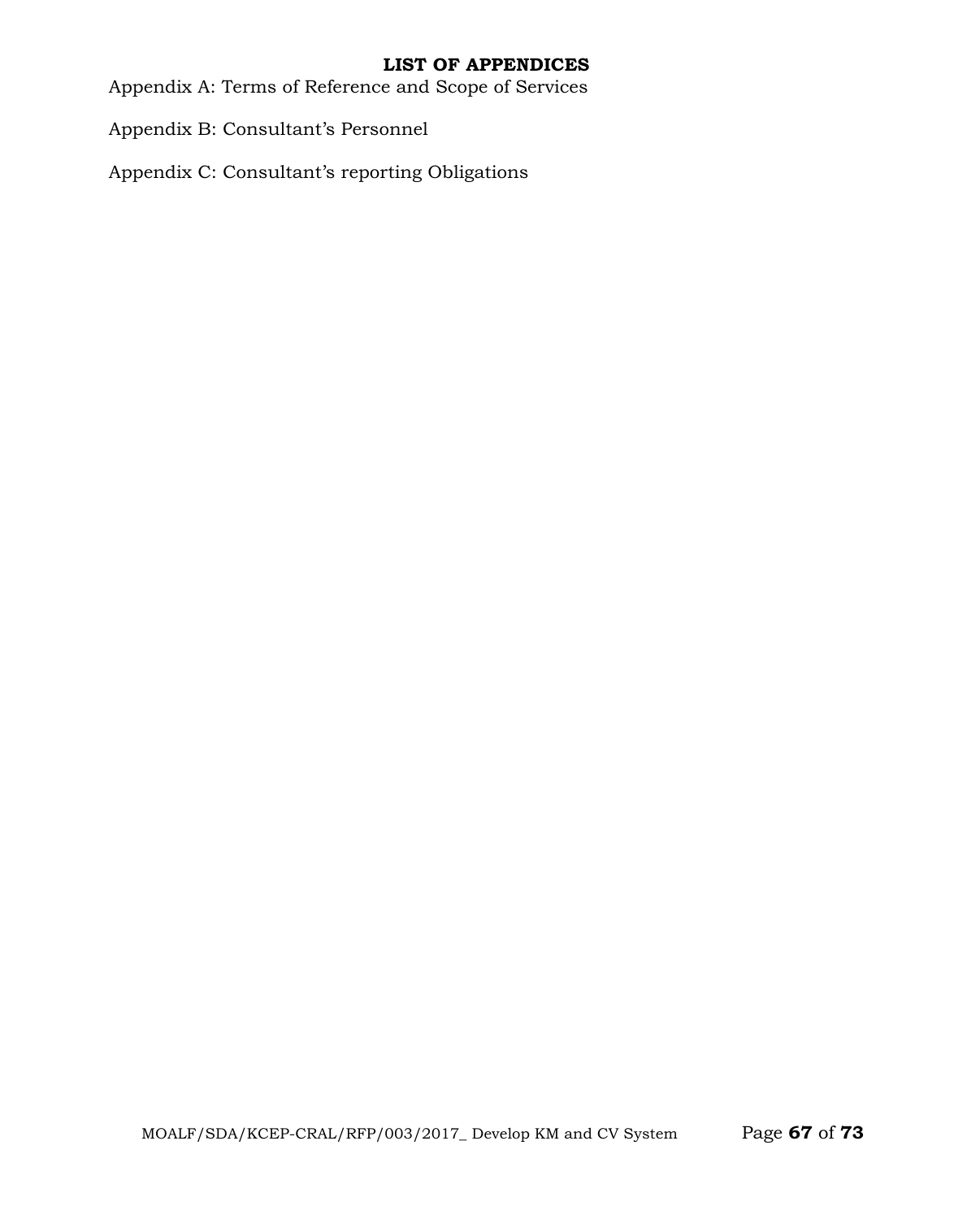#### **MANDATORY CONFIDENTIAL BUSINESS QUESTIONNAIRE**

#### *(Must be filled by all applicants or Tenderers' who choose to participate in this tender)*

#### *Name of Applicant(s)..........................................................................................*

You are requested to give the particulars indicated in Part 1 and either Part 2 (a), 2(b) or 2(c) whichever applied to your type

**You are advised that it is a serious offence to give false information on this form will lead to automatic disqualification/termination of your business proposal at your cost.**

| Part 1 - General<br><b>Business Name</b>                         |
|------------------------------------------------------------------|
|                                                                  |
| Location of Business Premises                                    |
|                                                                  |
| Plot No  Street/Road Postal address Tel No.                      |
|                                                                  |
|                                                                  |
| Nature of Business (Attach Company Profile)                      |
|                                                                  |
| Registration Certificate No. (Attach Copy)                       |
|                                                                  |
| Tax Compliance No (Attach Copy)                                  |
|                                                                  |
| Maximum value of business which you can handle at any one time - |
|                                                                  |
|                                                                  |
|                                                                  |
|                                                                  |
|                                                                  |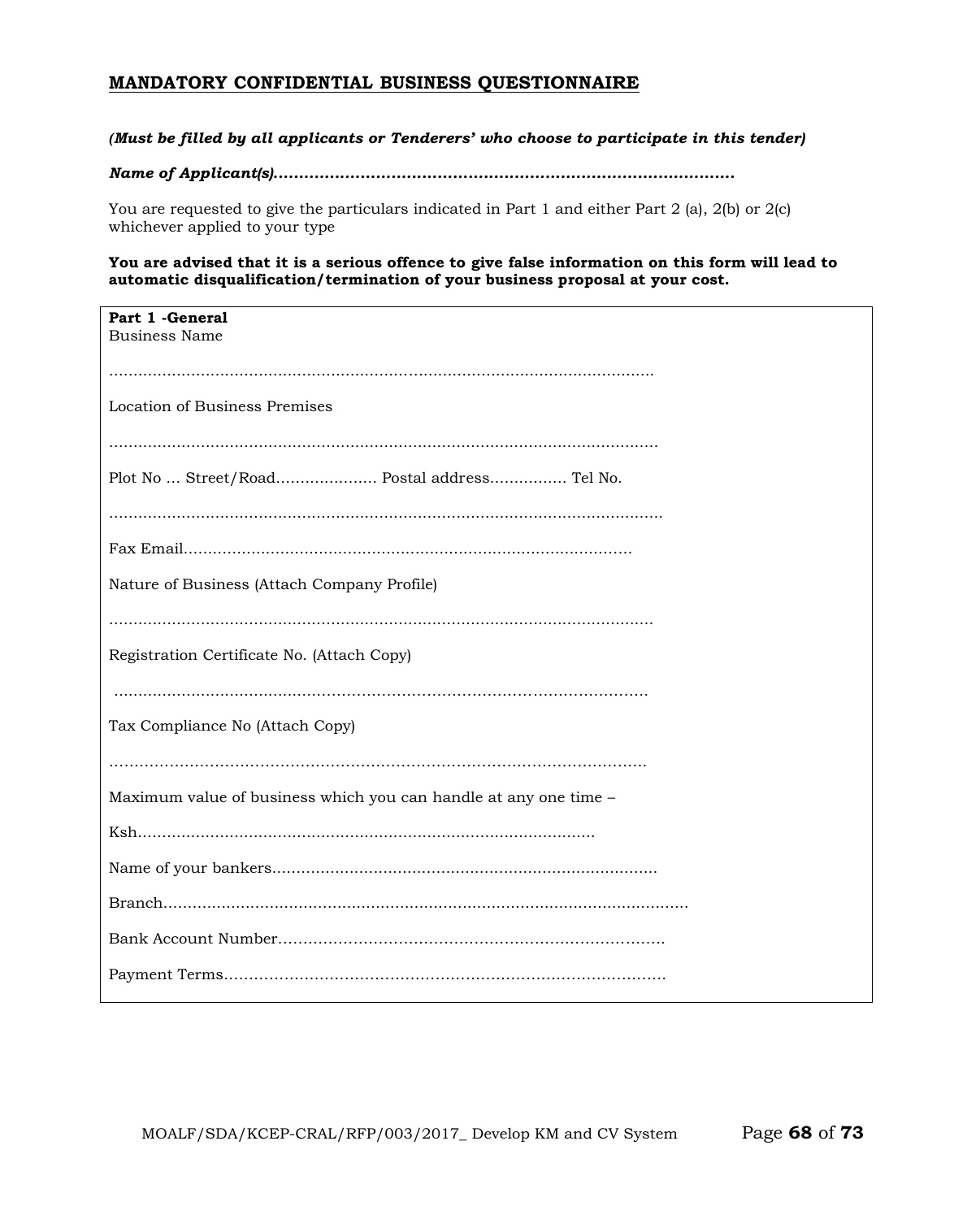| Part 2 (a) - Sole Proprietor<br>Your name in                                                                             |
|--------------------------------------------------------------------------------------------------------------------------|
|                                                                                                                          |
|                                                                                                                          |
|                                                                                                                          |
| If a Kenyan  Citizen, indicate under Citizenship Details  whether by  Birth, Naturalization or                           |
| Part 2 (b) - Partnership<br>Given details of partners as follows<br>Nationality Citizenship details Shares<br>Name       |
|                                                                                                                          |
|                                                                                                                          |
|                                                                                                                          |
|                                                                                                                          |
| lf a Kenyan  Citizen, indicate under Citizenship Details  whether by  Birth, Naturalization or<br>Registration           |
| Part 2 (c) - Registered Company<br>Private or Public<br>(Attach brochures or annual reports in case of public companies) |
| State the nominal and issued capital of company<br>Nominal Kshs. Issued Kshs.                                            |
| Give details of all directors as follows<br>Name<br>Nationality<br>Citizenship details<br><b>Shares</b><br>1.            |
|                                                                                                                          |
|                                                                                                                          |
|                                                                                                                          |
|                                                                                                                          |
|                                                                                                                          |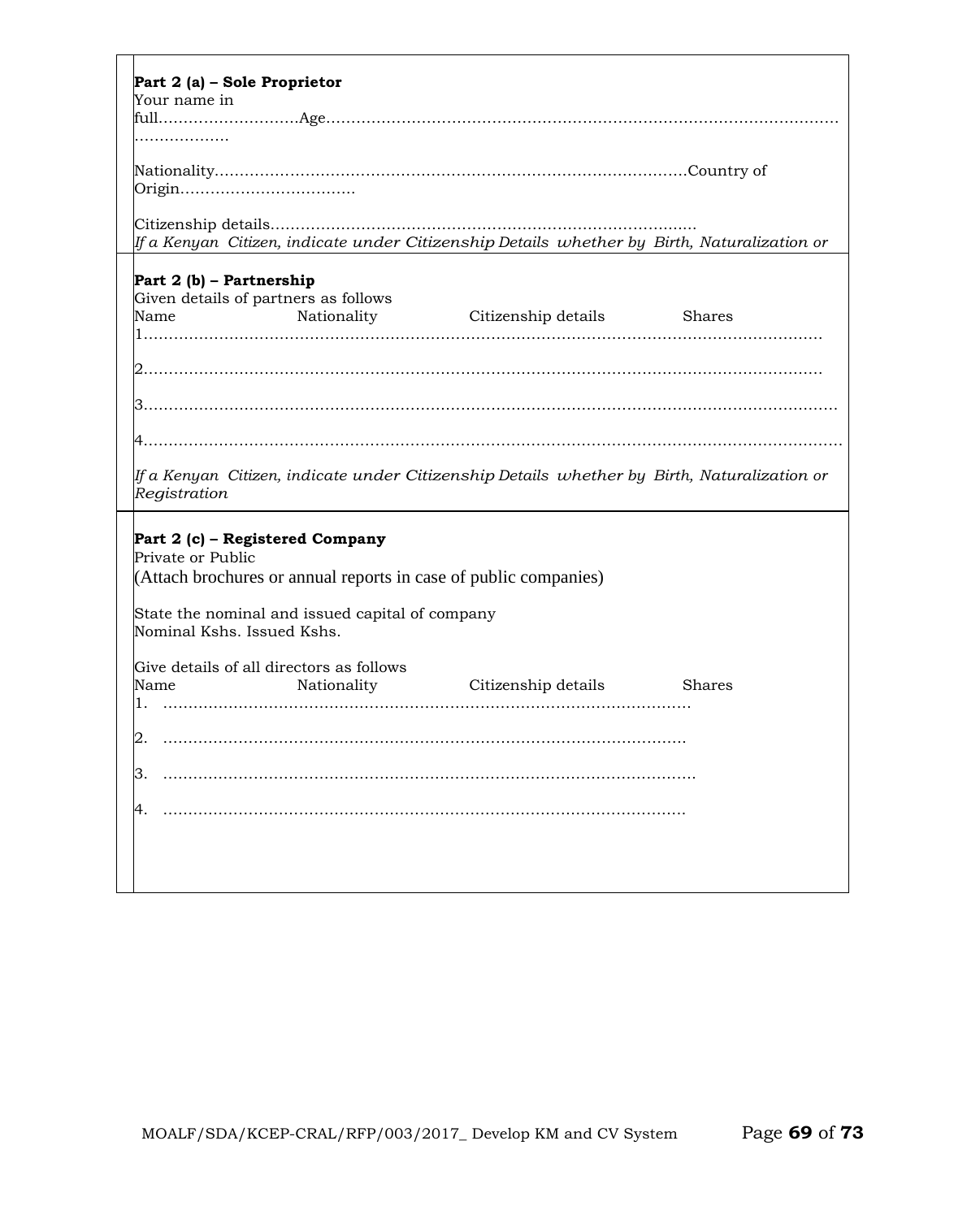| Part 3- List of corporate client customers and their addresses, telephone numbers and                                                                                                                                                               |
|-----------------------------------------------------------------------------------------------------------------------------------------------------------------------------------------------------------------------------------------------------|
| contact person.                                                                                                                                                                                                                                     |
|                                                                                                                                                                                                                                                     |
|                                                                                                                                                                                                                                                     |
|                                                                                                                                                                                                                                                     |
|                                                                                                                                                                                                                                                     |
|                                                                                                                                                                                                                                                     |
|                                                                                                                                                                                                                                                     |
|                                                                                                                                                                                                                                                     |
|                                                                                                                                                                                                                                                     |
|                                                                                                                                                                                                                                                     |
| Part 4-(a) Debarment                                                                                                                                                                                                                                |
| $\mu$ /We declare that I/We have not been debarred from any procurement process and shall not<br>engage in any fraudulent or corrupt acts with regard to this or any other tender by the KCEP-CRAL<br>and any other public or private institutions. |
|                                                                                                                                                                                                                                                     |
|                                                                                                                                                                                                                                                     |
|                                                                                                                                                                                                                                                     |
|                                                                                                                                                                                                                                                     |
| Duly authorized to sign Tender for and on behalf of                                                                                                                                                                                                 |
|                                                                                                                                                                                                                                                     |
| Part 4-(b) Bankruptcy / Insolvency / receivership.                                                                                                                                                                                                  |
| $\mathcal{I}/\mathbb{W}$ e declare that I/We have not been declared bankrupt or insolvent by the competent<br>Authorities in Kenya and neither are we under receivership:                                                                           |
| Full                                                                                                                                                                                                                                                |
|                                                                                                                                                                                                                                                     |
|                                                                                                                                                                                                                                                     |
| Duly authorized to sign Tender for and on behalf of                                                                                                                                                                                                 |
|                                                                                                                                                                                                                                                     |
| Part 4-(c) - Criminal Offence<br>$\text{I/We},$ (Name (s) of Director(s)):-                                                                                                                                                                         |
| a).                                                                                                                                                                                                                                                 |
|                                                                                                                                                                                                                                                     |

MOALF/SDA/KCEP-CRAL/RFP/003/2017\_ Develop KM and CV System Page **70** of **73**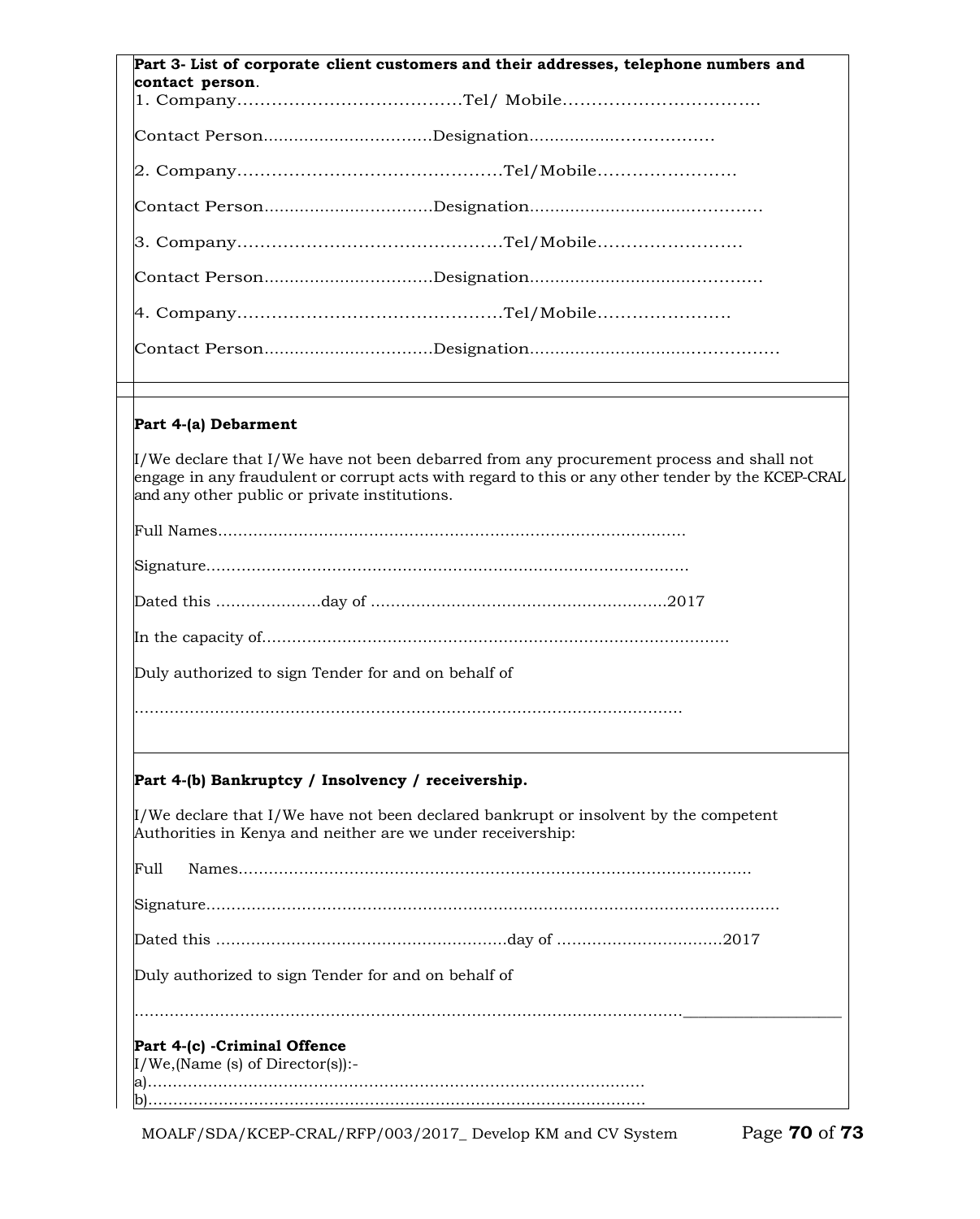| Have not been convicted of any criminal offence relating to professional conduct or the making of<br>false statements or misrepresentations as to its qualifications to enter into a procurement<br>contract within a period of three (3) years preceding the commencement of procurement<br>proceedings. |
|-----------------------------------------------------------------------------------------------------------------------------------------------------------------------------------------------------------------------------------------------------------------------------------------------------------|
|                                                                                                                                                                                                                                                                                                           |
|                                                                                                                                                                                                                                                                                                           |
| In the capacity of                                                                                                                                                                                                                                                                                        |
|                                                                                                                                                                                                                                                                                                           |
|                                                                                                                                                                                                                                                                                                           |
| Suppliers' / Company's Official Rubber Stamp                                                                                                                                                                                                                                                              |
|                                                                                                                                                                                                                                                                                                           |
| Part 4-(d) Conflict of Interest                                                                                                                                                                                                                                                                           |
| $\mu$ /We, the undersigned state that I / We have no conflict of interest in relation to this<br>procurement:                                                                                                                                                                                             |
|                                                                                                                                                                                                                                                                                                           |
|                                                                                                                                                                                                                                                                                                           |
|                                                                                                                                                                                                                                                                                                           |
|                                                                                                                                                                                                                                                                                                           |
|                                                                                                                                                                                                                                                                                                           |
| .2017                                                                                                                                                                                                                                                                                                     |
| Suppliers' / Company's Official Rubber Stamp                                                                                                                                                                                                                                                              |
|                                                                                                                                                                                                                                                                                                           |
| Part $4-(e)$ – Interest in the Firm:                                                                                                                                                                                                                                                                      |
| Is there any person/persons in KCEP-CRAL or any other public institution who has interest in<br>the Firm?                                                                                                                                                                                                 |
|                                                                                                                                                                                                                                                                                                           |
|                                                                                                                                                                                                                                                                                                           |
| (Title) (Signature) (Date)                                                                                                                                                                                                                                                                                |
|                                                                                                                                                                                                                                                                                                           |

MOALF/SDA/KCEP-CRAL/RFP/003/2017\_ Develop KM and CV System Page **71** of **73**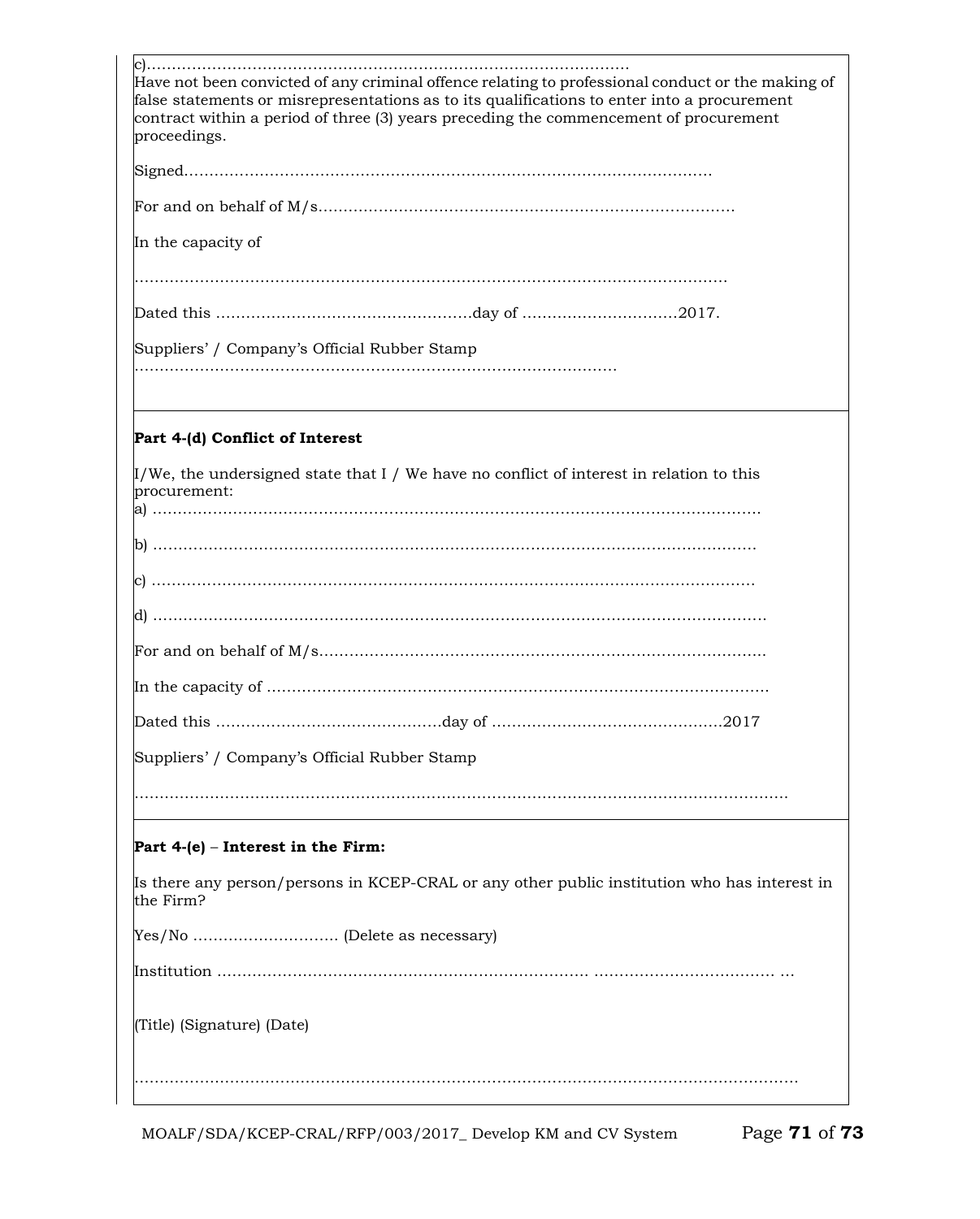#### **PART 5(I) – EXPERIENCE***: NOTE: THIS SECTION IS MANDATORY ONLY IF IT FORMS PART OF TECHNICAL EVALUATION. IT'S ALSO NOT NECESSARY FOR ALREADY PRE-QUALIFIED OR DIRECT PROCUREMENT FIRMS. AGPO FIRMS ARE HOWEVER EXCLUDED ENTIRELY FROM FILLING IT.*

……………………………………………………………………………………………………………………

Please list here below similar projects accomplished or companies / clients you have supplied with similar items or materials / Services in the last 5 years

|   | <b>COMPANY</b><br><b>NAME</b> | COUNTRY | CONTRACT<br>ORDER NO | <b>VALUE</b> | CONTRACT<br><b>PERSON</b><br><b>(FULL</b><br><b>NAMES</b> | <b>EMAIL</b> | <b>CELL</b><br><b>PHONE</b><br>NO. |
|---|-------------------------------|---------|----------------------|--------------|-----------------------------------------------------------|--------------|------------------------------------|
|   |                               |         |                      |              |                                                           |              |                                    |
|   |                               |         |                      |              |                                                           |              |                                    |
| ◡ |                               |         |                      |              |                                                           |              |                                    |

#### **Part 6(i or j) – Bank account details:**

AGPO firms must provide evidence from their bank that the account to which KCEP-CRAL shall make payment has a youth or a woman or a PWD listed in the CR12 form/partnership deed/sole proprietor certificate as a MANDATORY signatory of that account,- Sec.157 (11) of PPADA:

Account No………………………………………………………………………………………….

Name of the person(s) in the CR12 form OR in the partnership deed OR in the sole proprietor Certificate………………………….………......./...................……………..……………….

ID No(s):…………………………/…….………..…….…..…...Signature and stamp of the authorized Banker

Representative……………..……………Date……………………….